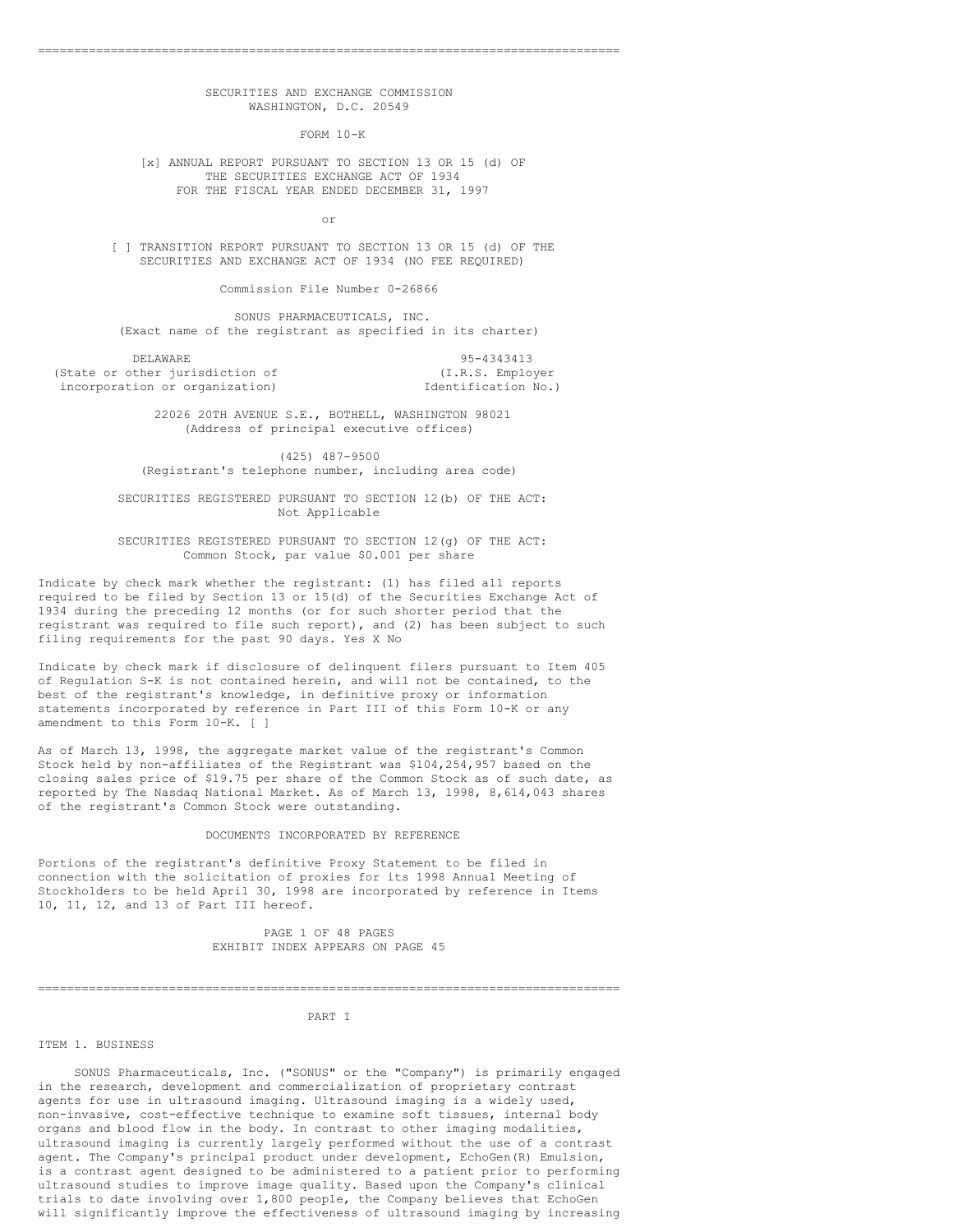the reflectivity differential between the bloodstream which carries the contrast agent and the surrounding soft tissue being imaged.

EchoGen is a stable, liquid emulsion, based on the Company's proprietary PhaseShift(TM) technology, which changes from microscopic liquid droplets of dodecafluoropentane ("DDFP") to gas microbubbles during administration. The Company believes EchoGen offers significant benefits as a contrast agent including (i) small bubble size which allows EchoGen to pass through capillaries in the lungs and other organs, (ii) a long half-life which will allow physicians sufficient time to complete an EchoGen-enhanced ultrasound study, (iii) intensity of the sound wave reflectivity or echogenicity providing for better quality images and (iv) works in fundamental and other imaging modes.

A New Drug Application ("NDA") was submitted to the U.S. Food and Drug Administration ("FDA") in August 1996 for the approval to market EchoGen in the U.S. In February 1998, the Company received an action letter from the FDA which indicated that the EchoGen NDA is inadequate for approval, citing certain deficiencies in the application. The Comany is preparing an amendment to the NDA to address the issues raised in the FDA's letter. A Marketing Authorization Application ("MAA") was submitted to the European Medicines Evaluation Agency ("EMEA") in November 1996 for the approval to market EchoGen in the European Union ("E.U."). In March 1998, the Committee for Proprietary Medicinal Products ("CPMP"), the scientific review committee of the EMEA, issued a positive opinion on EchoGen for use in patients with suspected or established cardiovascular disease, which generally precedes the final approval by the European Commmision. See "Certain Factors That May Affect the Company's Business and Future Results."

#### **OVERVIEW**

Medical imaging to diagnose and treat disease states and conditions has been an important element of medical treatment since the introduction of x-ray technology. As imaging technology has advanced in recent decades, applications of medical imaging have expanded to address increasingly complex disease states and conditions involving soft tissues and internal body organs. For example, medical imaging currently plays an important role in the diagnosis and treatment of disease states and conditions affecting the vascular and nervous systems and major organs such as the heart, kidney and liver. Sources indicate over 100 million soft tissue and organ imaging studies are performed annually in the U.S.

The most widely used imaging modalities for soft tissues and organs include computed tomography ("CT"), magnetic resonance imaging ("MRI"), nuclear medicine, x-ray angiography and ultrasound. Each medical imaging modality requires specialized equipment and has different patterns

 $\mathfrak{D}$ 

of use and applications. The imaging modality to be used is selected based on a variety of factors, including the particular disease state or condition to be studied, image quality, the cost of the study and the status of the patient in the patient management cycle. The use of image-enhancing contrast agents is crucial to some imaging modalities, and has greatly clarified images in others, and in general has broadened the number of imaging applications. A contrast agent is a substance that is administered to the patient, either orally, intravenously or by other routes of injection, to enhance the image by increasing the visibility of the blood vessels or body cavities, as well as other tissues and organs containing the contrast agent. It is estimated that 36 million imaging studies utilizing contrast agents are performed annually in the U.S. with an estimated cost of \$1.6 billion attributable to the contrast agents.

## ULTRASOUND IMAGING

Ultrasound was introduced for medical imaging purposes in the late 1950s as a safe, non-invasive and relatively inexpensive method to provide images of most major soft tissues and organs. Initially, ultrasound was used to image the general shape, size and structure of internal soft tissues and organs. With advances in technology, ultrasound imaging has been used to image blood flow in soft tissues, organs and the vascular system as a means of determining the presence of a disease state or condition. Based on published reports, the Company believes that over 50 million ultrasound imaging procedures are performed annually in the U.S., of which a majority are for cardiology and radiology indications. Approximately 14 million ultrasound studies are performed annually in the U.S. for cardiac function indications at a typical cost to payors of approximately \$200. In an ultrasound study for cardiac function indications, otherwise known as echocardiography, the physician attempts to obtain an enhanced image of the internal heart structure, including the valves and chambers, to diagnose coronary artery disease, valvular disease and congenital heart defects. In addition, approximately 18 million radiology ultrasound studies are performed annually in the U.S. at a typical cost to payors of approximately \$100 per study to image various tissues and organs. In an ultrasound study for radiology indications, the physician attempts to image soft tissues and organs and to identify abnormalities and obstructions of the major veins and arteries of the body. There are over 50,000 ultrasound systems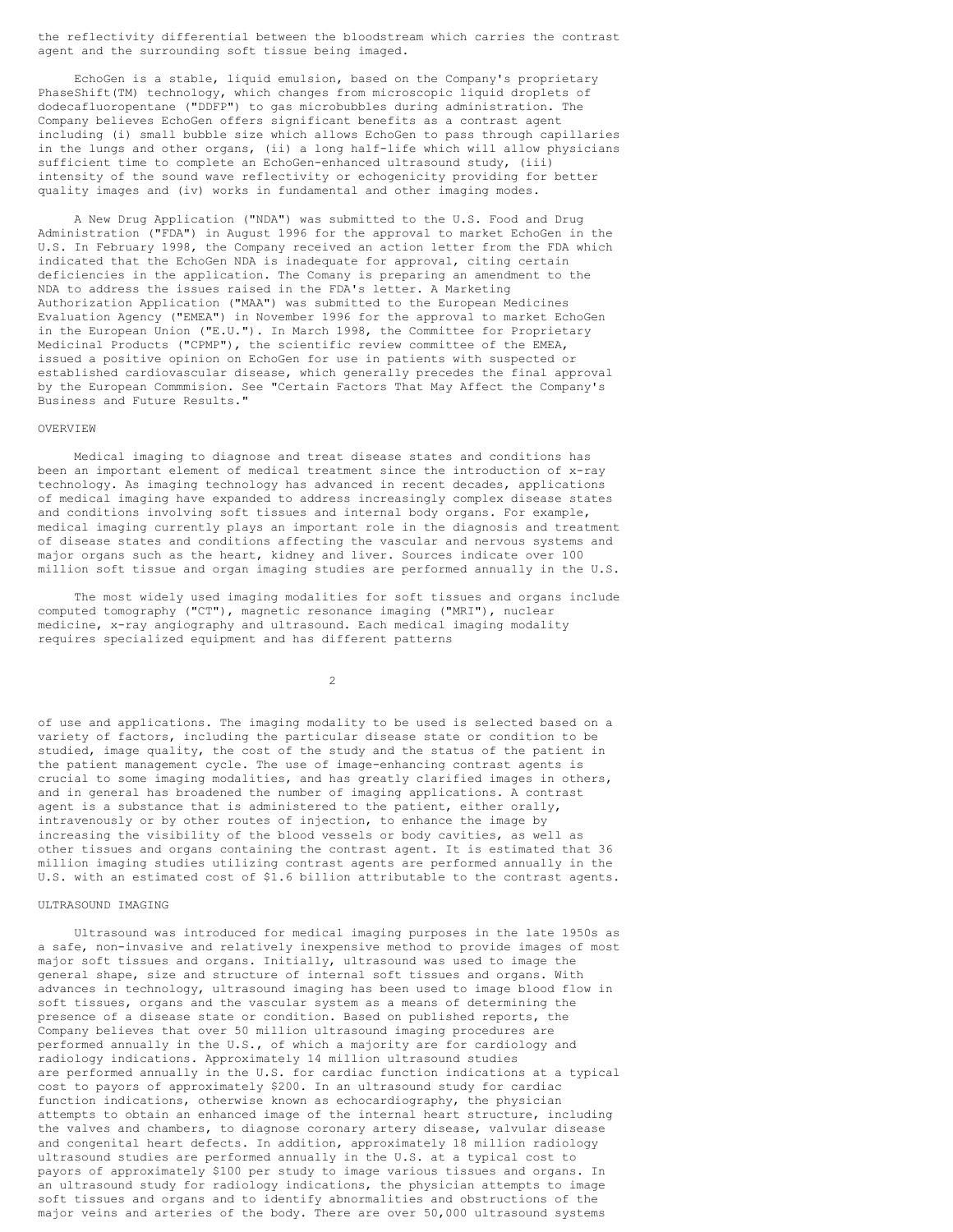installed in the U.S. and 147,000 worldwide in substantially all hospitals and clinics and in many physicians' offices.

Ultrasound systems use low-power, high-frequency sound waves to produce real-time images. The sound waves emitted by the ultrasound transducer, which is placed on the skin or in a body cavity near the targeted area, are reflected by tissues and fluids, thus allowing the physician to view, characterize and define tissues and organs. The reflected sound waves, or echoes, are received and processed by the ultrasound system and displayed in real-time on the system's monitor. The intensity of the echoes received by the ultrasound system is proportional to the acoustical reflectivity of the tissue or fluid. In standard ultrasound imaging, known as grayscale for radiology applications or two-dimensional ("2D") for cardiology applications, the physician can diagnose, treat and monitor disease states and conditions by analyzing the relative shading of tissues or organs.

In 1984, color Doppler ultrasound system enhancements were introduced that utilize the principle that the frequency of sound waves reflected by moving objects is altered in proportion to their velocity (a Doppler frequency shift). These enhancements allow physicians to make a hemodynamic assessment (the study of blood circulation through the body) of the patient based on the direction and speed of blood flow through the body as well as in the chambers and valves of the heart. However, since the velocity of blood flow measured by the Doppler ultrasound transducer is dependent upon

3

the angle of the blood vessel in relation to skin surface, the use of Doppler enhancements for certain applications, such as the imaging of the renal artery, which is parallel to the skin, has been limited. More recently, the use of newly introduced "power" Doppler systems, which are capable of measuring the variation of the intensity of signals that have undergone a Doppler frequency shift, has improved the diagnostic utility of ultrasound imaging systems by reducing much of the angle dependence of earlier generation Doppler systems and by allowing the imaging of certain vessels and tissues that could not be imaged effectively with earlier systems.

Despite such advancements in ultrasound equipment, ultrasound imaging produces images that are less defined and more difficult to interpret than images produced by other imaging modalities such as CT and MRI. For example, the depth and angle of certain organs or arterial vessels within the body limit the use of ultrasound imaging because of the inability to receive echoes from deep within the body and the inability to see the entire length of certain arterial vessels such as the renal artery. In addition, the low acoustic density and reflectivity of blood also limits the use of ultrasound imaging for vascular or perfusion imaging. Accordingly, while anatomical structures may be viewed effectively using ultrasound imaging, physiologic functions of the body, such as blood flow, are not monitored easily. As a further limitation, the lower velocity of blood flow in certain vessels of the body makes it difficult for ultrasound systems to detect Doppler frequency shift signals. For example, infections (abscesses) and tumors, which are characterized by lower velocity blood flow, may not be detected by today's ultrasound systems. As a result, many ultrasound procedures are non-diagnostic for technical reasons because the physician is not able to make a definitive diagnosis with the information that is provided by the ultrasound image.

#### ULTRASOUND CONTRAST AGENTS

While the use of contrast agents in diagnostic imaging is well established and broadly utilized in other imaging modalities, historically there has been a lack of commercially available ultrasound contrast agents. For many years, scientists have attempted to develop such agents focusing primarily on methods to encapsulate air microbubbles that reflect the sound waves generated by the ultrasound system. Historically, the development of an effective contrast agent has been hampered by the lack of persistence of the microbubbles, or by the challenge that microbubbles were too fragile to pass through the lungs or too large to pass through small blood vessels. Persistence, size and stability of microbubbles are important characteristics given that, once injected in the bloodstream, the contrast agent must pass through the lungs, where gas exchange can eliminate the microbubbles, before reaching the left chambers of the heart and before circulating throughout the vascular system.

Cardiology Indications. The Company believes that an effective ultrasound contrast agent could enable physicians to assess the function of the cardiovascular system as well as myocardial perfusion. An effective ultrasound contrast agent could improve echocardiography by allowing physicians to use left ventricular chamber opacification to assist cardiac function analysis regionally, through wall motion analysis and globally, through ejection fraction measurements. Further, an ultrasound contrast agent, which is persistent and able to pass through small blood vessels, could allow physicians to assess myocardial perfusion to differentiate functioning cardiac tissue from ischemic (blood deficient) and infarcted (dead) tissue. The use of exercise stress to increase the work load of the heart before contrast-enhanced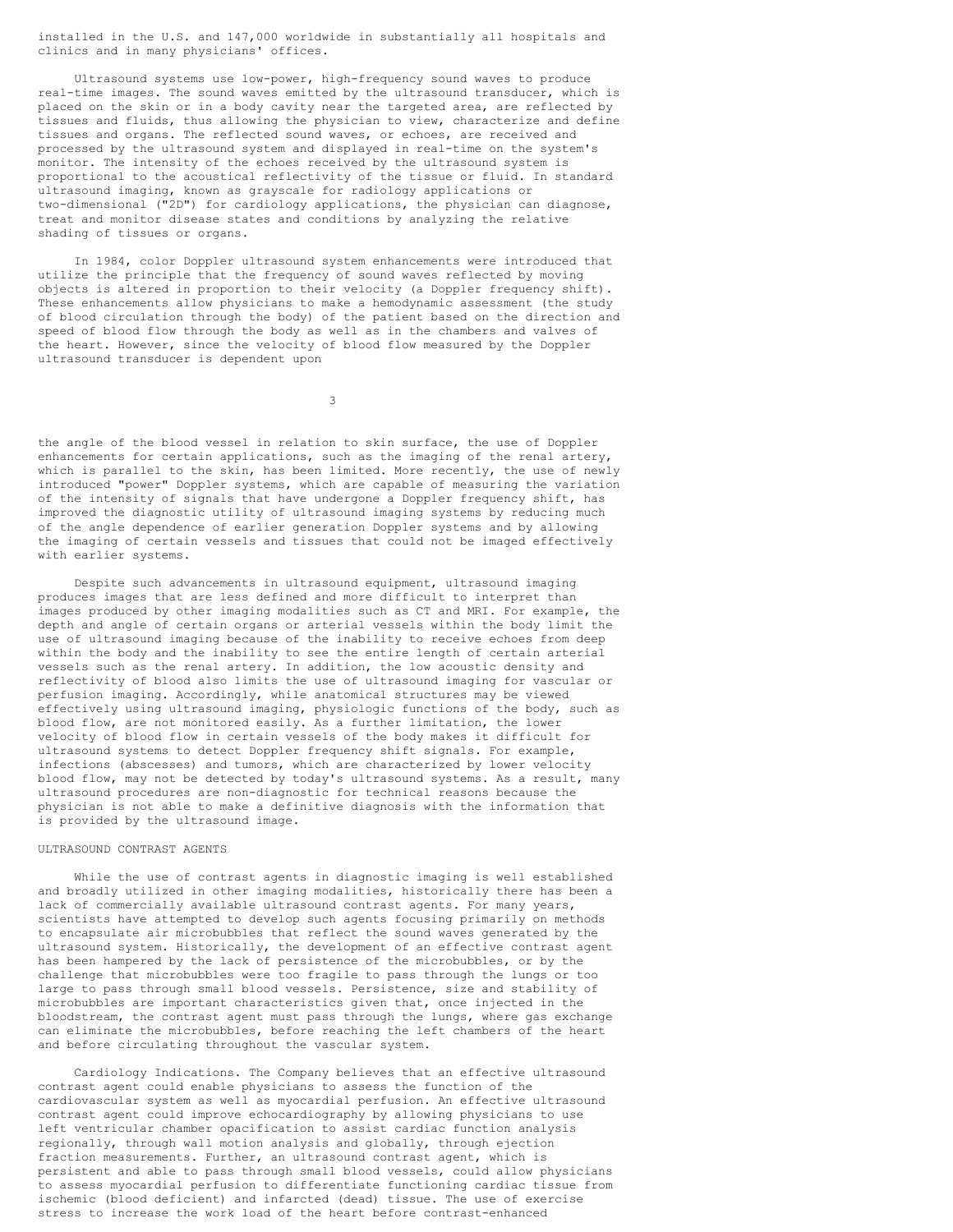echocardiography could also assist the differentiation of ischemia from infarction. In 1994, the FDA approved the first ultrasound contrast agent for use as an aid for the enhancement of images of ventricular chambers and improved endocardial (inner heart chamber) border definition in patients with suboptimal echoes undergoing certain cardiac function studies and a second agent was approved in December 1997. In addition, the Company believes that several others are in clinical trials.

4

Radiology Indications. The Company believes that the development of an effective ultrasound contrast agent could improve the capabilities of ultrasound imaging for radiology indications, including diagnostic imaging of kidney, liver and peripheral vascular diseases, by increasing the visibility of blood flow and blood flow patterns, and by improving the detection of small lesions or structures deep within the body, where acoustic energy is lost as the transmitted acoustical beam passes through the body. The Company is developing EchoGen for both macrovascular and microvascular indications. In macrovascular indications (the diagnosis of disease states and conditions of the major arteries and veins of the body), an effective ultrasound contrast agent may aid in the detection of strokes and pre-stroke conditions through visualization of intracranial (within the skull) blood vessels, atherosclerosis, vascular graft patency and peripheral vascular thrombosis, a major cause of pulmonary emboli (blood clots in the pulmonary artery and the lungs). For microvascular indications (the diagnosis of disease states and conditions through the analysis of patterns of small vessel blood flow), ultrasound contrast agents may allow the physician to identify lesions, tumors or other diseases in the liver (e.g., adenomas and hemangiomas), kidneys and other tissues and organs. There are no FDA approved ultrasound contrast agents for radiology indications although the Company believes that several are in clinical trials.

#### TECHNOLOGY AND PRODUCTS

#### **ECHOGEN**

The Company has primarily focused its research and development efforts on the development of EchoGen, which produces small microbubbles in the bloodstream that persist long enough to permit completion of diagnostic studies and which can be manufactured and packaged with an acceptable shelf life. To develop EchoGen, the Company initially focused its efforts on identifying a chemical agent that exhibited the desired properties of high persistence and the ability to form small microbubbles when injected. The Company measures the persistence of microbubbles by a standard the Company has defined as a "Q factor." By definition, a Q factor of one equals the length of time an air bubble three microns in diameter remains undissolved in the blood. After studying over 400 chemicals, primarily fluorocarbons, the Company selected DDFP to develop as a potential contrast agent. DDFP has a Q factor of approximately 200,000, which permits it to persist in the blood for over 10 minutes. In addition, DDFP has a boiling point of 28.5(degree)C (approximately 83(degree)F), which allows it to exist as a liquid at room temperature or below but change into a gas when administered to a patient. This process, which the Company calls the PhaseShift(TM) process, leads to microbubbles in the patient's bloodstream. Through its research and development efforts, and utilizing its proprietary technology, the Company developed EchoGen. EchoGen is a stable, 2% emulsion of DDFP, that through the PhaseShift process creates microbubbles that are small enough to pass through the lungs and circulate in the vascular system. EchoGen is packaged in vials and easily administered by the physician with a single peripheral venous injection prior to or during the ultrasound study. Based on studies conducted to date, EchoGen has a useful shelf life of 18 months at room temperature.

5

The Company believes that EchoGen has the following characteristics, which the Company believes will provide it with an advantage over competing ultrasound contrast agents:

- Long Persistence. Based on results from clinical trials, the Company believes that EchoGen is sufficiently persistent to complete typical radiology and cardiology studies. The period of persistence of EchoGen varies widely depending upon numerous factors. In Phase 3 studies of cardiac function, where 2D is the preferred imaging modality, EchoGen persisted on average for approximately four minutes. In radiology indications where Doppler is the primary imaging modality, based on Phase 3 clinical trials, EchoGen persisted on average for approximately fifteen minutes.
- Small Microbubble Size. Following administration, EchoGen microbubbles are small enough to pass through the lungs and circulate in the vascular system, enabling imaging of small blood vessels and tissues. In addition, the small microbubble size may enable EchoGen to penetrate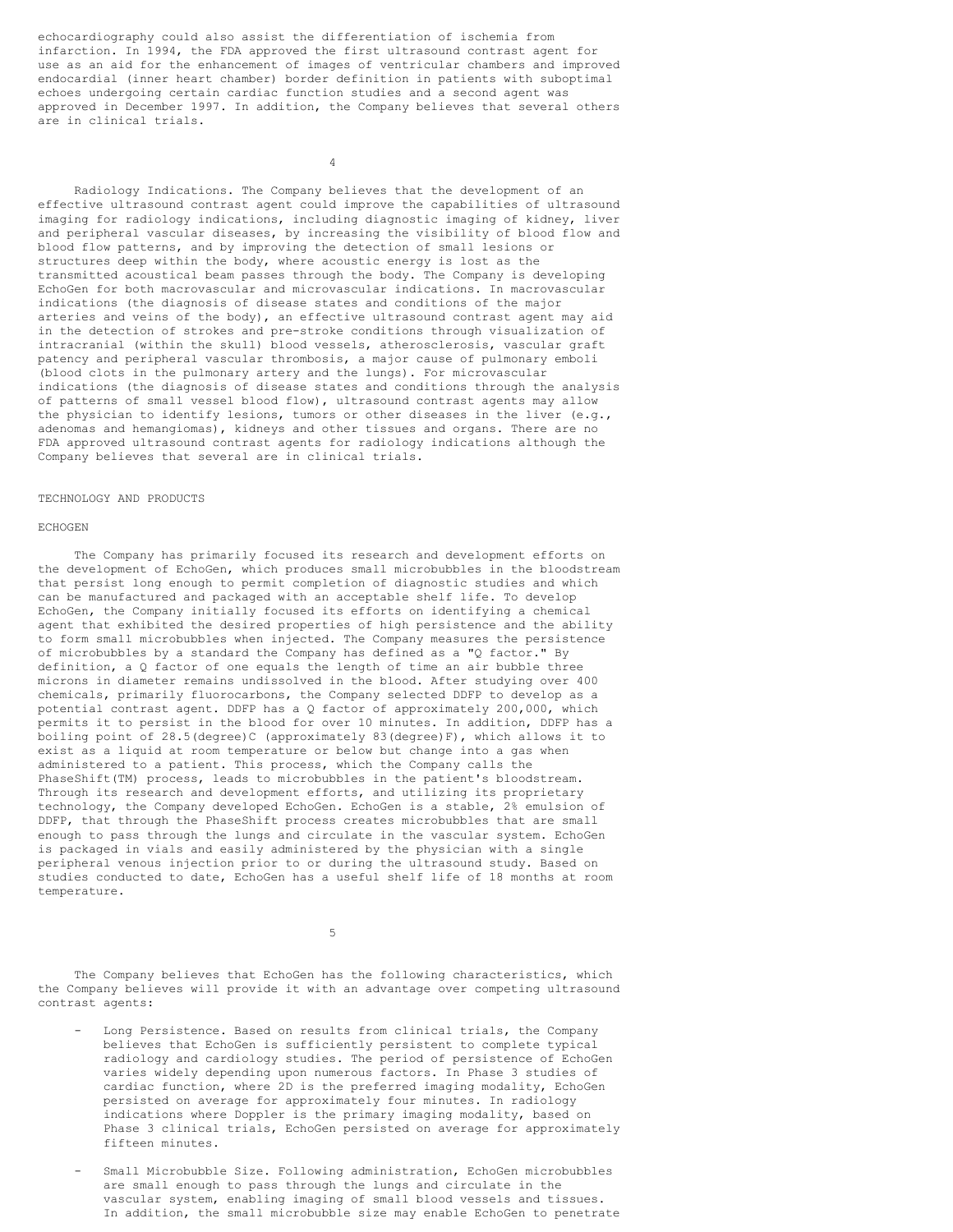the microvasculature of the heart facilitating myocardial perfusion imaging.

- Sound Wave Reflectivity. EchoGen exhibits significant sound wave reflectivity, thereby improving image quality and allowing imaging of vessels or organs that are deep within the body.
- Safety. Results from preclinical and clinical trials conducted to date indicate that DDFP, the active ingredient of EchoGen, is substantially excreted from the body through the lungs within 25 minutes of administration without metabolic changes. Some patients experience transient side effects such as feeling of warmth, taste perversion, headache and nausea.

#### SONOGEN

The Company is developing a second generation fluorocarbon-based ultrasound agent, SonoGen(TM), a charge-stabilized emulsion of DDFP. SonoGen was selected for development because it may have tissue or disease selective properties. Preclinical and Phase 1 clinical studies in Europe have suggested that SonoGen may also have improved tissue grayscale persistence compared to EchoGen or other first generation fluorocarbon contrast agents. The Company intends to commence advanced clinical studies of SonoGen during 1998.

#### STATUS OF CLINICAL TRIALS

The Company commenced clinical trials of EchoGen in January 1994. The Company uses academic institutions and clinical research organizations to conduct and monitor its clinical trials for radiology and cardiology indications. Under the Company's agreements with Abbott Laboratories ("Abbott"), SONUS is responsible for conducting clinical trials and obtaining regulatory clearances in the U.S. and E.U. Abbott is responsible for conducting clinical trials and obtaining all regulatory clearances in all other countries of the world, excluding Japan and nine other countries in the Pacific Rim. As part of the Company's agreement with Daiichi Pharmaceutical Co., Ltd. ("Daiichi"), Daiichi is responsible for conducting clinical trials and obtaining all regulatory clearances in Japan and nine other countries in the Pacific Rim.

6

#### CARDIOLOGY INDICATIONS

From late 1995 to early 1996, the Company performed a pivotal 252 patient Phase 3 clinical study at 19 sites in the U.S. to evaluate the efficacy of EchoGen in improving the use of echocardiography to assess cardiac disease in patients who previously had a suboptimal (non-diagnostic) echo exam. EchoGen provided blood pool enhancement or left ventricular opacification in 90% of patients, improved endocardial border delineation in 88% of patients, and improved wall motion assessment in 88% of patients. These results lead to an increased diagnostic confidence in 76% of the patients, disclosed findings not present at baseline in 63% and prevented the need for further studies in 19% of patients. EchoGen salvaged suboptimal echoes in 50% of the patients.

### RADIOLOGY INDICATIONS

In 1995, the Company performed a pivotal 253 patient Phase 3 clinical study in the U.S. at 18 sites to evaluate radiology indications for EchoGen, specifically contrast enhancement and facilitated visualization of anatomic structures, lesions and blood flow during studies of the liver, kidney and peripheral vasculature. The study design included a placebo-control, randomized single administration and a dosage of 0.05 mL/kg with the results of the study also read by blinded investigators. In the study, based on 151 patients who were studied using the final formulation, EchoGen enhanced or facilitated visualization of abnormal structures, lesions or blood flow patterns in 94% of the patients. In addition, EchoGen increased diagnostic confidence in 54% of the studies; reduced non-diagnostic studies by 46%; provided the primary information needed for the diagnosis in 31% of patients; and changed the diagnosis in 12% of patients. Over 42% of the examinations were completed more quickly with EchoGen. EchoGen prevented further ;75;1&w;75;1&wstudies in 13% of patients and assisted in the therapeutic management of patients 18% of the time.

## SAFETY RESULTS

In analyzed clinical trials with 1,128 patients utilizing the current formulation of EchoGen, there were no findings that the Company believes would suggest a toxicologic or pharmacologic response to the administration of EchoGen. There were no effects on organ function, blood chemistry, hematologic or urinalysis results. Adverse events that were considered possibly, probably or definitely related to EchoGen administration were experienced by 9.5% of patients. Those events occurring in greater than 1.0% of patients include feeling of warmth (3.5%), taste perversion (1.7%), headache (1.0%), and nausea (1.0%). The events were usually mild, occurred within 30 minutes of injection,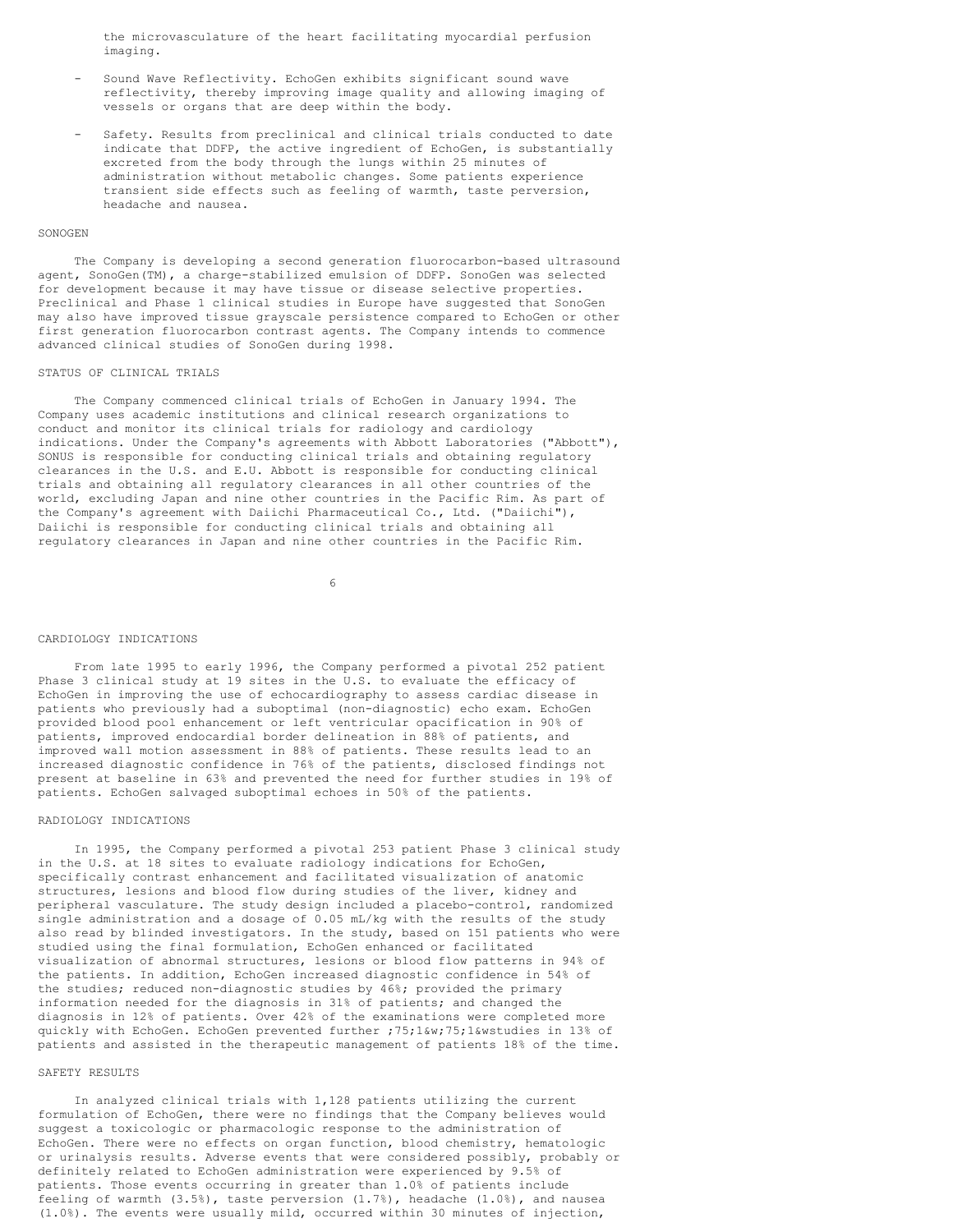generally required no treatment and left no sequelae.

#### ADDITIONAL STUDIES

In August 1997, the Company completed two multi-center Phase 2 trials to determine the safety of EchoGen as a contrast agent during echocardiography in 135 patients with severe chronic obstructive pulmonary disease and in 146 patients with NYHA Class III or IV congestive heart failure. The results suggest that there are no clinically or statistically significant differences in the safety profiles exhibited by EchoGen and the inactive placebo (saline) in these patient populations.

In September 1997, the Company completed enrollment in a multi-center, randomized, blinded Phase 3 trial of 304 patients which compared the discriminatory power of contrast echocardiography

7

with EchoGen and nuclear medicine scans in the detection of perfusion deficits in the myocardium. Data analysis is currently underway.

In July 1997, the Company initiated a Phase 3 multi-center trial to assess the use of EchoGen in improving the detection of prostate cancer by contrast ultrasound. Patients with elevated PSA (prostate specific antigen) levels and/or abnormal rectal examinations who have been referred for biopsy received a contrast enhanced transrectal ultrasound examination using EchoGen. Enrollment of 213 patients in this trial was completed in early 1998.

In March 1997, a Phase 1 trial in 20 healthy volunteers undergoing stress echocardiography with EchoGen was completed in the U.K. The results of the trial suggest that the administration of EchoGen in multiple doses at rest and peak stress are safe and effective when used in conjunction with either pharmacologic or exercise stress echocardiography. In August 1997, the Company initiated a Phase 3 multi-center single blinded study comparing the discriminatory power of non-enhanced stress echocardiography and contrast enhanced stress echocardiography in the visualization of cardiac wall motion. This trial is investigating the use of EchoGen during either Dobutamine (pharmacologic stress) or exercise stress echocardiography. Non-enhanced and enhanced stress echo results will be compared to the results of the patients cardiac catheterization procedure.

In 1996, the Company performed a Phase 2 trial in Europe that enrolled 20 patients who underwent contrast enhanced ultrasound studies of the breast. The results suggest that EchoGen-enhanced ultrasound appears to be useful in distinguishing malignant from benign breast lesions after suspicious lumps are discovered by mammography examination. In 1998, the Company plans to initiate a Phase 3 Breast Cancer multi-center blinded study. This study will investigate the ability of EchoGen to improve on the diagnosis of breast disease by enhancing the increase in vascularity exhibited by lesions.

In late 1997, SONUS completed a Phase 1 trial of SonoGen at the Leicester Clinical Research Unit in the U.K. There were no serious adverse events among the 20 normal human subjects at a range of doses. Investigators concluded that SonoGen was safe and well tolerated.

The commercialization of SonoGen, or of EchoGen for new indications, beyond those contained in the NDA, will require approval of separate regulatory submissions based on extensive additional clinical testing. There can be no assurance the clinical trial results from the above or future trials will demonstrate any efficacy or will be adequate for regulatory approval. See "Certain Factors That May Affect the Company's Business and Future Results."

## MARKETING AND DISTRIBUTION

The Company's strategy is to market EchoGen and SonoGen through arrangements with third parties in the U.S. and the rest of the world.

The Company and Abbott have formed a strategic alliance for the marketing, manufacturing and distribution of ultrasound contrast agents, including EchoGen, in the U.S., Europe, Latin America, Canada, Africa, Middle East and certain countries in the Pacific Rim. Under the Abbott alliance the Company has the responsibility to provide technical marketing support during the launch and commercialization of EchoGen in the U.S. The Company and Daiichi have formed a strategic

8

alliance for the marketing, manufacturing and distribution of EchoGen in Japan and nine other countries in the Pacific Rim. See "Strategic Alliances." There can be no assurance that the Company's strategic relationships will be successful.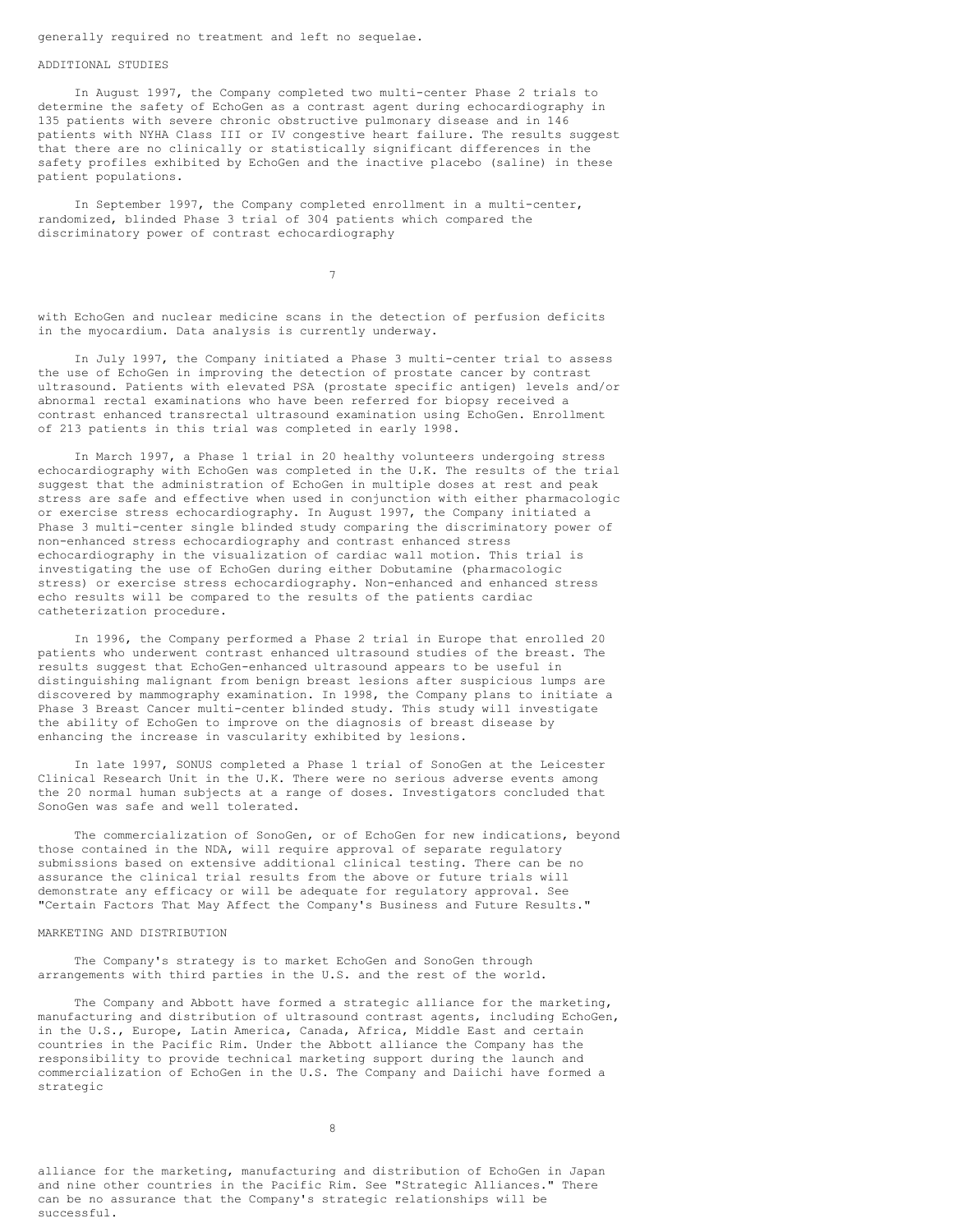#### MANUFACTURING

The Company has utilized three outside FDA-certified organizations to manufacture EchoGen under current Good Manufacturing Practices ("GMP") requirements for the Company's use in preclinical and clinical studies and produces non-GMP batches of EchoGen at its facilities in Bothell, Washington as part of the Company's ongoing development of the product.

The Company has entered into an agreement with Abbott pursuant to which Abbott has agreed to scale-up, manufacture and sell EchoGen to the Company at a fixed price, subject to increases in the producer's price index, packaged in final dosage form for a period of five years from the date of FDA approval, subject to automatic renewal unless otherwise terminated by either party with 12 months prior notice. Abbott has produced EchoGen in commercial-scale lots for use by the Company in its clinical trials in the U.S. The product is manufactured from raw materials supplied to Abbott by the Company. Under the agreement, the Company must purchase minimum annual quantities of EchoGen if FDA approval is received, and the Company has retained the right to manufacture or to have a third party manufacture a portion of its requirements. The inability of Abbott or any alternative contract manufacturer to manufacture and supply the Company with EchoGen would have a material adverse effect on the Company's business, financial condition and results of operations. See "Strategic Alliances" and "Certain Factors That May Affect the Company's Business and Future Results."

The active chemical ingredients in EchoGen, DDFP and PEG Telomer B, a surfactant, are manufactured by a limited number of vendors worldwide. The inability of these vendors to supply medical-grade materials to the Company could delay the Company's manufacture of, or cause the Company to cease the manufacturing of, EchoGen. Any such delay or cessation could have a material adverse effect on the Company's business, financial condition and results of operations. The Company believes the other raw materials of EchoGen are readily available from various suppliers.

#### RESEARCH AND DEVELOPMENT

The Company currently conducts research and development activities at its facilities in Bothell, Washington. The Company also funds certain research, preclinical studies and clinical development efforts at universities and other institutions. The Company's primary research and development efforts are directed at the development and application of EchoGen and SonoGen, including clinical trials. In addition, the Company is conducting research in other applications of its proprietary technology including pulmonary and intravascular drug delivery.

The Company incurred expenses of approximately \$11.6 million, \$11.2 million and \$7.2 million on research and development in fiscal 1997, 1996 and 1995, respectively.

## STRATEGIC ALLIANCES

The Company's strategy is to enter into strategic alliances to facilitate the development, manufacture and distribution of EchoGen. To date, the Company has entered into a collaborative

9

agreement with Daiichi with respect to the marketing and distribution of EchoGen in certain Pacific Rim countries and agreements with Abbott for the manufacturing, marketing and distribution of EchoGen in the rest of the world.

#### ABBOTT LABORATORIES

In May 1993, the Company and Abbott, a worldwide manufacturer of health care products, entered into a supply agreement relating to EchoGen. Under this agreement, Abbott has agreed to develop the manufacturing process, assist the Company in FDA submissions and manufacture and sell the product to the Company for an initial five-year period after FDA approval, subject to automatic renewal unless otherwise terminated by either party with 12 months prior notice. Abbott is supplying the Company with most of its requirements for EchoGen clinical trials. The Company has agreed to purchase a portion of the U.S. commercial requirements of EchoGen upon receipt of FDA approval, subject to certain annual minimum purchase requirements at a fixed price, subject to increases in the producer's price index.

In May 1996, the Company entered into additional agreements with Abbott for the marketing and sale of EchoGen in the U.S. The Company has primary responsibility for clinical development, regulatory affairs, and medical and technical marketing support of EchoGen, and Abbott has primary responsibility for manufacturing and U.S. marketing and sales. The Company has retained certain co-promotion rights to EchoGen in the U.S. Under the agreements, Abbott has agreed to pay the Company \$31.0 million in license, clinical support and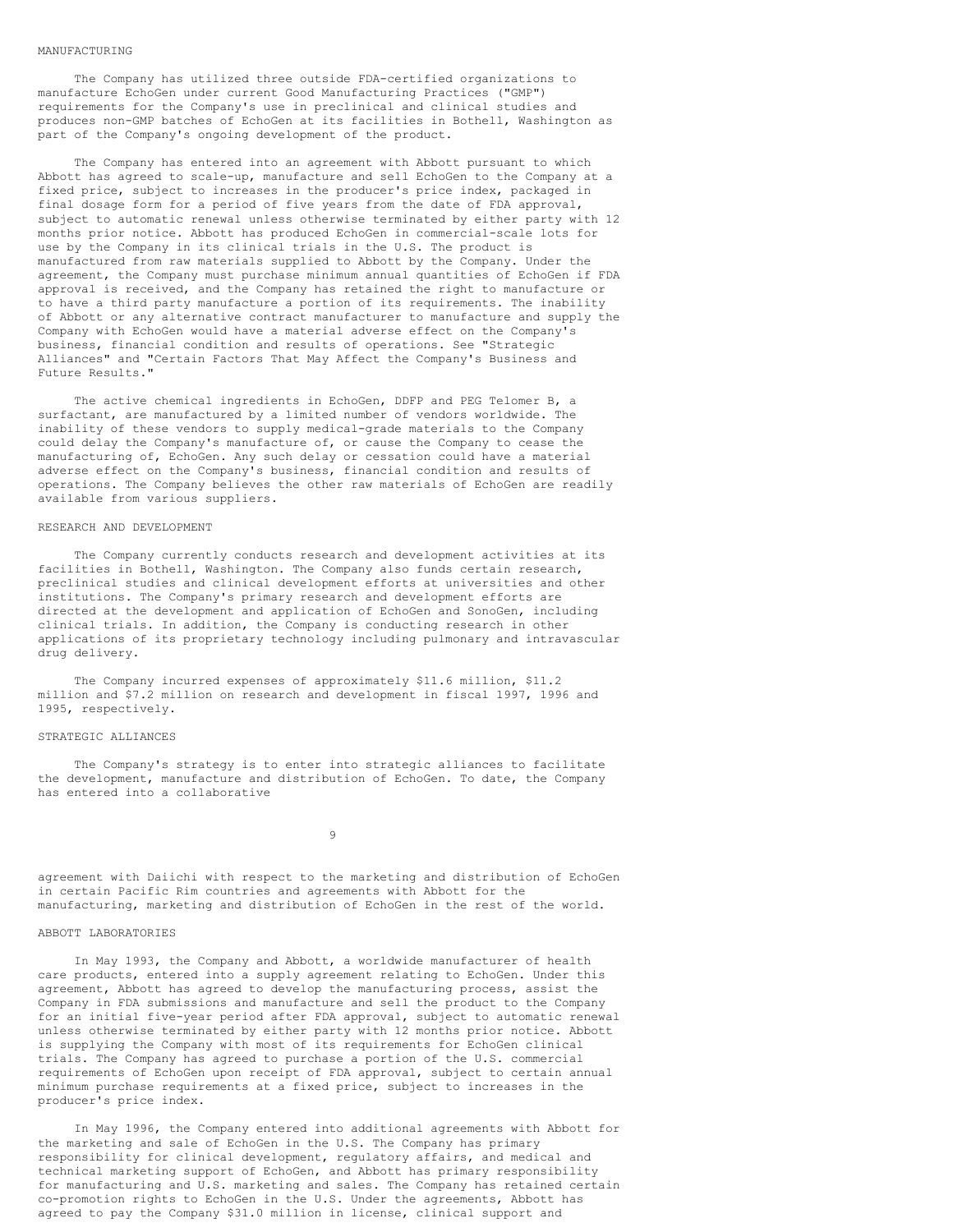milestone payments, of which the Company had received \$23.0 million as of December 31, 1997. After the FDA has approved the marketing of EchoGen, for which there can be no assurance, the Company will receive 47% of net EchoGen revenues in the U.S. - a portion of which the Company must use to fund its responsibilities under the agreement. Subject to early termination, the agreement spans the later of the life of the patents relating to EchoGen or the introduction of a generic equivalent by a third party. Abbott can acquire the rights to certain additional indications for EchoGen by making additional clinical support payments. During 1997, Abbott paid \$0.7 million to the Company to support clinical trials for the indications of stress echocardiography and prostate cancer. In addition, in 1996, Abbott paid \$4.0 million for five year warrants to acquire 500,000 shares of the Company's common stock at an exercise price of \$16.00 per share.

In October 1996, the Company expanded its strategic alliance with Abbott by signing an agreement for EchoGen that extends Abbott's licensed territory to include Europe, Latin America, Canada, Middle East, Africa and certain Asia/Pacific Rim countries. Under the agreement, Abbott has agreed to pay the Company \$34.6 million in payments conditioned upon the achievement of certain regulatory and commercialization milestones, of which \$12.6 million may be offset against future royalty payments. As of December 31, 1997, the Company had received \$8.5 million under the agreement. After applicable regulatory agencies have approved the marketing of EchoGen, for which there can be no assurance, the Company will receive a royalty that ranges from 36% to 42% of EchoGen net sales based on aggregate annual sales in the territory. Subject to early termination, the agreement spans the later of the life of the patents relating to EchoGen in the countries of the territory, 10 years from the date of the agreement, or the introduction of a generic equivalent by a third party. If the Company's relationship with Abbott is terminated early, it could have a material adverse effect on the Company's business, financial condition and results of operation. See "Certain Factors That May Affect the Company's Business and Future Results."

10

#### DAIICHI PHARMACEUTICAL CO., LTD.

In April 1993, the Company and Daiichi entered into an option agreement pursuant to which Daiichi was granted an option to exclusive marketing and distribution rights to EchoGen in the Pacific Rim countries of Japan, Taiwan, The Peoples Republic of China, South Korea, Hong Kong, Thailand, Indonesia, Singapore, Malaysia and the Philippines. Daiichi is a market leader in Japan in the sale of contrast agents for medical imaging. Under the option agreement, the exercise of the option was contingent upon, among other factors, the receipt by Daiichi of certain clinical trial data related to EchoGen. In March 1995, Daiichi exercised its option and entered into a license agreement with the Company. Under these agreements, as of December 31, 1997, Daiichi has paid the Company option and license fees totaling \$12.8 million and has agreed to pay an additional \$19.6 million mainly in the form of milestone payments conditioned on the achievement of certain clinical development, regulatory and commercialization milestones in Japan. Daiichi is responsible for conducting clinical trials and obtaining all regulatory clearances in the licensed territory and has agreed to pay royalties to the Company on sales of the product. The Company may be required to share with Daiichi any technical advances relating to EchoGen. During 1997, Daiichi completed Phase 1 clinical studies for EchoGen. Daiichi has the option to manufacture EchoGen, with raw materials supplied by the Company, for sales in Japan and Taiwan. The term of the license shall expire upon the later of the expiration of the last to expire patents or 10 years after the first commercial sale of EchoGen in the licensed territory. Daiichi has the right to terminate the license agreement at any time, in which case all rights to EchoGen revert to the Company and the Company retains all payments made through the date of termination. In addition, in November 1993, the Company issued a convertible subordinated debenture to Daiichi in the principal amount of \$3.0 million, which was converted into 462,857 shares of common stock concurrently with the closing of the Company's initial public offering. There can be no assurance that the Company will receive any further funding of milestone payments from Daiichi. If this collaboration is terminated or unsuccessful, it would have a material adverse effect on the Company's business, financial condition and results of operations. Nycomed Imaging A.S. ("Nycomed") recently announced that it has entered into a licensing arrangement with Daiichi to market an ultrasound contrast agent in Japan. The arrangement between Daiichi and Nycomed could have an adverse effect on the relationship of the Company with Daiichi. See "Certain Factors That May Affect the Company's Business and Future Results."

## GOVERNMENT REGULATION

Regulation by governmental authorities in the U.S. and other countries is a significant factor in the production and marketing of the Company's products and in its ongoing research and development activities. In order to undertake clinical tests, to produce and to market products for human diagnostic or therapeutic use, mandatory procedures and safety standards established by the FDA and comparable agencies in foreign countries must be followed.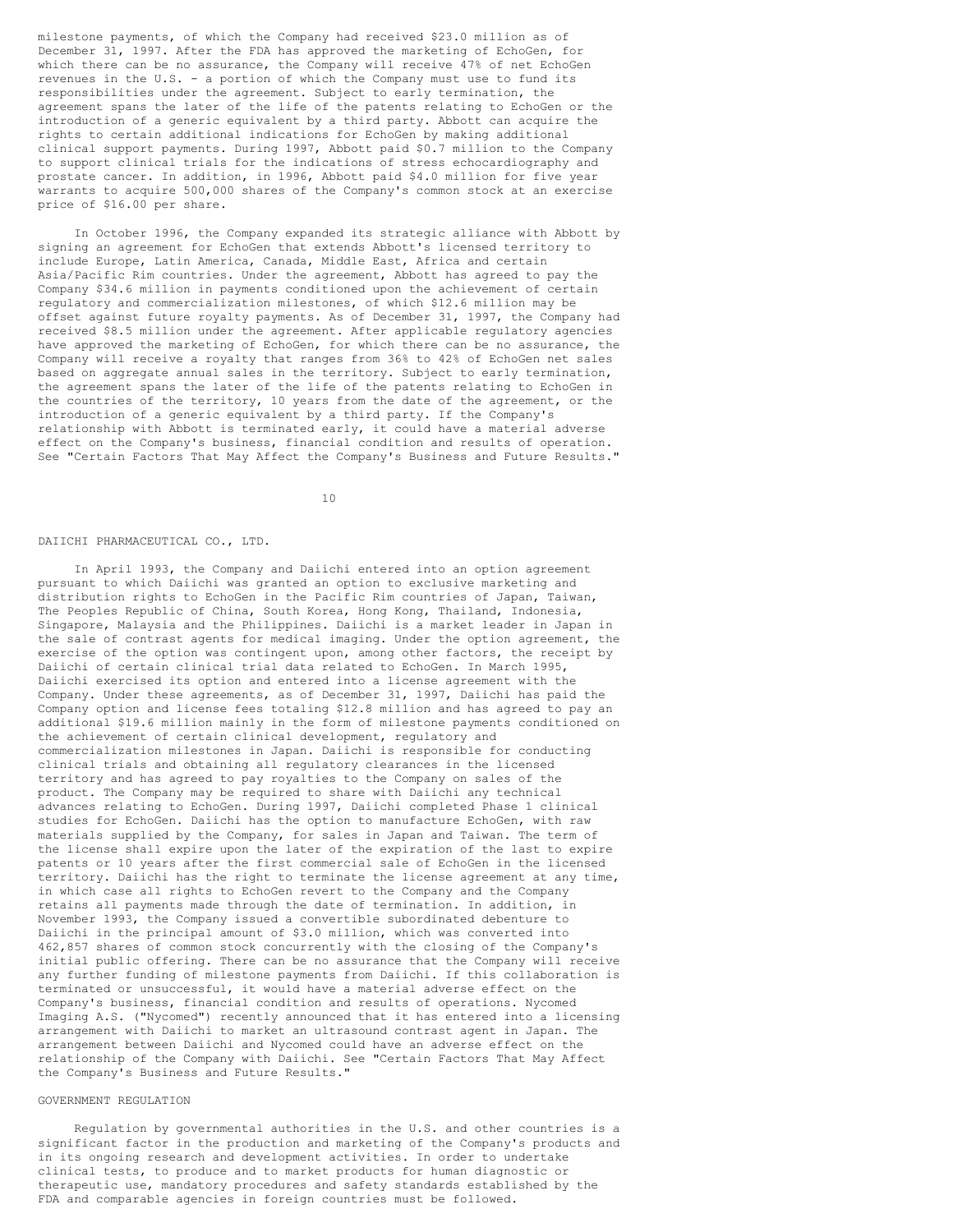The standard process required by the FDA before a pharmaceutical agent may be marketed in the U.S. includes (i) preclinical studies, (ii) submission to the FDA of an application for an Investigational New Drug Application ("IND"), which must become effective before human clinical trials may commence, (iii) adequate and well-controlled human clinical trials to establish the safety and efficacy of the drug in its intended application, (iv) submission to the FDA of an NDA with respect to the drug, which application is not automatically accepted by the FDA for consideration and (v) FDA approval of the NDA prior to any commercial sale or shipment of the drug. In addition

11

to obtaining FDA approval for each product, each domestic drug manufacturing establishment must be registered or licensed by the FDA. Domestic manufacturing establishments are subject to inspections by the FDA and by other Federal, state and local agencies and must comply with GMP requirements applicable to the production of pharmaceutical agents.

Preclinical studies include laboratory evaluation of product chemistry and animal studies to assess the potential safety and efficacy of the product and its formulation. The results of the preclinical studies are submitted to the FDA as part of an IND, and unless the FDA objects, the IND will become effective 30 days following its receipt by the FDA. Clinical trials involve the administration of the drug to healthy volunteers or to patients under the supervision of a qualified principal investigator. Clinical trials are conducted in accordance with protocols that detail the objectives of the study, the parameters to be used to monitor safety and the efficacy criteria to be evaluated. Each protocol is submitted to the FDA as part of the IND. Each clinical study is approved and monitored by an independent Institutional Review Board ("IRB") at the institution at which the study will be conducted. The IRB will consider, among other things, ethical factors, informed consents, the safety of human subjects and the possible liability of the institution.

Clinical trials typically are conducted in three sequential phases, but the phases may overlap. In Phase 1, the initial introduction of the drug to humans or the first studies involving new routes of administration or unusual conditions, such as stress echocardiography, the drug is tested for safety, dosage tolerance, metabolism, distribution, excretion and clinical pharmacology in healthy adult subjects. Phase 2 involves detailed evaluation of safety and efficacy of the drug in a range of doses in patients with the disease or condition being studied. Phase 3 trials consist of larger scale evaluation of safety and efficacy and may require greater patient numbers, depending on the clinical indications for which marketing approval is sought.

The process of completing clinical testing and obtaining FDA approval for a new product is likely to take a number of years and require the expenditure of substantial resources. The FDA may grant an unconditional approval of a drug for a particular indication or may grant approval conditioned on further post-marketing testing. The FDA also may conclude that the submission is not adequate to support an approval and may require further clinical and preclinical testing, resubmission of the NDA, and further time consuming review. Even after initial FDA approval has been obtained, further studies may be required to provide additional data on safety or to gain approval for the use of a product as a treatment for clinical indications other than those for which the product was approved initially. Also, the FDA may require post-marketing testing and surveillance programs to monitor the drug's efficacy and side effects. Results of these post-marketing programs may prevent or limit the further marketing of the drug.

In August 1996, the Company submitted an NDA for EchoGen with the FDA based on the data from the Phase 3 clinical trials for cardiology and radiology indications. The FDA accepted the NDA as filed in September 1996. In October 1997, the Company was informed by the FDA that a Medical Imaging Drug Committee Advisory meeting is not necessary to complete the review of the NDA for EchoGen. In February 1998, the Company received an action letter from the FDA which indicated that the review of the EchoGen NDA was completed and the application is inadequate for approval, citing certain deficiencies in the application. The Company is in the process of preparing an amendment to the NDA and has scheduled a meeting for April 27, 1998 with the FDA to discuss the letter and the contents of the proposed amendment. The Company expects to be able to provide all of the information necessary to address the deficiencies noted in the letter, however, the Company

12

is unable to predict the timing of the submission until the meeting with the FDA has taken place. No assurance can be given that the Company will successfully address the deficiencies raised by the FDA or that the FDA will ultimately approve the NDA.

]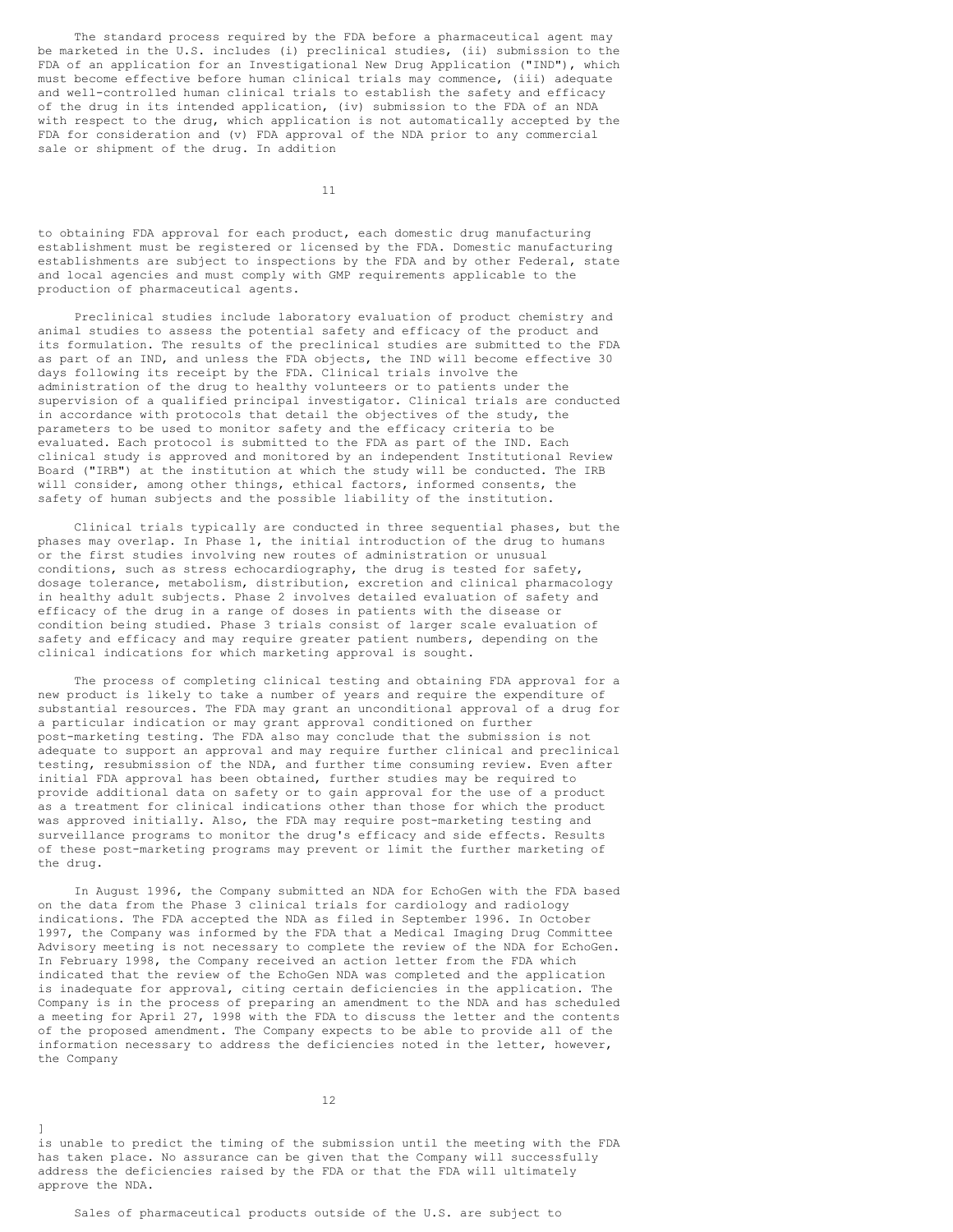regulatory requirements that vary widely from country to country. In the E.U., the general trend has been towards coordination of common standards for clinical testing of new drugs, leading to changes in various requirements imposed by each E.U. country.

In November 1996, the Company submitted a Marketing Authorization Application ("MAA") to the European Medicines Evaluation Agency ("EMEA")for EchoGen under the new centralized "fast track" application procedures whereby a generally binding approval, valid for all 15 nations of the E.U., is obtained by a single application. With the single EMEA review, EchoGen may gain approval in the U.K., Ireland, France, Germany, Italy, Spain, Portugal, Sweden, Finland, Denmark, Belgium, Luxembourg, the Netherlands, Greece and Austria.

At the March 1998 meeting of the Committee for Proprietary Medicinal Products ("CPMP"), the committee issued a positive opinion on EchoGen for use in patients with suspected or established cardiovascular disease. The CPMP is the scientific review committee of the EMEA and makes recommendations to the EMEA which typically accepts and ratifies the CPMP opinions generally within three to four months. The committee recommended labeling which includes the following indications: EchoGen is a transpulmonary echocardiographic contrast agent for use in patients with suspected or eatablished cardiovascular disease to provide opacification of cardiac chambers, enhance left ventricular border delineation with resulting improvement in wall motion visualization. Additional labeling states that the use of EchoGen in spectral and color Doppler studies was shown to enhance the visualization of blood flow across mitral, aortic and tricuspid valves in a subset of patients and that in studies of blood flow patterns in renal, hepatic and peripheral vasculature, the duration of color Doppler signal enhancement varied between 13 and 20 minutes. The Company also had filed data to support a broad radiology indication in the MAA. The CPMP will require additional data before it will consider issuing a positive opinion for such radiology indications. The Company intends to prepare the data to address the CPMP's issues. There can be no assurance that final approval of the CPMP recommended labeling will be granted by the EMEA within such time, or at all or that the Company will be able to satisfactorily address the CPMP requirements for broad radiology indications.

The level of regulation in other foreign jurisdictions varies widely. The time required to obtain regulatory approval from comparable regulatory agencies in each foreign country may be longer or shorter than that required for FDA or EMEA approval. In addition, in certain foreign markets, the Company may be subject to governmentally mandated prices for EchoGen.

The Company is and may be subject to regulation under state and Federal law regarding occupational safety, laboratory practices, handling of chemicals, environmental protection and hazardous substance control. The Company also will be subject to other present and possible future local, state, federal and foreign regulation.

#### **COMPETITION**

The health care industry is characterized by extensive research efforts and rapid technological change. Competition in the development of ultrasound imaging contrast agents is intense and expected to increase. Although there are currently only two FDA approved ultrasound imaging contrast agents in the U.S. for certain cardiology applications and, to the knowledge of the Company, no other ultrasound imaging agent has been submitted to the FDA for approval, the Company believes that other medical and pharmaceutical companies are in clinical trials with ultrasound contrast agents. In addition, there are two ultrasound contrast agents approved for marketing in certain countries in Europe for certain cardiology and radiology indications and the Company believes that other agents are in clinical trials. The Company also believes that other medical and pharmaceutical companies will compete with the Company in areas of research and development, acquisition of products and technology licenses, and the manufacturing and marketing of ultrasound contrast agents. The Company expects that competition in the ultrasound contrast imaging agent field will be based primarily on efficacy, safety, ease of administration, breadth of

13

approved indications and physician, healthcare payor and patient acceptance. Although the Company believes that if and when EchoGen is approved for commercial sale, EchoGen will be well positioned to compete successfully, there can be no assurance that the Company will be able to do so. Many of the Company's competitors and potential competitors have substantially greater financial, technical and human resources than the Company and have substantially greater experience in developing products, obtaining regulatory approvals and marketing and manufacturing medical products. Accordingly, these competitors may succeed in obtaining FDA or foreign jurisdictional approval for their products more rapidly than the Company. Historically, products that reach the market first generally have a market advantage. In addition, other technologies or products may be developed that have an entirely different approach or means of accomplishing the enhancement of ultrasound imaging or other imaging modalities that would render the Company's technology and products uncompetitive or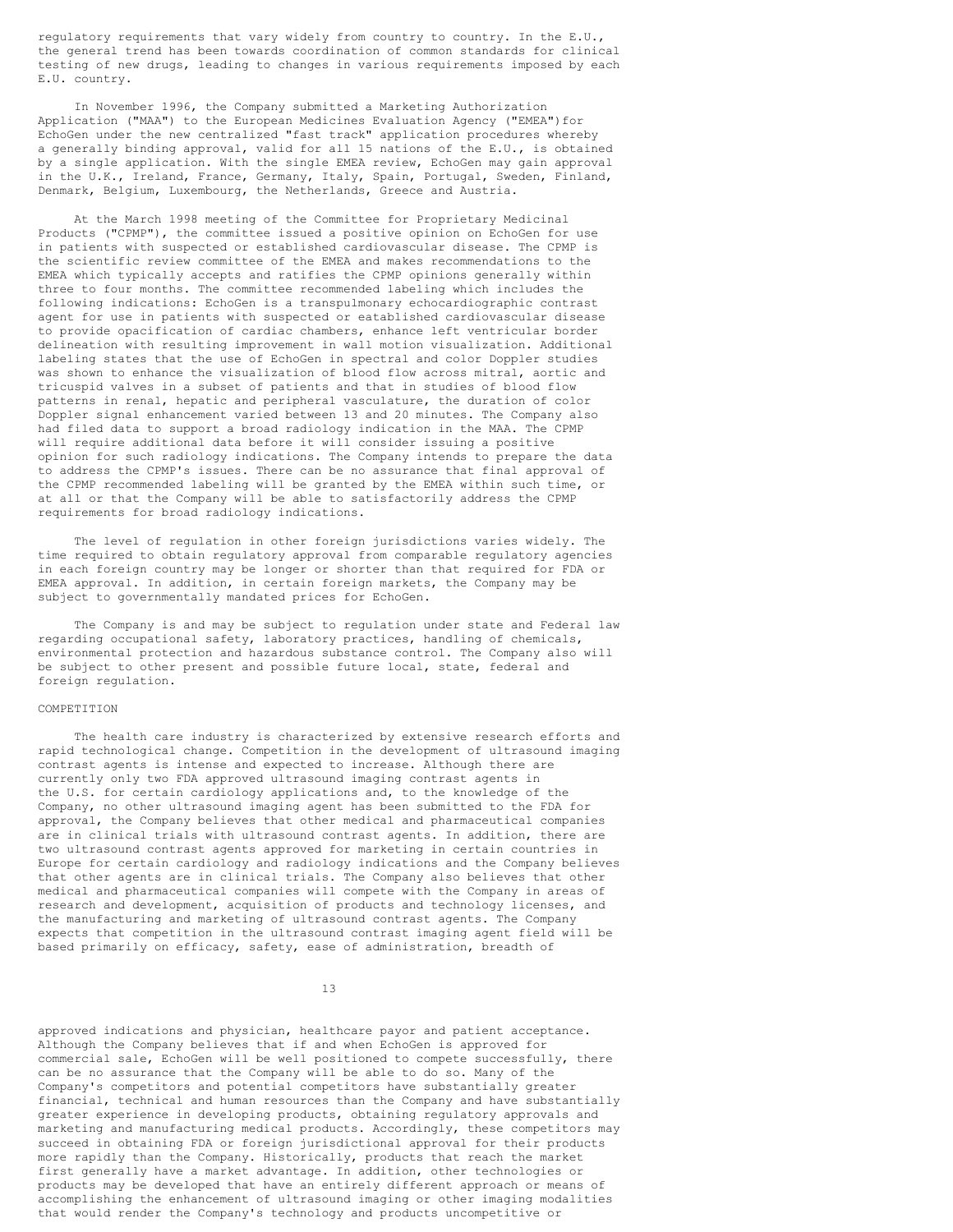## PATENTS AND PROPRIETARY RIGHTS

The Company considers the protection of its technology to be material to its business. In addition to seeking U.S. patent protection for many of its inventions, the Company is seeking patent protection in certain foreign countries in order to protect its proprietary rights to inventions. The Company also relies upon trade secrets, know-how, continuing technological innovations and licensing opportunities to develop and maintain its competitive position.

The Company's success will depend, in part, on its ability to obtain patents, defend patents and protect trade secrets. The Company has filed patent applications in the U.S. and 40 foreign countries relating to its principal technologies. In the U.S., 10 patents have been issued to the Company, the claims of which are directed to ultrasound contrast media which include fluorine-containing chemicals (such as EchoGen) as well as methods of making and using these media. The patent position of medical and pharmaceutical companies is highly uncertain and involves complex legal and factual questions. There can be no assurance that any claims which are included in pending or future patent applications will be issued, that any issued patents will provide the Company with competitive advantages or will not be challenged by third parties, or that the existing or future patents of third parties will not have an adverse effect on the ability of the Company to commercialize its products. Furthermore, there can be no assurance that other companies will not independently develop similar products, duplicate any of the Company's products or design around patents that may be issued to the Company. Litigation may be necessary to enforce any patents issued to the Company or to determine the scope and validity of others' proprietary rights in court or administrative proceedings. Any litigation or administrative proceeding could result in substantial costs to the Company and distraction of the Company's management. An adverse ruling in any litigation or administrative proceeding could have a material adverse effect on the Company's business, financial condition and results of operations. The Company currently has pending a patent infringement suit initiated by the Company. See "Legal Proceedings."

The commercial success of the Company also will depend in part on not infringing patents issued to competitors. There can be no assurance that patents belonging to competitors will not require the Company to alter its products or processes, pay licensing fees or cease development of its current or future products. Any litigation regarding infringement could result in substantial costs to the Company and distraction of the Company's management, and any adverse ruling in any litigation could have a material adverse effect on the Company's business, financial condition and results of operations. Further, there can be no assurance that the Company will be able to license other

14

technology that it may require at a reasonable cost or at all. Failure by the Company to obtain a license to any technology that it may require to commercialize its products would have a material adverse effect on the Company's business, financial condition and results of operations. In addition, to determine the priority of inventions and the ultimate ownership of patents, the Company may participate in interference, reissue or re-examination proceedings conducted by the U.S. Patent and Trademark Office ("PTO") or in proceedings before foreign agencies with respect to any of its existing patents or patent applications or any future patents or applications, any of which could result in loss of ownership of existing, issued patents, substantial costs to the Company and distraction of the Company's management. Two of the Company's 10 U.S. patents, U.S. 5,573,751 and U.S. 5,558,094 are being re-examined by the PTO. In each of these re-examinations the PTO has initially rejected claims in these patents as unpatentable. SONUS has responded to those rejections and is awaiting further action by the PTO. Although the Company believes its responses will result in the reissuance to the Company of these two patents by the PTO, there can be no assurance that the PTO will reissue the patents. See "Legal Proceedings."

The Company has obtained registered trademarks for its corporate name and for EchoGen in the U.S. and certain foreign countries. There can be no assurance that the registered or unregistered trademarks or trade names of the Company may not infringe upon third party rights. The requirement to change the trademarks or trade name of the Company could entail significant expenses and could have a material adverse effect on the Company's business, financial condition and results of operations.

The Company also relies on unpatented trade secrets, proprietary know-how and continuing technological innovation which it seeks to protect, in part, by confidentiality agreements with its corporate partners, collaborators, employees and consultants. There can be no assurance that these agreements will not be breached, that the Company would have adequate remedies for any breach, or that the Company's trade secrets or know-how will not otherwise become known or be independently discovered by competitors. Further, there can be no assurance that the Company will be able to protect its trade secrets or that others will not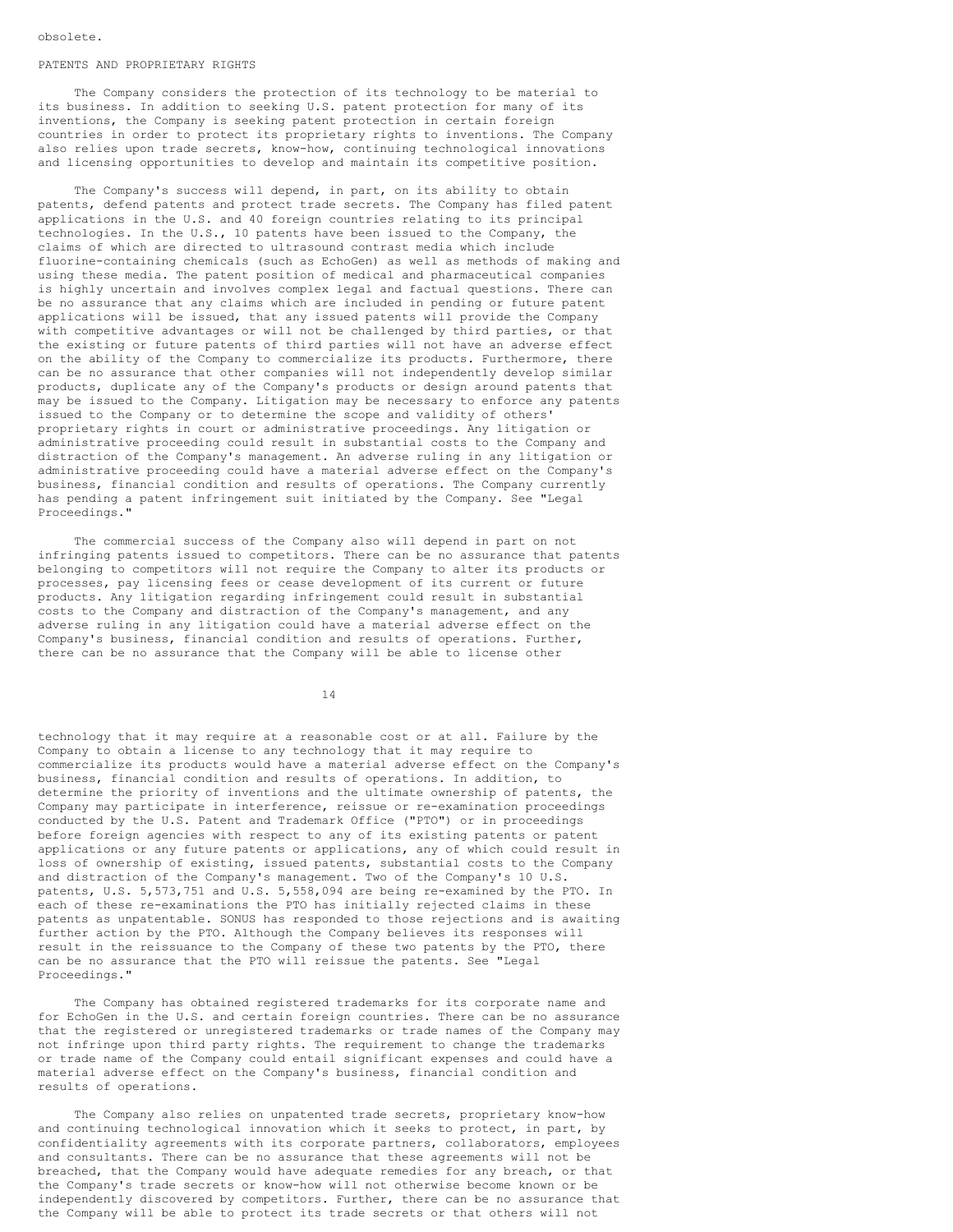independently develop substantially equivalent proprietary information and techniques.

## PRODUCT LIABILITY INSURANCE

The clinical testing, manufacturing and marketing of the Company's products may expose the Company to product liability claims. The Company maintains liability insurance for claims arising from the use of its products in clinical trials with limits of \$5.0 million per claim and in the aggregate. Although the Company has never been subject to a product liability claim, there can be no assurance that the coverage limits of the Company's insurance policies will be adequate or that one or more successful claims brought against the Company would not have a material adverse effect upon the Company's business, financial condition and results of operations. Further, if EchoGen is approved by the FDA for marketing, there can be no assurance that adequate product liability insurance will be available, or if available, that it will be available at a reasonable cost. Any adverse outcome resulting from a product liability claim could have a material adverse effect on the Company's business, financial condition and results of operations.

15

#### HUMAN RESOURCES

At March 1, 1998, the Company had 62 employees, 43 engaged in research, development, clinical development and manufacturing activities, and 19 in marketing and administration. The Company considers its relations with its employees to be good, and none of its employees is a party to a collective bargaining agreement.

## CERTAIN FACTORS THAT MAY AFFECT THE COMPANY'S BUSINESS AND FUTURE RESULTS

FORWARD-LOOKING STATEMENTS. THIS ANNUAL REPORT ON FORM 10-K CONTAINS CERTAIN FORWARD-LOOKING STATEMENTS WITHIN THE MEANING OF SECTION 27A OF THE SECURITIES ACT OF 1933, AS AMENDED, AND SECTION 21E OF THE SECURITIES EXCHANGE ACT OF 1934, AS AMENDED, AND THE COMPANY INTENDS THAT SUCH FORWARD-LOOKING STATEMENTS BE SUBJECT TO THE SAFE HARBORS CREATED THEREBY. EXAMPLES OF THESE FORWARD-LOOKING STATEMENTS INCLUDE, BUT ARE NOT LIMITED TO, (i) THE PROGRESS AND RESULTS OF CLINICAL TRIALS (ii) FUTURE MARKETING APPROVALS, (iii) THE ANTICIPATED OUTCOME OR FINANCIAL IMPACT OF LITIGATION, (iv) FUTURE PRODUCT REVENUES, AND (v) THE FUTURE USES OF CAPITAL AND FINANCIAL NEEDS OF THE COMPANY. WHILE THESE STATEMENTS MADE BY THE COMPANY ARE BASED ON MANAGEMENT'S CURRENT BELIEFS AND JUDGMENT, THEY ARE SUBJECT TO RISKS AND UNCERTAINTIES THAT COULD CAUSE ACTUAL RESULTS TO VARY. IN EVALUATING SUCH STATEMENTS, STOCKHOLDERS AND INVESTORS SHOULD SPECIFICALLY CONSIDER A NUMBER OF FACTORS AND ASSUMPTIONS, INCLUDING THOSE DISCUSSED IN THE TEXT AND THE FINANCIAL STATEMENTS AND THEIR ACCOMPANYING FOOTNOTES IN THIS REPORT AND THE RISK FACTORS DETAILED FROM TIME TO TIME IN THE COMPANY'S FILINGS WITH THE SECURITIES AND EXCHANGE COMMISSION. ACTUAL RESULTS COULD DIFFER MATERIALLY FROM THOSE PROJECTED IN THE FORWARD-LOOKING STATEMENTS AS A RESULT OF THE FOLLOWING FACTORS, AMONG OTHERS.

Uncertainty of Governmental Regulatory Requirements; Lengthy Approval Process. The Company is subject to uncertain governmental regulatory requirements and a lengthy approval process for its products prior to any commercial sales of its products. The development and commercial use of the Company's products is regulated by the FDA, EMEA and comparable foreign regulatory agencies. The regulatory approval process for new ultrasound contrast agents, including required preclinical studies and clinical trials, is lengthy and expensive. The Company has filed for approval of only one product, EchoGen, with the FDA and the EMEA and the FDA in February 1998 issued an action letter indicating that the NDA is inadequate for approval, citing certain deficiencies in the application. The Company is in the process of preparing an amendment to the NDA and has scheduled a meeting for April 27, 1998 with the FDA to discuss the letter and the contents of the proposed amendment. The Company expects to be able to provide all of the information necessary to address the deficiencies noted in the letter, however, the Company is unable to predict the timing of the submission until the meeting with the FDA has taken place. No assurance can be given that the Company will successfully address the deficiencies raised by the FDA or that the FDA will ultimately approve the NDA. In addition, in March 1998 the CPMP recommended the approval of EchoGen for marketing in the E.U., however there can be no assurance that the Company will receive final approval to market EchoGen.

16

The Company's collaborative partners are responsible for regulatory filings in all other jurisdictions, none of which have been approved. The Company and its collaborative partners may encounter significant delays or excessive costs in its efforts to secure necessary approvals. There can be no assurance that the necessary FDA and EMEA clearances and other foreign regulatory approvals will be obtained in a timely manner, if at all. The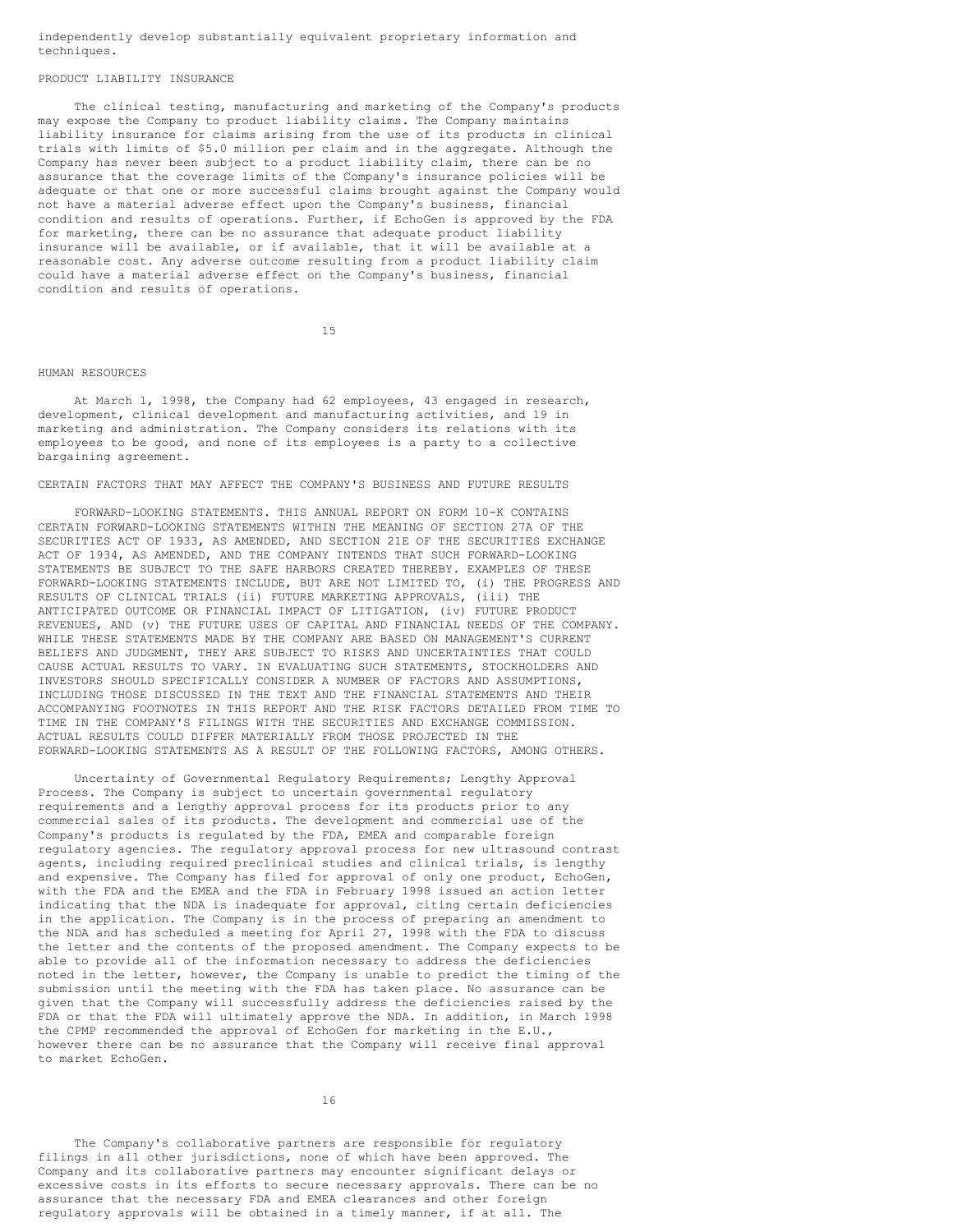Company cannot predict if or when any of its products under development will be commercialized. See "Government Regulations."

Unproven Safety and Efficacy; Uncertainty of Clinical Trials. The Company currently has only two products, EchoGen and SonoGen, in human clinical trials. Although the Company has completed the necessary pivotal clinical trials it believes will satisfy the requirements for approval of EchoGen by the FDA and the EMEA, the FDA has issued an action letter indicating that the NDA is inadequate for approval, citing certain deficiencies including the clinical and statistical sections of the NDA. There can be no assurance that the FDA or the EMEA will not require additional clinical trials or that such trials if begun, will demonstrate any efficacy or will be completed successfully in a timely manner, if at all. See "Status of Clinical Trials" and "Government Regulations. " In addition, the initial filings for approval of EchoGen covers only certain cardiology and radiology applications. The Company believes EchoGen may be used in other applications, such as myocardial perfusion, stress echocardiography, breast and prostate cancer and has begun clinical studies in those applications. Failure to complete successfully any of its clinical trials on a timely basis or at all would have a material adverse effect on the Company's business, financial condition and results of operations. In clinical trials in humans to date adverse events related to the final formulation of EchoGen have been infrequent, generally mild and transient, including feelings of warmth, taste perversion, headache and nausea. There can be no assurance that more serious side effects will not be encountered in future trials.

Future U.S. or foreign legislative or administrative actions also could prevent or delay regulatory approval of the Company's products. Even if regulatory approvals are obtained, they may include significant limitations on the indicated uses for which a product may be marketed. A marketed product also is subject to continual FDA, EMEA and other regulatory agency review and regulation. Later discovery of previously unknown problems or failure to comply with the applicable regulatory requirements may result in restrictions on the marketing of a product or withdrawal of the product from the market, as well as possible civil or criminal sanctions. In addition, if marketing approval is obtained, the FDA, EMEA or other regulatory agency may require post-marketing testing and surveillance programs to monitor the drug's efficacy and side effects. Results of these post-marketing programs may prevent or limit the further marketing of the monitored drug.

History of Operating Losses; Uncertainty of Future Financial Results. The Company's future financial results are uncertain. Although the Company reported net income for the year ended December 31, 1997, the Company has experienced significant losses since its inception in 1991, and may incur net losses in the foreseeable future. These losses have resulted primarily from expenses associated with the Company's research and development activities, including preclinical and clinical trials, and general and administrative expenses. The Company anticipates that its operating expenses will increase significantly in the future as the Company prepares for the anticipated commercialization of EchoGen and increases its research and development expenditures on new products. However, there can be no assurance that the Company will obtain regulatory approvals in order to generate product revenues. If the Company is unable to generate significant product revenues, it may incur substantial losses. Moreover, even if the Company generates significant product revenues, there can be no assurance that the Company will be able to sustain profitability.

17

The Company's results of operations have varied and will continue to vary significantly from quarter to quarter and depend on, among other factors, the timing of fees and milestone payments made by collaborative partners, the entering into of new product license agreements by the Company and the timing and costs of clinical trials conducted by the Company.

Uncertainty of Market Acceptance. To date, only two contrast agents for use in ultrasound imaging have received FDA approval, and the general market acceptance of contrast agents for ultrasound imaging is uncertain. If the existing approved contrast agents fail to gain market acceptance it could make the market acceptance of EchoGen more difficult. Market acceptance of EchoGen may depend upon a number of factors, including efficacy, safety, price and ease of administration. In addition, market acceptance may depend upon the Company's ability to educate the medical community on the diagnostic and clinical efficacy of ultrasound contrast agents in general and EchoGen in particular and the ability to obtain reimbursement from third party payors. Market acceptance may also depend upon the clinical utility and cost effectiveness of EchoGen. There can be no assurance that EchoGen, if successfully developed and commercialized, will gain market acceptance. Failure of EchoGen to gain market acceptance would have a material adverse effect on the Company's business, financial condition and results of operations.

Future Capital Requirements and Uncertainty of Additional Funding. The Company's development efforts to date have consumed substantial amounts of cash and the Company has generated only limited revenues from payments received from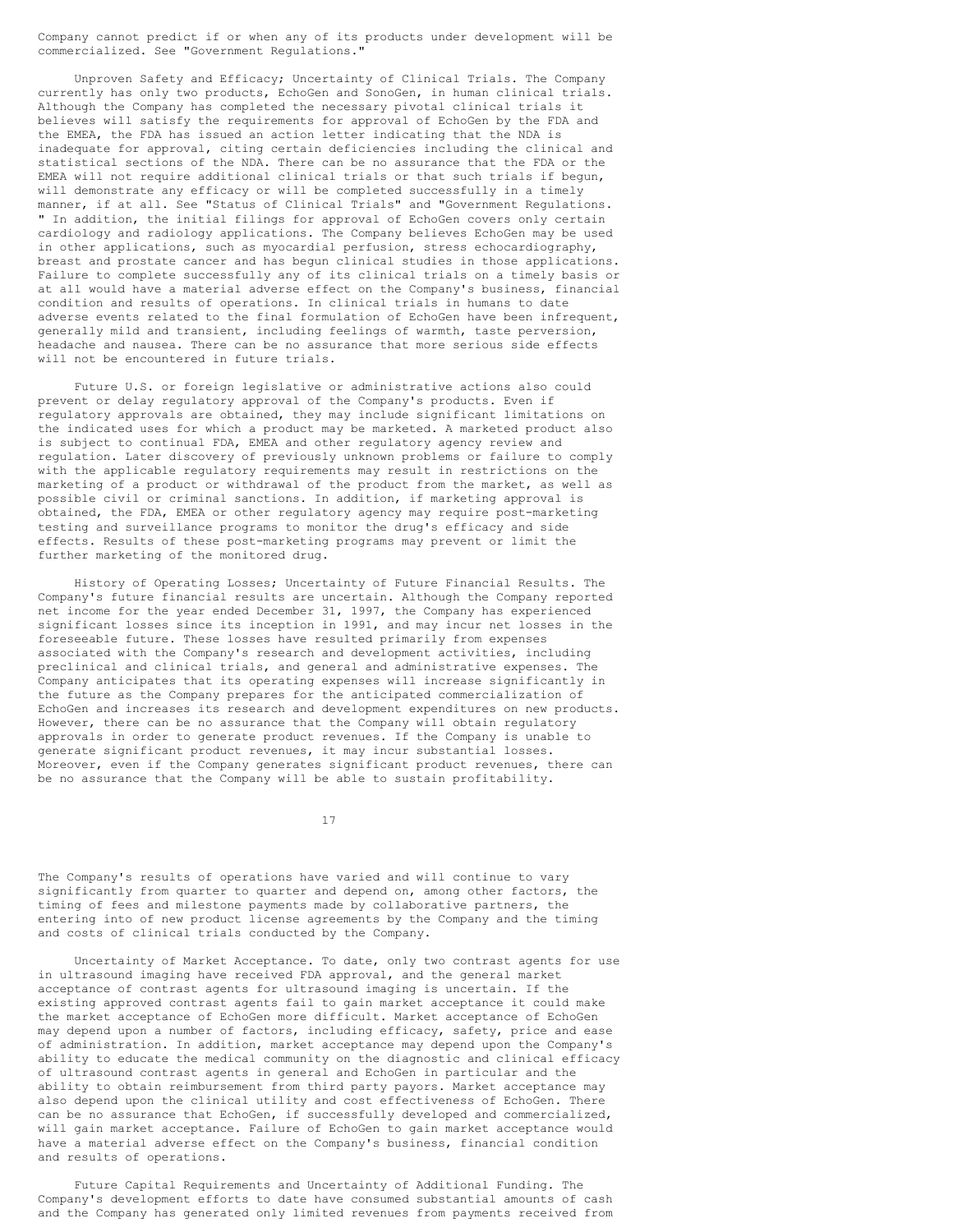its collaborative partners. There can be no assurance that the Company will continue to receive such payments in the future. The Company expects that its cash requirements will increase significantly in the future, and there can be no assurance that such cash requirements will be met on satisfactory terms, if at all. The Company's capital requirements will depend on numerous factors, including: the progress of the Company's research and development programs; progress with preclinical testing and clinical trials; the time and costs required to gain regulatory approvals; the resources the Company devotes to product development; the costs of filing, prosecuting and enforcing patents, patent applications, patent claims and trademarks; and the costs of developing the technical marketing support capabilities required under the Company's agreements with Abbott. The Company may be required to seek additional funds through debt or equity financing. Issuance of additional equity securities by the Company could result in substantial dilution to stockholders. If adequate funds are not available on acceptable terms, the Company will be required to delay or scale back its product development programs or obtain funds through arrangements with collaborative partners or others that may require the Company to relinquish rights to certain of its technologies or products. The Company's inability to fund its capital requirements would have a material adverse effect on the Company's business, financial condition and results of operations.

Dependence on Third Parties for Funding, Clinical Development and Distribution. The Company is dependent on collaborative partners for a variety of activities, including conducting foreign clinical trials, obtaining required foreign regulatory approvals and manufacturing, marketing and distributing its products. The Company has entered into a number of agreements with Abbott for the manufacturing, marketing and distribution of EchoGen in all territories of the world except for Japan and nine other Pacific Rim countries. The Company is dependent on Abbott to fund a substantial portion of the Company's operating expenses, to manufacture EchoGen for clinical trials and for commercial sale, if approved, to conduct clinical trials and obtain regulatory approval in its territories outside of the U.S. and the E.U., and to market and distribute EchoGen in its territories. There can be no assurance that the collaboration will continue or be successful. Abbott has the right,

18

in its sole discretion, to terminate the marketing collaboration at any time with 12 months notice to the Company. The Company has entered into a license agreement with Daiichi to market and distribute EchoGen throughout the Pacific Rim. The Company is dependent on Daiichi to fund a portion of the Company's operating expenses and to conduct clinical trials, make required regulatory filings, obtain regulatory approval for EchoGen and distribute EchoGen in the Pacific Rim. Nycomed recently announced that it has entered into a licensing arrangement with Daiichi to market an ultrasound contrast agent in Japan. The arrangement between Daiichi and Nycomed could have an adverse effect on the relationship of the Company with Daiichi. There can be no assurance that the collaboration will continue or be successful. Daiichi has the right, in its sole discretion, to terminate the collaboration at any time upon notice to the Company. If the agreements with Abbott or Daiichi are terminated or the collaborations are not successful, the Company will not receive scheduled milestone and funding payments and will be required to identify an alternative collaborative partner(s), which would have a material adverse effect on the Company's business, financial condition and results of operations. See "Strategic Alliances."

Dependence on Patents and Proprietary Rights. The Company's success will depend, in part, on its ability to obtain patents, defend patents and protect trade secrets. The Company has filed patent applications in the U.S. and 40 foreign countries relating to its principal technologies. In the U.S., 10 patents have been issued to the Company, the claims of which are directed to ultrasound contrast media which include fluorine-containing chemicals (such as EchoGen) as well as methods of making and using these media. The patent position of medical and pharmaceutical companies is highly uncertain and involves complex legal and factual questions. There can be no assurance that any claims which are included in pending or future patent applications will be issued, that any issued patents will provide the Company with competitive advantages or will not be challenged by third parties, or that the existing or future patents of third parties will not have an adverse effect on the ability of the Company to commercialize its products. Furthermore, there can be no assurance that other companies will not independently develop similar products, duplicate any of the Company's products or design around patents that may be issued to the Company. Litigation may be necessary to enforce any patents issued to the Company or to determine the scope and validity of others' proprietary rights in court or administrative proceedings. Any litigation or administrative proceeding could result in substantial costs to the Company and distraction of the Company's management. An adverse ruling in any litigation or administrative proceeding could have a material adverse effect on the Company's business, financial condition and results of operations. See "Legal Proceedings."

The commercial success of the Company also will depend in part on not infringing patents issued to competitors. There can be no assurance that patents belonging to competitors will not require the Company to alter its products or processes, pay licensing fees or cease development of its current or future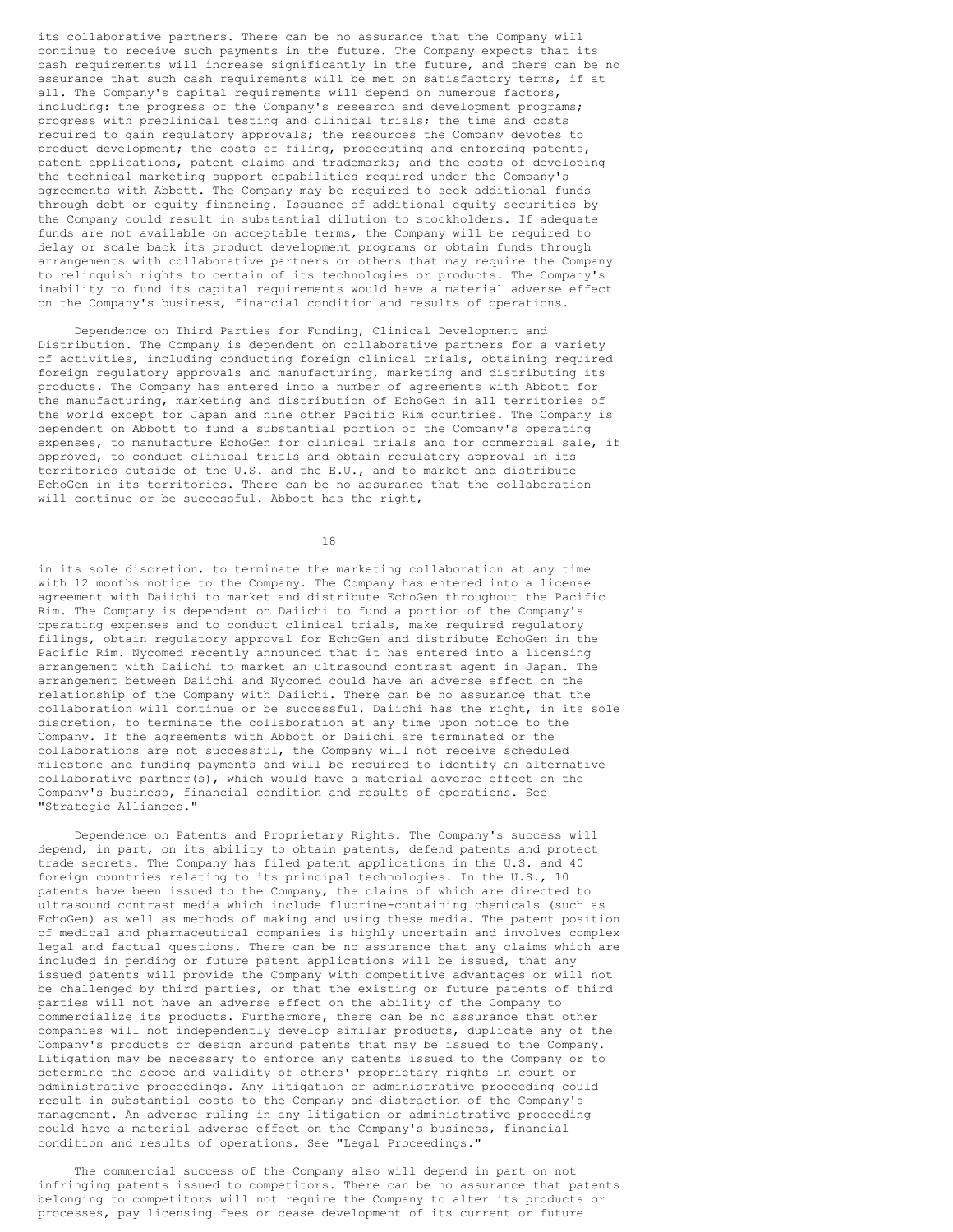products. Any litigation regarding infringement could result in substantial costs to the Company and distraction of the Company's management, and any adverse ruling in any litigation could have a material adverse effect on the Company's business, financial condition and results of operations. Further, there can be no assurance that the Company will be able to license other technology that it may require at a reasonable cost or at all. Failure by the Company to obtain a license to any technology that it may require to commercialize its products would have a material adverse effect on the Company's business, financial condition and results of operations. In addition, to determine the priority of inventions and the ultimate ownership of patents, the Company may participate in interference, reissue or re-examination proceedings conducted by the PTO or in proceedings before foreign agencies with respect to any of its existing patents or patent applications or any future patents or applications, any of which could result in loss of ownership of existing,

19

issued patents, substantial costs to the Company and distraction of the Company's management. Two of the Company's 10 U.S. patents, U.S. 5,573,751 and U.S. 5,558,094 are being re-examined by the PTO. In each of these re-examinations the PTO has initially rejected claims in these patents as unpatentable. SONUS has responded to those rejections and is awaiting further action by the PTO. Although the Company believes its responses will result in the re-issuance to the Company of these two patents by the PTO, there can be no assurance that the PTO will reissue the patents. See "Legal Proceedings."

Competition and Risk of Technological Obsolescence. The health care industry is characterized by extensive research efforts and rapid technological change. Competition in the development of ultrasound imaging contrast agents is intense and expected to increase. Although there is currently only two FDA approved ultrasound imaging contrast agents in the U.S. for certain cardiology applications and, to the knowledge of the Company, no other ultrasound imaging agent has been submitted to the FDA for approval, the Company believes that other medical and pharmaceutical companies are in clinical trials with ultrasound contrast agents. The Company also believes that other medical and pharmaceutical companies will compete with the Company in the areas of research and development, acquisition of products and technology licenses, and the manufacturing and marketing of ultrasound contrast agents. The Company expects that competition in the ultrasound contrast imaging agent field will be based primarily on efficacy, safety, ease of administration, breadth of approved indications and physician, healthcare payor and patient acceptance. Although the Company believes that if and when EchoGen is approved for commercial sale, EchoGen will be well positioned to compete successfully, there can be no assurance that the Company will be able to do so. Many of the Company's competitors and potential competitors have substantially greater financial, technical and human resources than the Company and have substantially greater experience in developing products, obtaining regulatory approvals and marketing and manufacturing medical products. Accordingly, these competitors may succeed in obtaining FDA approval for their products more rapidly than the Company. In addition, other technologies or products may be developed that have an entirely different approach or means of accomplishing the enhancement of ultrasound imaging or other imaging modalities that would render the Company's technology and products uncompetitive or obsolete.

Limited Manufacturing Experience; Dependence on Limited Contract Manufacturers and Suppliers. The Company currently relies primarily on Abbott to produce EchoGen for research and development and clinical trials. Abbott's manufacturing site is subject to routine FDA and other regulatory inspections of its manufacturing practices. In addition there are a limited number of contract manufacturers that operate under GMP regulations, as required by the FDA. Unless the Company develops an in-house manufacturing capability or is able to identify and qualify alternative contract manufacturers, it will be entirely dependent on Abbott for the manufacture of EchoGen. There can be no assurance that the Company's reliance on Abbott for the manufacture of its products will not result in interruptions, delays or stoppages in the supply of EchoGen. The active chemical ingredients in EchoGen, DDFP and PEG Telomer B, a surfactant, are manufactured by a limited number of vendors worldwide. The inability of these vendors to supply medical-grade materials to the Company could delay the Company's manufacture of, or cause the Company to cease the manufacturing of, EchoGen. Any such delay or cessation could have a material adverse effect on the Company's business, financial condition and results of operations. The Company believes the other raw materials of EchoGen are readily available from various suppliers. See "Manufacturing" and "Strategic Alliances."

 $20$ 

Lack of Marketing and Sales Experience. The Company has no experience in marketing, sales and distribution. The Company's strategy is to market EchoGen through its established strategic alliances and distribution arrangements with Abbott and Daiichi. There can be no assurance that the Company will be successful in maintaining these arrangements or that its collaborative partners in these arrangements will be successful in marketing and selling the Company's products. The Company's agreement with Abbott requires the Company to provide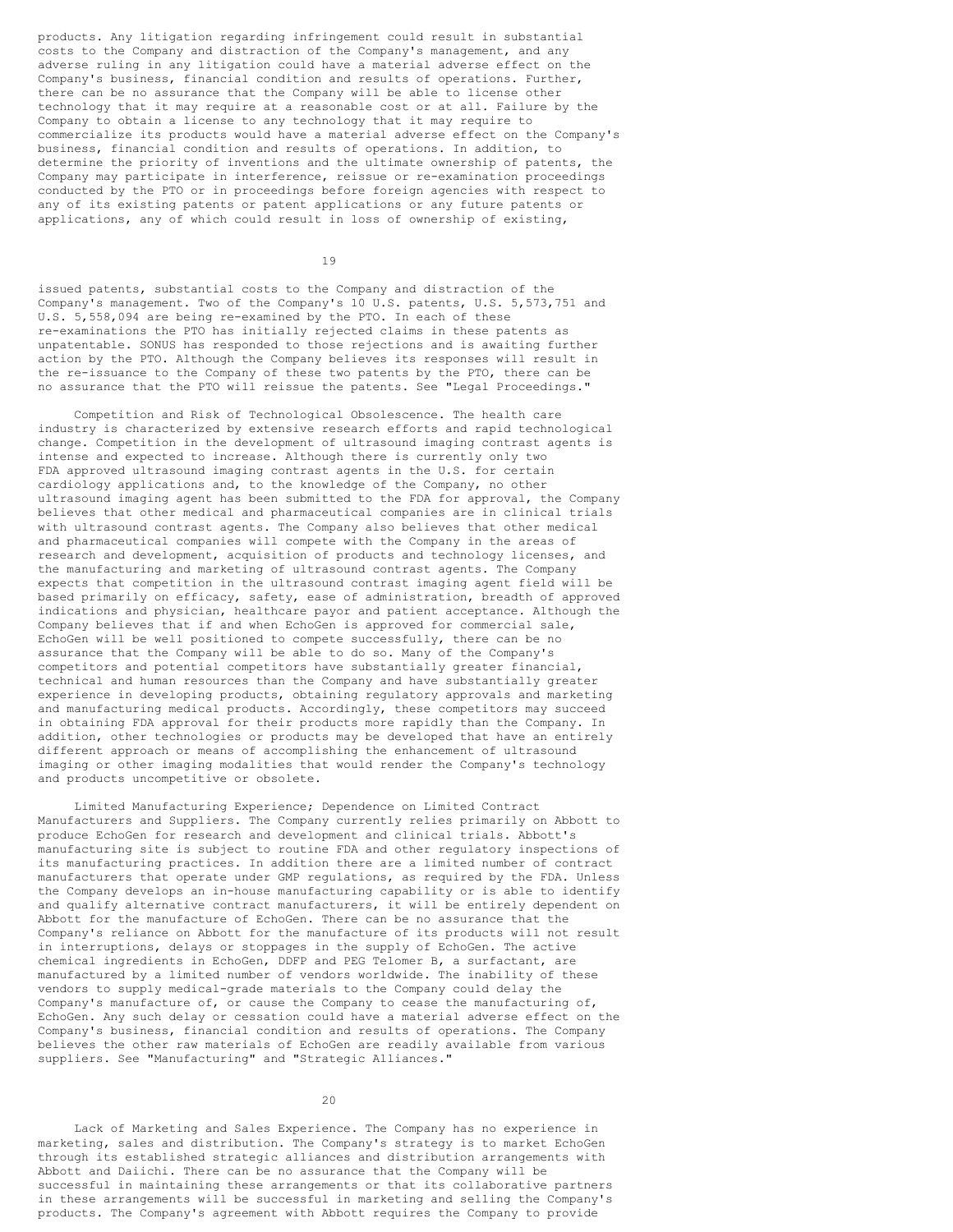technical marketing support to Abbott's sales, marketing and distribution activities in the U.S. The Company is in the early stages in recruiting the staff which will provide such technical support. There can be no assurance that the Company will be successful in establishing technical support capability. If the Company does not provide adequate technical support, Abbott can choose to take over the technical support responsibilities and SONUS would be required to negotiate a lower royalty rate with Abbott to reflect the reduced responsibilities.

Limitations on Third-Party Reimbursement. The Company's ability to successfully commercialize EchoGen will depend in part upon the extent to which reimbursement of the cost of EchoGen and related treatments will be available from domestic and foreign health administration authorities, private health insurers and other payor organizations. Third party payors are increasingly challenging the price of medical products and services or restricting the use of certain procedures in an attempt to limit costs. Further, significant uncertainty exists as to the reimbursement status of newly approved health care products, and there can be no assurance that adequate third party coverage will be available. In certain foreign markets, the Company may be subject to governmentally mandated prices for EchoGen. If adequate reimbursement is not provided by governments and third party payors for the Company's potential products or if adverse pricing is mandated by foreign governments, the Company's business, financial condition and results of operations would be materially adversely affected.

### ITEM 2. PROPERTIES

The Company currently leases approximately 27,000 square feet of laboratory and office space in a single facility in Bothell, Washington. The lease expires in April 1999 and includes an option to extend the term of the lease for three years. The Company believes that this facility will be adequate to meet its projected needs for the foreseeable future.

#### ITEM 3. LEGAL PROCEEDINGS

On August 1, 1997, a lawsuit was filed in the U.S. District Court for the District of Columbia by Molecular Biosystems, Inc. ("MBI") and Mallinckrodt, Inc. against the Company, Nycomed Imaging A.S. ("Nycomed"), ImaRx Pharmaceutical Corporation, DuPont Merck and Bracco International BV. The suit alleged that certain of the Company's ultrasound contrast agent patents were invalid and that the Company had made certain false public representations about MBI and a proposed MBI product. On September 3, 1997, Nycomed filed a counter-claim against the Company in the above action, alleging that a Nycomed patent was entitled to priority over one of the SONUS patents and that the SONUS patent was invalid. The Company along with several other co-defendants moved to dismiss the lawsuit, and on January 5, 1998, the District Court of the District of Columbia dismissed the lawsuit filed by MBI and the cross-claim filed by Nycomed.

21

On January 7, 1998, the Company announced that it had filed a patent infringement action in the U.S. District Court in Seattle, Washington, against MBI and Mallinckrodt. Inc. The suit alleges that one of MBI's ultrasound contrast agents infringes one or more of the Company's patents. MBI has filed counterclaims alleging that the patents asserted by SONUS are invalid and not infringed, and that SONUS has made false public statements and engaged in other actions intended to damage MBI and one of its ultrasound contrast agents. No trial date has been set for this lawsuit.

In addition, the patents in this lawsuit are the subject of re-examination by the U.S. Patent and Trademark Office. The outcome of the re-examination may have an impact on the above patent infringement action.

## ITEM 4. SUBMISSION OF MATTERS TO A VOTE OF SECURITY HOLDERS

No matters were submitted to a vote of security holders during the fourth quarter of the year ended December 31, 1997.

 $22$ 

#### PART II

## ITEM 5. MARKET FOR THE REGISTRANT'S COMMON STOCK

The Company's common stock first began trading on the Nasdaq National Market under the symbol SNUS on October 12, 1995. No cash dividends have been paid on the common stock and the Company does not anticipate paying any cash dividends in the foreseeable future. As of February 28, 1998, there were 110 stockholders of record of the Company's common stock. The high and low sales prices of the Company's common stock as reported by Nasdaq are as follows: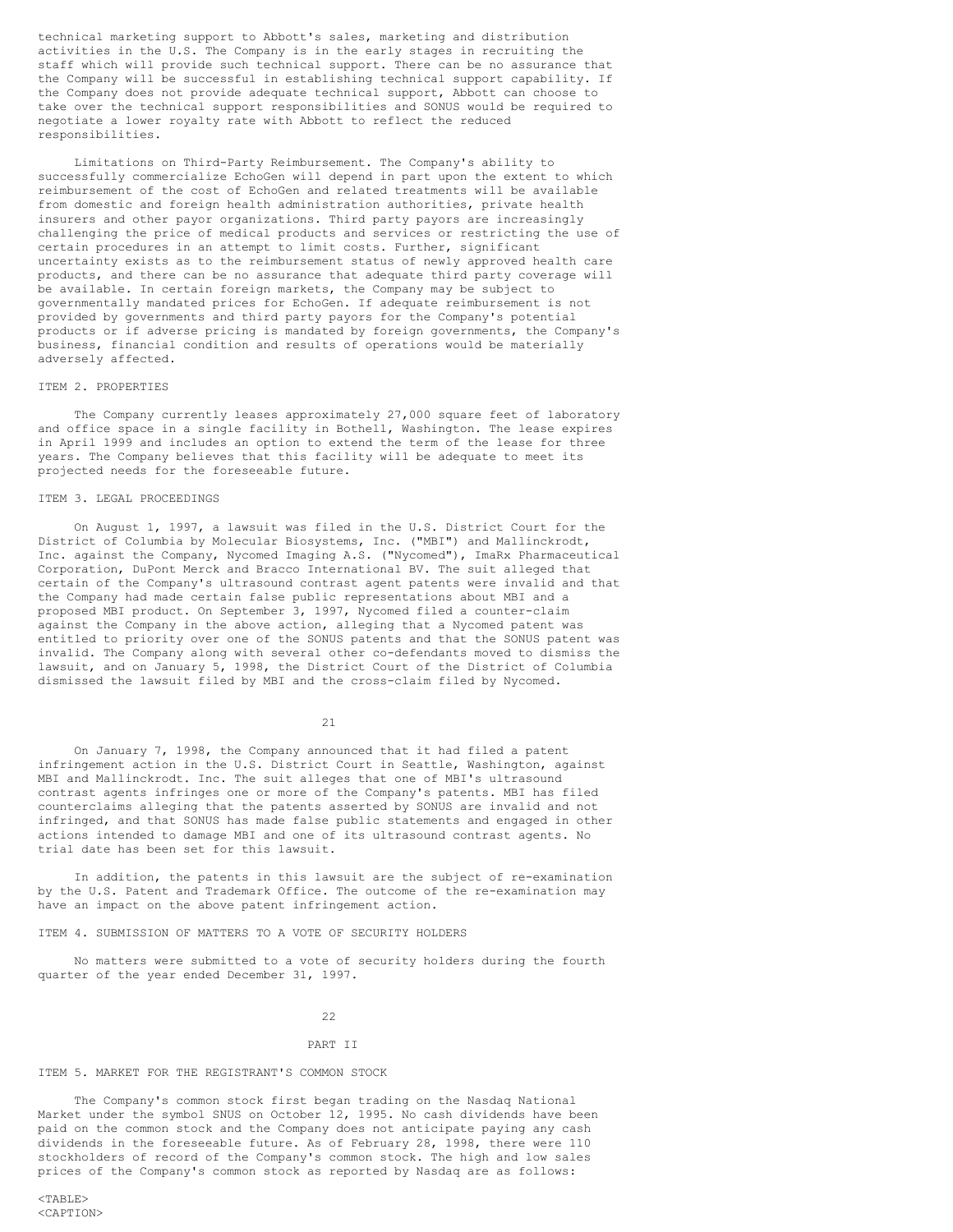| 1995           | HIGH             | LOW              |
|----------------|------------------|------------------|
|                | -----            |                  |
| $<$ S $>$      | <<               | <<               |
| Fourth Quarter | 13               | $6 \frac{3}{4}$  |
| 1996           |                  |                  |
|                |                  |                  |
| First Quarter  | 191/2            | $10 \frac{1}{2}$ |
| Second Quarter | $23 \frac{5}{8}$ | 15               |
| Third Quarter  | $21 \t3/4$       | $15 \t1/4$       |
| Fourth Quarter | $31 \frac{1}{4}$ | $18 \frac{1}{2}$ |
| 1997           |                  |                  |
|                |                  |                  |
| First Quarter  | $34 \frac{3}{4}$ | $25 \t1/8$       |
| Second Quarter | 31               | $21 \t3/4$       |
| Third Quarter  | 463/4            | $25 \frac{1}{2}$ |
| Fourth Quarter | 46 7/8           | $31 \t5/8$       |
| $<$ /TABLE>    |                  |                  |

## ITEM 6. SELECTED FINANCIAL DATA

# <TABLE>

<CAPTION>

|                                                              | 1997       | 1996                 | 1995                                  | 1994      | 1993      |  |
|--------------------------------------------------------------|------------|----------------------|---------------------------------------|-----------|-----------|--|
|                                                              |            |                      | (IN THOUSANDS, EXCEPT PER SHARE DATA) |           |           |  |
| $<$ S $>$                                                    | <<         | <<                   | <<                                    | <<        | <<>       |  |
| STATEMENT OF OPERATIONS DATA:                                |            |                      |                                       |           |           |  |
|                                                              | \$18,900   | \$16,600             | \$4,500                               | \$1,053   | \$3,300   |  |
| Total operating expenses $\cdots$ $\cdots$ $\cdots$ $\cdots$ | 18,763     | 14,988               | 9,416                                 | 9.259     | 5,491     |  |
| Net income $(\text{loss})$                                   | 1,011      | 1,722                | (5, 939)                              | (8, 897)  | (2, 589)  |  |
| Net income (loss) per share:                                 |            |                      |                                       |           |           |  |
|                                                              | 0.12       | \$0.20               | \$(1.81)                              | \$ (4.19) | \$(1,23)  |  |
| Diluted                                                      | 0.11<br>S. | $\mathsf{S}$<br>0.19 | \$(1.81)                              | \$ (4.19) | \$ (1.23) |  |
| Shares used in calculation of net income                     |            |                      |                                       |           |           |  |
| (loss) per share:                                            |            |                      |                                       |           |           |  |
| Basic                                                        | 8,565      | 8,481                | 3,281                                 | 2,122     | 2,111     |  |
| Diluted                                                      | 9,580      | 9,064                | 3,281                                 | 2,122     | 2,111     |  |
| $\langle$ /TABLE>                                            |            |                      |                                       |           |           |  |

YEAR ENDED DECEMBER 31,

## <TABLE>

<CAPTION>

|                                                     | DECEMBER 31,  |               |                |               |               |  |
|-----------------------------------------------------|---------------|---------------|----------------|---------------|---------------|--|
|                                                     | 1997          | 1996          | 1995           | 1994          | 1993          |  |
|                                                     |               |               | (IN THOUSANDS) |               |               |  |
| $<$ S $>$                                           | < <sub></sub> | < <sub></sub> | <<             | < <sub></sub> | < <sub></sub> |  |
| BALANCE SHEET DATA:                                 |               |               |                |               |               |  |
| Cash, cash equivalents and marketable               |               |               |                |               |               |  |
| securities                                          | \$26,571      | \$25,131      | \$18,221       | \$1.644       | \$2,307       |  |
| Total assets                                        | 28,946        | 26,762        | 19,646         | 3,195         | 3,411         |  |
| Total stockholders' equity (deficit)<br>$<$ /TABLE> | 18,505        | 16,877        | 10,947         | (13, 041)     | (4, 222)      |  |

23

## ITEM 7. MANAGEMENT'S DISCUSSION AND ANALYSIS OF FINANCIAL CONDITION AND RESULTS OF OPERATIONS

The discussion and analysis set forth below contains trend analysis, discussions of regulatory approval and other forward-looking statements. Actual results could differ materially from those projected in the forward-looking statement as a result of the following factors, among others: uncertainty of governmental regulatory requirements; unproven safety and efficacy; uncertainty of clinical trials; history of operating losses; uncertainty of future financial results; uncertainty of market acceptance; future capital requirements and uncertainty of additional funding; dependence on third parties for funding, clinical development and distribution; dependence on patents and proprietary rights; competition and risk of technological obsolescence; limited manufacturing experience; dependence on limited contract manufacturers and suppliers; lack of marketing and sales experience; and limitations on third-party reimbursement. See "Business -- Certain Factors That May Affect the Company's Business and Future Results."

# OVERVIEW

SONUS Pharmaceuticals, Inc. ("the Company") is primarily engaged in the research, development and commercialization of proprietary contrast agents for use in ultrasound imaging. The Company has financed its research and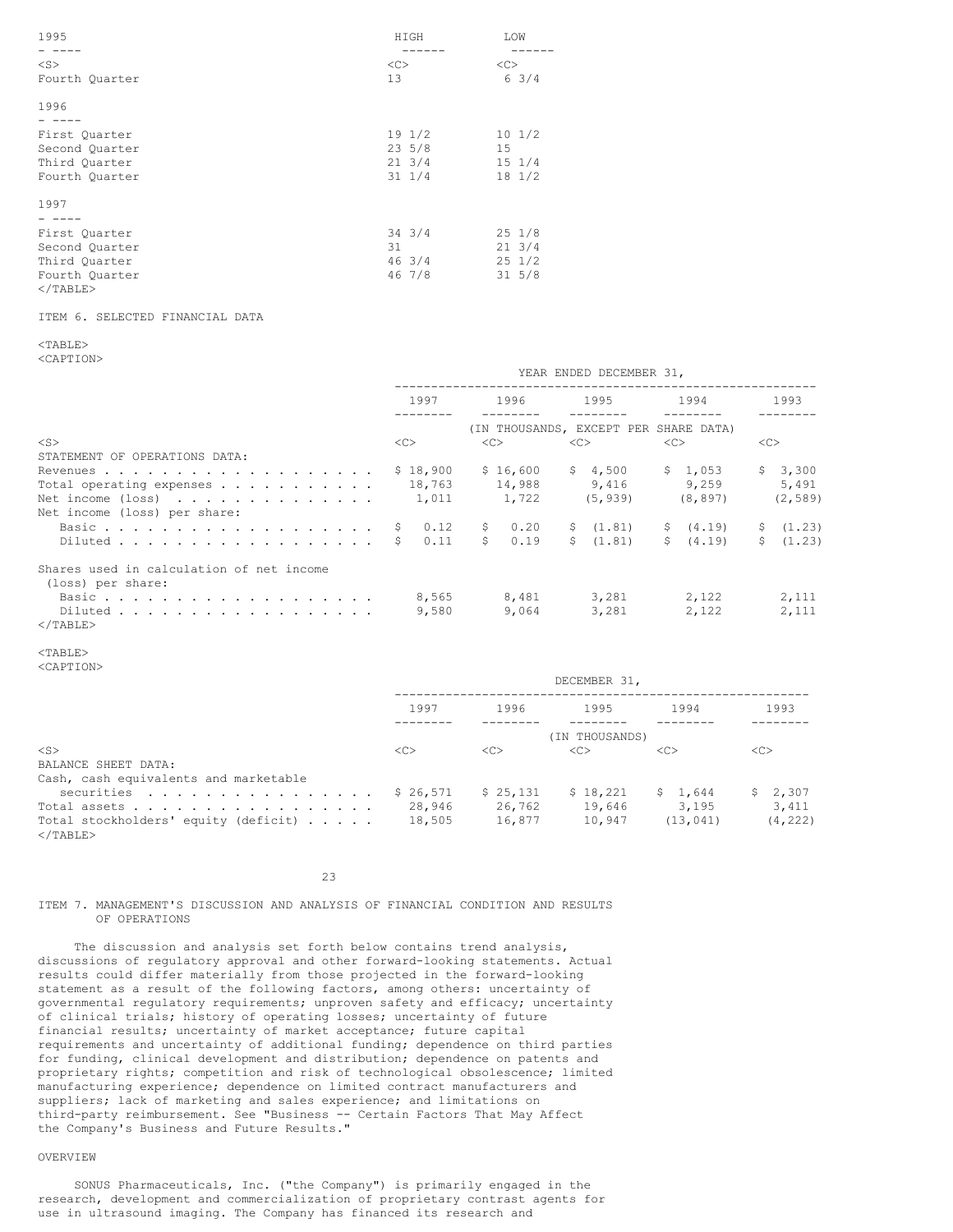development, and clinical trials through payments received under agreements with its collaborative partners, private equity and debt financings, and an initial public offering ("IPO") completed in October 1995. The Company currently has on file for EchoGen, a New Drug Application ("NDA") with the United States Food and Drug Administration ("FDA") and a Marketing Authorization Application ("MAA") with the European Medicines Evaluation Agency ("EMEA").

The Company will not be able to commence sales of EchoGen in the U.S. or various international markets unless and until it receives the appropriate regulatory approvals. Through December 31, 1997, all of the Company's revenues have been derived from agreements with third parties for the collaborative development of EchoGen worldwide.

In May 1996, the Company formed a strategic alliance with Abbott Laboratories ("Abbott") for marketing and selling EchoGen in the U.S. Under the agreement, Abbott has agreed to pay the Company an aggregate of \$31.0 million in up-front, clinical support and milestone payments, of which \$23.0 million has been paid as of December 31, 1997. In addition, Abbott purchased in May 1996, for \$4.0 million, warrants to acquire 500,000 shares of common stock of the Company, equal to approximately six percent (6%) of the Company's outstanding common stock. The warrants are exercisable over five years at \$16.00 per share. In October 1996, the Company and Abbott entered into an agreement expanding Abbott's territory to include Europe, Latin America, Canada, Middle East, Africa and certain Asia/Pacific countries. Under the October 1996 agreement, Abbott has agreed to pay the Company \$34.6 million in license and milestone payments, a portion of which will be credited against future royalties once EchoGen is approved for commercial sale. As of December 31, 1997, \$8.5 million has been paid to the Company by Abbott under the October 1996 agreement of which \$3.5 million are creditable against future royalties.

The Company has granted Daiichi Pharmaceutical Co., Ltd. ("Daiichi") exclusive marketing and distribution rights to EchoGen in Japan and certain other countries in the Pacific Rim. As of December 31, 1997, Daiichi has paid the Company option, license and milestone fees totaling \$12.8 million and has agreed to pay an additional \$19.2 million in the form of milestone payments conditioned on the achievement of certain clinical development, regulatory and commercialization milestones in Japan.

24

The Company's results of operations have varied and will continue to vary from quarter to quarter and are affected by, among other factors, the timing of fees and milestone payments made by collaborative partners, the entering into product license agreements by the Company and the timing and costs of the clinical trials conducted by the Company. The Company's current collaborative partners can terminate their agreements on short notice, and there can be no assurance that the Company will receive any additional funding or milestone payments.

## RESULTS OF OPERATIONS

YEARS ENDED DECEMBER 31, 1997 AND DECEMBER 31, 1996

Revenue from collaborative agreements increased to \$18.9 million for the year ended December 31, 1997 as compared to \$16.6 million for the year ended December 31, 1996. Revenue in 1997 consisted of \$18.5 million and \$0.4 million of payments received from Abbott and Daiichi, respectively. The increase reflects the continued achievement of certain clinical and regulatory milestones which trigger payments from collaborative partners. In 1996, revenue consisted of \$12.0 million and \$4.6 million of payments received from Abbott and Daiichi, respectively.

Research and development expenses increased slightly to \$11.6 million in 1997 compared to \$11.2 million in 1996 primarily due to ongoing and new clinical trials investigating additional indications for EchoGen, and continued investment in the research and development of new products offset by \$0.7 million of clinical development cost reimbursement by Abbott.

General and administrative expenses were \$7.2 million in 1997 compared to \$3.8 million in 1996. The higher level of general and administrative expenses reflects the implementation of marketing programs in anticipation of FDA approval and planned product launch of EchoGen, costs of filing, prosecuting and protecting patents and patent applications, and growth in marketing and administration personnel.

The Company anticipates total operating expenses will increase in future quarters due to ongoing and planned clinical trials to study additional indications for EchoGen and due to higher marketing and administrative expenses as the Company continues to prepare for commercialization of EchoGen. The Company may also incur significant expenses relating to legal matters. See "Legal Proceedings" and Note 10 to the Notes to Financial Statements. In addition, revenues in future quarters are primarily dependent upon the timing of certain regulatory and commercialization milestones.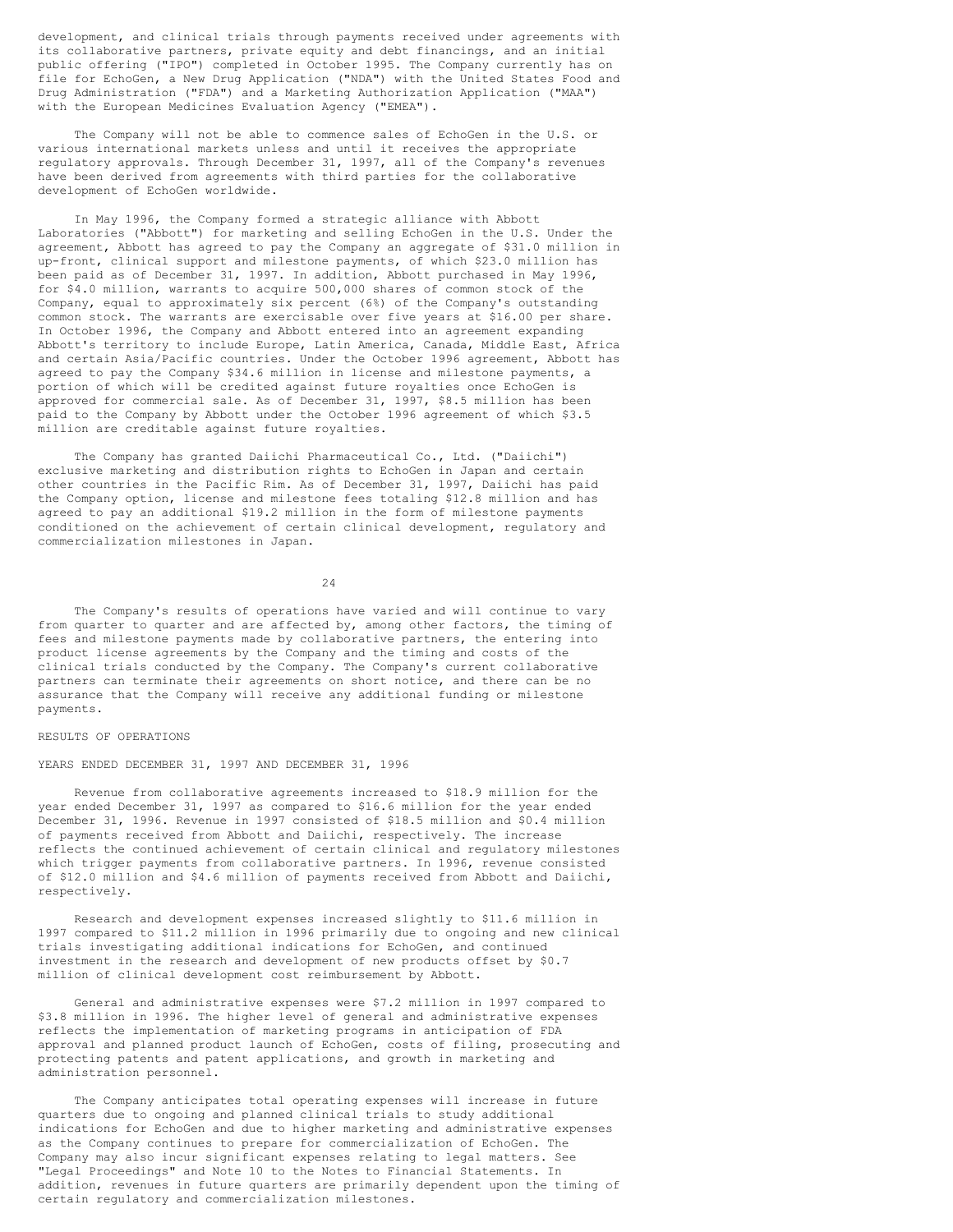Interest income increased to \$1.1 million in 1997 from \$0.8 million in 1996. The increase was primarily due to the larger cash and marketable securities balances in 1997 arising from the higher level of payments under collaborative agreements. Interest expense decreased to \$0.1 million in 1997 compared to \$0.2 million in 1996.

The Company recorded \$90,000 of income tax expense in 1997 and \$510,000 in 1996. Income tax expense is lower than statutory rates primarily due to the use of net operating loss carryforwards.

25

## YEARS ENDED DECEMBER 31, 1996 AND DECEMBER 31, 1995

Revenue from collaborative agreements increased to \$16.6 million for the year ended December 31, 1996 as compared to \$4.5 million for the year ended December 31, 1995. Revenue in 1996 consisted of \$12.0 million and \$4.6 million of payments received from Abbott and Daiichi, respectively. The increase reflects the achievement of certain clinical trial and regulatory milestones which trigger payments from collaborative partners. Milestone payments in 1996 related primarily to the EchoGen NDA filing in the U.S. and the MAA filing with the EMEA in Europe.

Research and development expenses increased to \$11.2 million in 1996 compared to \$7.2 million in 1995 primarily due to increased clinical trial costs associated with EchoGen, preparation of the NDA and MAA filings with the FDA and EMEA, respectively, and additional investment in the development of new products.

General and administrative expenses were \$3.8 million in 1996 compared to \$2.2 million in 1995. The higher level of expenses was primarily the result of the increase in business development activities and associated revenue related to corporate alliances, the implementation of marketing programs in anticipation of FDA approval and planned product launch, costs of filing new patent and trademark applications and, to a lesser extent, the additional activities of being a publicly-held company including investor and shareholder relations and SEC reporting and compliance.

Interest income increased to \$0.8 million in 1996 from \$0.3 million in 1995. The increase was primarily due to the larger cash and marketable securities balances in 1996 resulting from the Company's IPO in October 1995 and proceeds from a warrant purchased by Abbott in May 1996. Interest expense decreased to \$0.2 million in 1996 compared to \$0.8 million in 1995 primarily due to the repayment of notes to stockholders and the conversion of certain debts into common stock at the time of the IPO.

Income taxes of \$0.5 million for the year ended December 31, 1996 were primarily attributable to withholding taxes related to collaborative payments received from Daiichi.

## LIQUIDITY AND CAPITAL RESOURCES

The Company has financed its operations with payments from collaborative agreements, proceeds from equity financings and a bank line of credit. At December 31, 1997, the Company had cash, cash equivalents and marketable securities of \$26.6 million, compared to \$25.1 million at December 31, 1996. Cash provided by operations for the year ended December 31, 1997 was \$1.4 million compared to \$3.5 million for the comparable period in fiscal 1996.

In August 1997, the Company renewed a loan agreement with Silicon Valley Bank which provides for a \$5.0 million revolving line of credit facility, which bears interest at the prime rate plus 1.0% per annum. At December 31, 1997, there was \$5.0 million outstanding under the line of credit. The line of credit expires in August 1998 and is secured by the tangible assets of the Company. The Company is required to maintain certain minimum balances of cash and marketable securities in order to borrow under the line of credit.

At December 31, 1997, the Company had federal net operating loss carryforwards of approximately \$14.8 million. These carryforwards will expire beginning in the year 2006. The IPO

26

of common stock by the Company in 1995 caused an ownership change pursuant to applicable regulations in effect under the Internal Revenue Code of 1986. This change resulted in the annual limitation of net operating losses during the carryforward period which may result in the inability to use a portion of the Company's net operating loss carryforwards due to their expiration.

The Company expects that its cash needs will increase significantly in future periods due to pending and planned clinical trials and higher administrative and marketing expenses as the Company prepares for commercialization of EchoGen. The Company estimates that existing cash, cash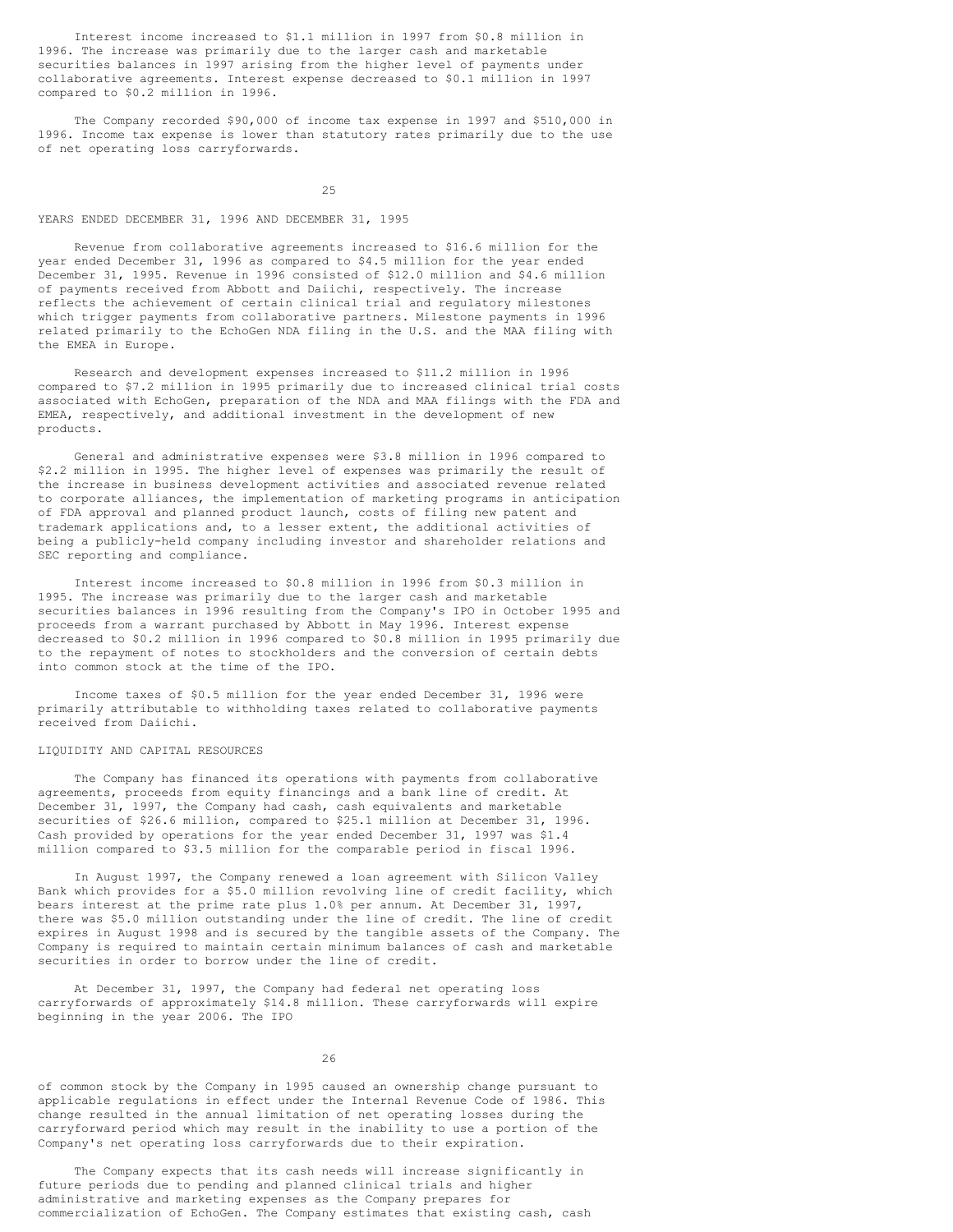equivalents and marketable securities will be sufficient to meet the Company's capital requirements for at least the next 12 months. The Company's future capital requirements will, however, depend on many factors, including the time and costs required to gain regulatory approvals, the progress of the Company's research and development programs, clinical trials and the ability of the Company to obtain and retain continued funding from third parties under collaborative agreements, the costs of filing, prosecuting and enforcing patents, patent applications, patent claims and trademarks, the costs of marketing and distribution, the status of competing products and the market acceptance of the Company's products, if and when approved. The Company may have to raise substantial additional funds to complete development of any product or to commercialize any products if and when approved by the FDA. There can be no assurance that additional financing will be available on acceptable terms, if at all.

## YEAR 2000 COMPLIANCE

During 1997 the Company completed a comprehensive review of software applications used in critical business processes. The Company has determined that all of it's critical business systems are year 2000 compliant. There is no guarantee that the systems of the Company's collaborative partners or significant vendors will be year 2000 compliant. If the Company's collaborative partners and significant vendors are not year 2000 compliant, this could have an adverse effect on the ability of collaborative partners or vendors to satisfy their obligations to the Company.

27

## ITEM 8. FINANCIAL STATEMENTS AND SUPPLEMENTARY DATA

<TABLE> <CAPTION> INDEX TO FINANCIAL STATEMENTS: PAGE - ------------------------------ ---

| $-$                                                                                        |               |
|--------------------------------------------------------------------------------------------|---------------|
| $<$ S $>$                                                                                  | < <sub></sub> |
|                                                                                            | 29            |
|                                                                                            | 30            |
|                                                                                            |               |
| Statements of Stockholders' Equity for the years ended December 31, 1997, 1996 and 1995 32 |               |
|                                                                                            |               |
|                                                                                            | 34            |
| $\langle$ /TABLE>                                                                          |               |

ITEM 9. CHANGES IN AND DISAGREEMENTS WITH ACCOUNTANTS ON ACCOUNTING AND FINANCIAL DISCLOSURE

Not applicable.

28

REPORT OF ERNST & YOUNG LLP, INDEPENDENT AUDITORS

The Board of Directors SONUS Pharmaceuticals, Inc.

We have audited the accompanying balance sheets of SONUS Pharmaceuticals, Inc. as of December 31, 1997 and 1996, and the related statements of operations, stockholders' equity and cash flows for each of the three years in the period ended December 31, 1997. These financial statements are the responsibility of the Company's management. Our responsibility is to express an opinion on these financial statements based on our audits.

We conducted our audits in accordance with generally accepted auditing standards. Those standards require that we plan and perform the audit to obtain reasonable assurance about whether the financial statements are free of material misstatement. An audit includes examining, on a test basis, evidence supporting the amounts and disclosures in the financial statements. An audit also includes assessing the accounting principles used and significant estimates made by management, as well as evaluating the overall financial statement presentation. We believe that our audits provide a reasonable basis for our opinion.

In our opinion, the financial statements referred to above present fairly, in all material respects, the financial position of SONUS Pharmaceuticals, Inc. at December 31, 1997 and 1996, and the results of its operations and its cash flows for each of the three years in the period ended December 31, 1997, in conformity with generally accepted accounting principles.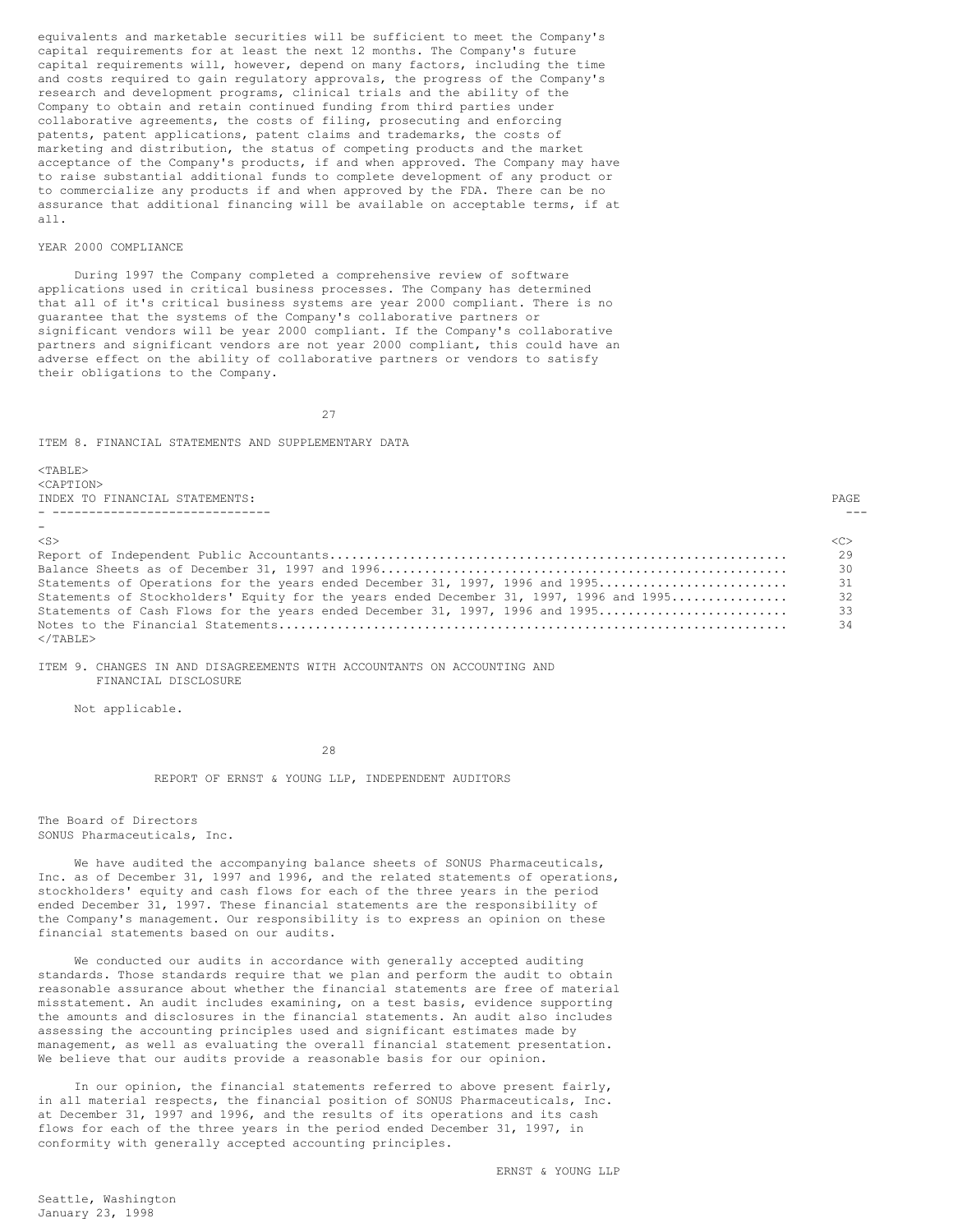## SONUS PHARMACEUTICALS, INC. BALANCE SHEETS

 $<$ TABLE> <CAPTION>

|                                                                     | DECEMBER 31,                                                                                                                                                                                                                    |                              |  |
|---------------------------------------------------------------------|---------------------------------------------------------------------------------------------------------------------------------------------------------------------------------------------------------------------------------|------------------------------|--|
|                                                                     | 1997 — 2007 — 2008 — 2010 — 2020 — 2020 — 2020 — 2020 — 2020 — 2020 — 2020 — 2020 — 2020 — 2020 — 2020 — 2020 — 2020 — 2020 — 2020 — 2020 — 2020 — 2020 — 2020 — 2020 — 2020 — 2020 — 2020 — 2020 — 2020 — 2020 — 2020 — 2020 — | 1996<br>____________         |  |
| $<$ S $>$                                                           | $\langle$ C> $\sim$                                                                                                                                                                                                             | $<\infty$                    |  |
| ASSETS                                                              |                                                                                                                                                                                                                                 |                              |  |
| Current assets:                                                     |                                                                                                                                                                                                                                 |                              |  |
|                                                                     | \$5, 253, 227                                                                                                                                                                                                                   | \$7,236,615                  |  |
|                                                                     | 21, 317, 835                                                                                                                                                                                                                    | 17,894,450                   |  |
|                                                                     | 599,303                                                                                                                                                                                                                         | 397,733                      |  |
|                                                                     | -------------                                                                                                                                                                                                                   | ____________                 |  |
|                                                                     | 27, 170, 365                                                                                                                                                                                                                    | 25,528,798                   |  |
| Equipment, furniture and leasehold improvements, net                | 1,734,737                                                                                                                                                                                                                       | 1,168,503                    |  |
|                                                                     | 40,667<br>____________                                                                                                                                                                                                          | 64,878<br>____________       |  |
|                                                                     | \$28.945.769<br>============                                                                                                                                                                                                    | \$26.762.179<br>============ |  |
| LIABILITIES AND STOCKHOLDERS' EQUITY                                |                                                                                                                                                                                                                                 |                              |  |
| Current liabilities:                                                |                                                                                                                                                                                                                                 |                              |  |
|                                                                     | \$5,000,000                                                                                                                                                                                                                     | \$5,000,000                  |  |
|                                                                     | 2,612,065                                                                                                                                                                                                                       | 2,203,806                    |  |
|                                                                     | 1,743,208                                                                                                                                                                                                                       | 1,213,563                    |  |
|                                                                     | $\sim$ $-$                                                                                                                                                                                                                      | 1,000,000                    |  |
| Current portion of capital lease obligations                        | 146,762                                                                                                                                                                                                                         | 228,049                      |  |
|                                                                     | ____________                                                                                                                                                                                                                    | ____________                 |  |
|                                                                     | 9,502,035                                                                                                                                                                                                                       | 9,645,418                    |  |
|                                                                     | 845,939                                                                                                                                                                                                                         |                              |  |
| Capital lease obligations, less current portion                     | 93,178                                                                                                                                                                                                                          | 239,511                      |  |
| Commitments                                                         |                                                                                                                                                                                                                                 |                              |  |
| Stockholders' equity:                                               |                                                                                                                                                                                                                                 |                              |  |
| Preferred stock, \$.001 par value:                                  |                                                                                                                                                                                                                                 |                              |  |
| $5,000,000$ shares authorized; no shares outstanding                |                                                                                                                                                                                                                                 |                              |  |
| Common stock, \$.001 par value:                                     |                                                                                                                                                                                                                                 |                              |  |
| 20,000,000 shares authorized; 8,611,376 and 8,530,911 shares issued |                                                                                                                                                                                                                                 |                              |  |
| and outstanding in 1997 and 1996, respectively                      |                                                                                                                                                                                                                                 | 34,860,237 34,275,015        |  |
|                                                                     | (16, 338, 949)                                                                                                                                                                                                                  | (17, 355, 374)               |  |
|                                                                     | (16, 671)<br>____________                                                                                                                                                                                                       | (42, 391)<br>____________    |  |
|                                                                     | 18,504,617                                                                                                                                                                                                                      | 16,877,250                   |  |
| Total liabilities and stockholders' equity                          | ------------<br>\$28,945,769                                                                                                                                                                                                    | ------------<br>\$26.762.179 |  |
|                                                                     | ============                                                                                                                                                                                                                    | ============                 |  |

 $<$ /TABLE>

See accompanying notes.

# 30

## SONUS PHARMACEUTICALS, INC. STATEMENTS OF OPERATIONS

 $<$ TABLE $>$ <CAPTION>

|                            | YEAR ENDED DECEMBER 31, |                             |                           |  |  |  |
|----------------------------|-------------------------|-----------------------------|---------------------------|--|--|--|
|                            | 1997                    | 1996                        | 1995                      |  |  |  |
| Revenues:                  |                         |                             |                           |  |  |  |
| $<$ S $>$                  | $<<$ $>>$               | < <c></c>                   | < <sub></sub>             |  |  |  |
| Collaborative agreements   |                         | $$18,900,000$ $$16,600,000$ | \$4,500,000               |  |  |  |
| Operating expenses:        |                         |                             |                           |  |  |  |
| Research and development   | 11,561,849              | 11, 181, 468 7, 189, 478    |                           |  |  |  |
| General and administrative | 7,201,553               | 3,806,858<br>------------   | 2,226,345<br>------------ |  |  |  |
| Total operating expenses   | 18,763,402              | 14,988,326                  | 9,415,823                 |  |  |  |
|                            | 136,598                 |                             | 1,611,674 (4,915,823)     |  |  |  |
| Other income (expense):    |                         |                             |                           |  |  |  |
|                            | 1,093,149               | 832,936                     | 260,860                   |  |  |  |
|                            | (128, 468)              | (212, 465)                  | (752, 334)                |  |  |  |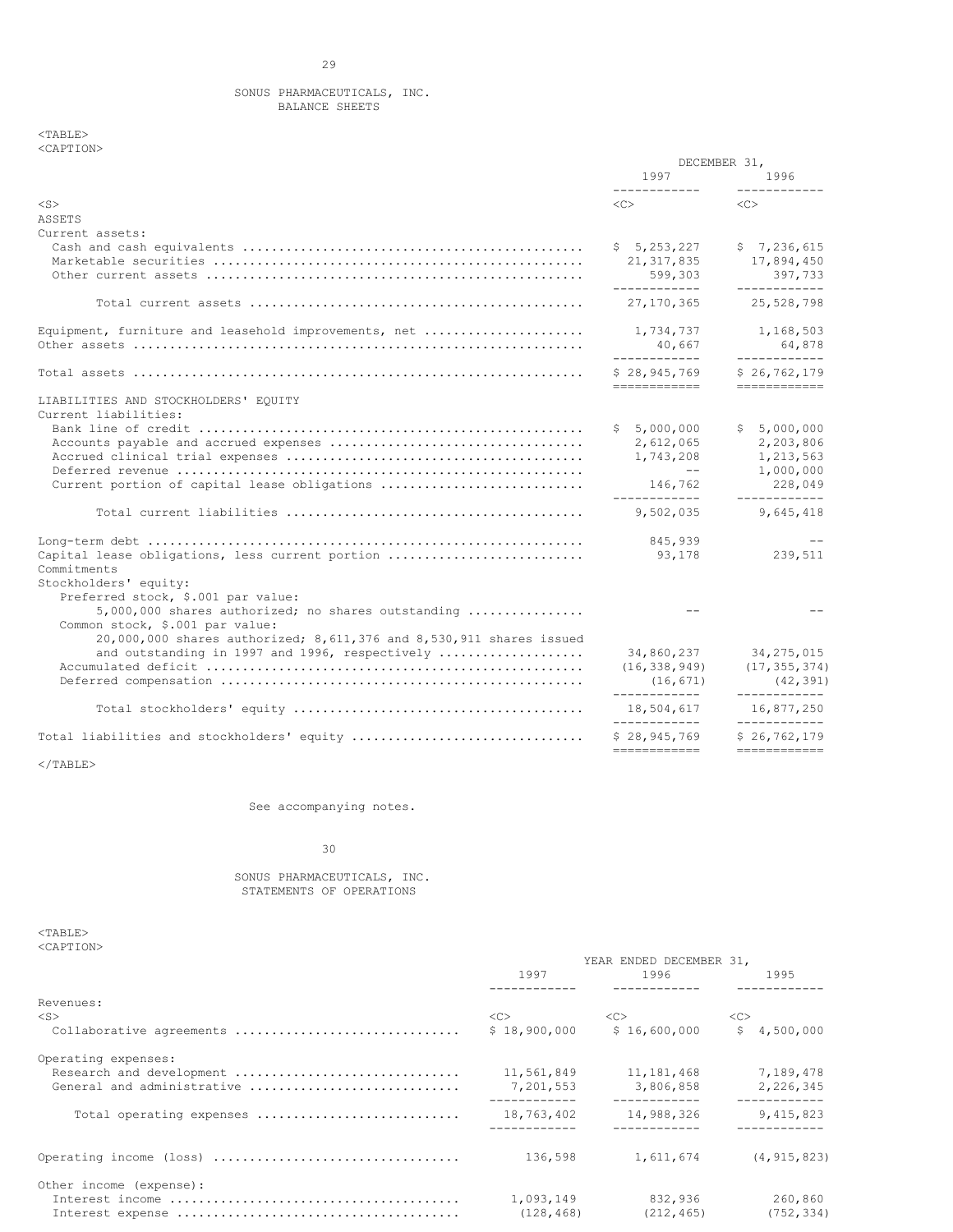| Income (loss) before income taxes                          |  | 1,101,279   |               | 2,232,145   |             | (5, 407, 297)   |
|------------------------------------------------------------|--|-------------|---------------|-------------|-------------|-----------------|
|                                                            |  | 90,000      |               | 510,000     |             | 531,644         |
|                                                            |  |             |               |             |             |                 |
|                                                            |  | \$1.011.279 |               | \$1.722.145 |             | \$(5, 938, 941) |
|                                                            |  |             | ------------  |             |             |                 |
| Net income (loss) per share:                               |  |             |               |             |             |                 |
|                                                            |  | 0.12        | $\mathcal{S}$ | $0.20$ \$   |             | (1.81)          |
|                                                            |  | 0.11        | Ŝ.            | 0.19        | $S$ and $S$ | (1, 81)         |
| Shares used in calculation of net income (loss) per share: |  |             |               |             |             |                 |
|                                                            |  | 8,565,279   |               | 8,481,084   |             | 3.280.928       |
| $<$ /TABLE>                                                |  | 9,580,240   |               | 9,063,749   |             | 3.280.928       |

See accompanying notes.

## 31

#### SONUS PHARMACEUTICALS, INC. STATEMENTS OF STOCKHOLDERS' EQUITY

## $<$ TABLE $>$ <CAPTION>

|                                                               | COMMON STOCK<br><b>SHARES</b><br>AMOUNT |                | ACCUMULATED<br>DEFICIT | DEFERRED<br>COMPENSATION |  |
|---------------------------------------------------------------|-----------------------------------------|----------------|------------------------|--------------------------|--|
| TOTAL                                                         | ------------                            | ------------   | ------------           |                          |  |
| ------------                                                  |                                         |                |                        |                          |  |
| $<$ S $>$                                                     | <<                                      | <<             | <<                     | <<                       |  |
| <<<br>Balance at December 31, 1994                            | 2,028,920                               | 140,396<br>\$. | \$(13, 133, 307)       | (47, 990)<br>\$          |  |
| \$(13, 040, 901)                                              |                                         |                |                        |                          |  |
| Initial public offering of<br>common stock net of             |                                         |                |                        |                          |  |
| offering costs of $$2,476,938$                                | 3,063,750                               | 18,969,313     |                        |                          |  |
| 18,969,313                                                    |                                         |                |                        |                          |  |
| Conversion of redeemable preferred<br>stock into common stock | 2,325,219                               | 3,995,000      |                        |                          |  |
| 3,995,000                                                     |                                         |                |                        |                          |  |
| Conversion of refundable option fees into                     |                                         |                |                        |                          |  |
| common stock                                                  | 549,410                                 | 3,845,875      |                        |                          |  |
| 3,845,875                                                     |                                         |                |                        |                          |  |
| Conversion of convertible subordinated                        |                                         |                |                        |                          |  |
| debenture into common stock                                   | 462,857                                 | 3,000,000      |                        |                          |  |
| 3,000,000                                                     |                                         |                |                        |                          |  |
| Issuance of common stock                                      | 97,840                                  | 49,651         |                        |                          |  |
| 49.651                                                        |                                         |                |                        |                          |  |
| Repurchase of common stock                                    | (79, 914)                               | (26, 172)      | $ -$                   |                          |  |
| (26, 172)                                                     |                                         |                |                        |                          |  |
|                                                               | $- -$                                   | $--$           | (5, 938, 941)          |                          |  |
| (5, 938, 941)                                                 |                                         |                |                        |                          |  |
| Deferred compensation                                         | $- -$                                   | 132,575        |                        | (132, 575)               |  |
| Amortization of deferred compensation                         |                                         | $- -$          | $- -$                  | 87,636                   |  |
| 87,636                                                        |                                         |                |                        |                          |  |
| Unrealized gains on marketable securities                     |                                         |                | 5,834                  |                          |  |
| 5,834                                                         |                                         |                |                        |                          |  |
|                                                               |                                         |                | ------------           |                          |  |
| -----------                                                   |                                         |                |                        |                          |  |
| Balance at December 31, 1995                                  | 8,448,082                               | 30,106,638     | (19,066,414)           | (92, 929)                |  |
| 10,947,295                                                    |                                         |                |                        |                          |  |
| Issuance of common stock                                      | 82,829                                  | 168,377        |                        |                          |  |
| 168,377<br>Proceeds from issuance of warrants                 | $- -$                                   | 4,000,000      | $- -$                  |                          |  |
| 4,000,000                                                     |                                         |                |                        |                          |  |
| Net income                                                    | $- -$                                   | $- -$          | 1,722,145              |                          |  |
| 1,722,145                                                     |                                         |                |                        |                          |  |
| Amortization of deferred compensation                         | $ -$                                    | $- -$          | $- -$                  | 50,538                   |  |
| 50,538                                                        |                                         |                |                        |                          |  |
| Unrealized losses on marketable securities                    |                                         |                | (11, 105)              |                          |  |
| (11, 105)                                                     |                                         |                |                        |                          |  |
|                                                               |                                         |                |                        |                          |  |
|                                                               |                                         |                |                        |                          |  |
| Balance at December 31, 1996                                  | 8,530,911                               | 34, 275, 015   | (17, 355, 374)         | (42, 391)                |  |
| 16,877,250<br>Issuance of common stock                        |                                         |                |                        |                          |  |
| 585,222                                                       | 80,465                                  | 585,222        |                        |                          |  |
| Net income                                                    | $- -$                                   | --             | 1,011,279              |                          |  |
| 1,011,279                                                     |                                         |                |                        |                          |  |
| Amortization of deferred compensation                         | $- -$                                   | --             |                        | 25,720                   |  |
| 25,720                                                        |                                         |                |                        |                          |  |
| Unrealized gains on marketable securities                     | $- -$                                   | --             | 5,146                  | --                       |  |
|                                                               |                                         |                |                        |                          |  |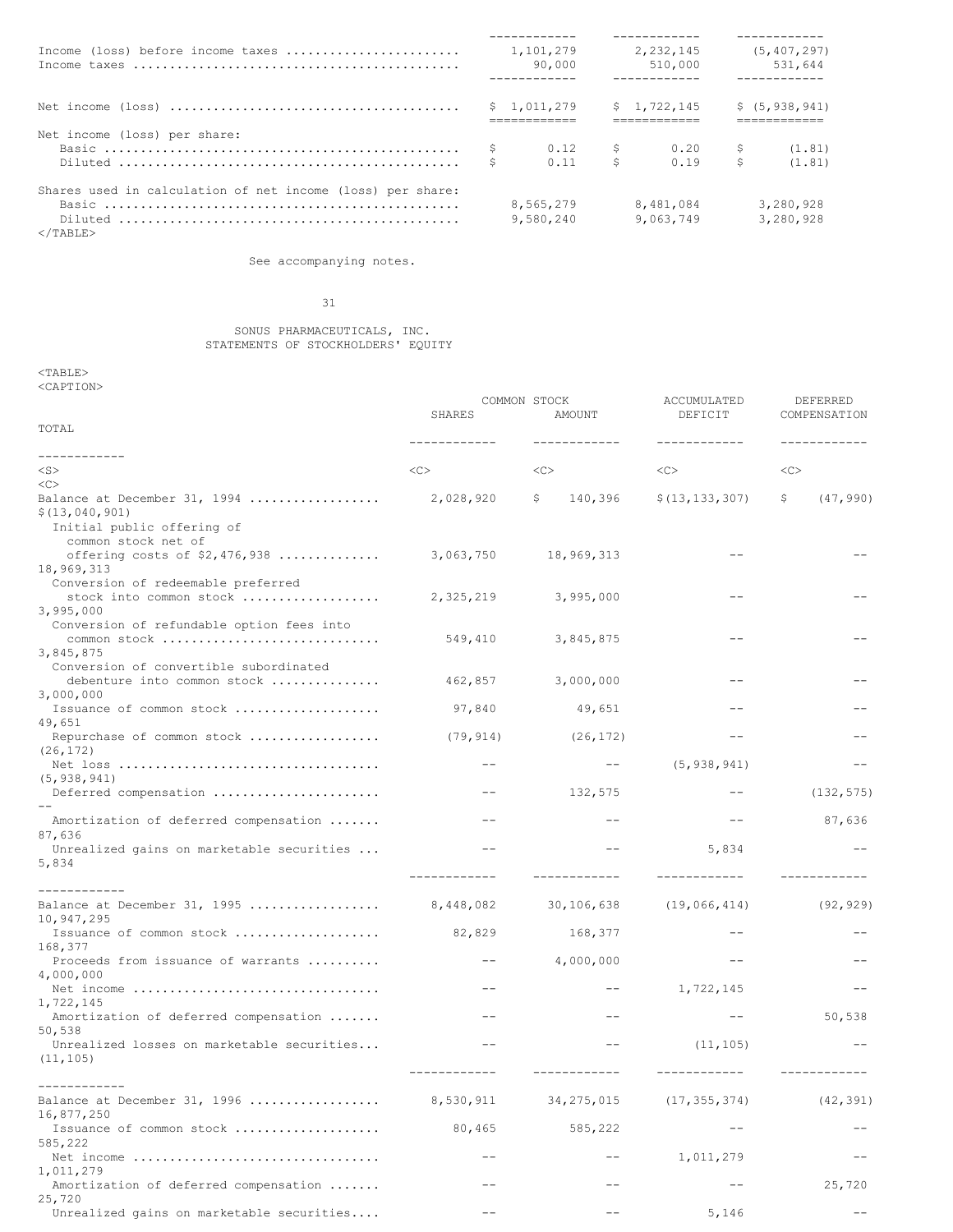|                                                              | ------------ |                                              |          |  |
|--------------------------------------------------------------|--------------|----------------------------------------------|----------|--|
| ------------<br>Balance at December 31, 1997<br>\$18,504,617 |              | $8,611,376$ $$34,860,237$ $$(16,338,949)$ \$ | (16.671) |  |
|                                                              |              |                                              |          |  |

============  $<$ /TABLE>

See accompanying notes.

32

## SONUS PHARMACEUTICALS, INC. STATEMENTS OF CASH FLOWS

 $<$ TABLE> <CAPTION>

|                                                                                                       |                                           | YEAR ENDED DECEMBER 31,                   |                                            |
|-------------------------------------------------------------------------------------------------------|-------------------------------------------|-------------------------------------------|--------------------------------------------|
|                                                                                                       | 1997<br>------------                      | 1996<br>------------                      | 1995                                       |
| $<$ S $>$                                                                                             | <<>                                       | $<\infty$                                 | $<\infty$                                  |
| OPERATING ACTIVITIES:                                                                                 |                                           |                                           |                                            |
|                                                                                                       | \$1,011,279                               | \$1,722,145                               | \$(5, 938, 941)                            |
| Adjustments to reconcile net income (loss) to net cash<br>provided by (used in) operating activities: |                                           |                                           |                                            |
| Depreciation and amortization                                                                         | 593,548                                   | 421,098                                   | 352,311                                    |
| Amortization of discount on marketable securities                                                     | (24, 815)                                 | (11, 105)                                 | (12, 662)                                  |
| Realized losses on marketable securities                                                              | 21,383                                    | $--$                                      | $--$                                       |
| Loss on asset retirements                                                                             | $--$                                      | 53,958                                    | $\sim$ $-$                                 |
|                                                                                                       | $--$                                      | $--$                                      | 200,000                                    |
| Amortization of deferred compensation                                                                 | 25,720                                    | 50,538                                    | 87,636                                     |
| Changes in operating assets and liabilities:                                                          |                                           |                                           |                                            |
|                                                                                                       | (177, 359)                                | (160, 703)                                | (142, 871)                                 |
| Accounts payable and accrued expenses                                                                 | 408,259                                   | 749,199                                   | 265,669                                    |
| Accrued clinical trial expenses                                                                       | 529,645                                   | (355, 429)                                | 1,404,729                                  |
|                                                                                                       | (1,000,000)<br>-------------              | 1,000,000<br>------------                 | (4,000,000)<br>------------                |
| Net cash provided by (used in) operating activities                                                   | 1,387,660                                 | 3,469,701                                 | (7, 784, 129)                              |
| INVESTING ACTIVITIES:                                                                                 |                                           |                                           |                                            |
| Purchases of equipment, furniture and                                                                 |                                           |                                           |                                            |
|                                                                                                       | (1, 159, 782)                             | (520, 470)                                | (283, 674)                                 |
| Purchases of marketable securities                                                                    | (36, 802, 059)                            | (74, 256, 557)                            | (49, 907, 612)                             |
| Proceeds from sales of marketable securities                                                          | 22, 144, 047                              | 62,529,763                                | 38, 429, 216                               |
| Proceeds from maturities of marketable securities                                                     | 11, 243, 205                              | 6,396,857                                 | 541,720<br>____________                    |
| Net cash used in investing activities                                                                 | ------------<br>(4, 574, 589)             | ------------<br>(5, 850, 407)             | (11, 220, 350)                             |
| FINANCING ACTIVITIES:                                                                                 |                                           |                                           |                                            |
| Proceeds from line of credit borrowings                                                               | 20,000,000                                | 21,400,000                                | 10,000,000                                 |
| Repayment of line of credit borrowings                                                                | (20, 000, 000)                            | (21, 400, 000)                            | (5,000,000)                                |
| Proceeds from long-term debt                                                                          | 845,939                                   | $--$                                      |                                            |
| Proceeds from capital lease obligations                                                               | <b>Service Contracts</b>                  | $  \,$                                    | 274,560                                    |
| Repayment of capital lease obligations                                                                | (227, 620)                                | (207, 676)                                | (313, 967)                                 |
| Proceeds from issuance of common stock and warrants                                                   | 585,222                                   | 4,168,377                                 | 18,992,792                                 |
| Repayment of notes payable to stockholders                                                            | $--$                                      | $- -$                                     | (2, 927, 005)                              |
| Refundable option fees converted into common stock                                                    | $ -$                                      |                                           | 3,600,000                                  |
| Net cash provided by financing activities                                                             | ------------<br>1,203,541<br>____________ | ------------<br>3,960,701<br>____________ | ____________<br>24,626,380<br>____________ |
|                                                                                                       |                                           |                                           |                                            |
| Change in cash and equivalents for the period $\ldots \ldots \ldots$                                  | (1, 983, 388)                             | 1,579,995                                 | 5,621,901                                  |
| Cash and equivalents at beginning of period                                                           | 7,236,615<br>------------                 | 5,656,620<br>------------                 | 34,719<br>------------                     |
| Cash and equivalents at end of period                                                                 | 5, 253, 227                               | 7,236,615                                 | 5,656,620                                  |
| Marketable securities at end of period                                                                | 21, 317, 835                              | 17,894,450                                | 12,564,513                                 |
| TOTAL CASH AND MARKETABLE SECURITIES                                                                  | ------------<br>\$26,571,062              | ------------<br>\$25,131,065              | ------------<br>\$18,221,133               |
|                                                                                                       | ============                              | ============                              | ============                               |
| Supplemental cash flow information:                                                                   | 127,770<br>\$.                            | \$<br>198,934                             | \$<br>694,677                              |
|                                                                                                       | 55,272<br>\$                              | 460,000<br>\$                             | 331,644<br>Ŝ.                              |
|                                                                                                       |                                           |                                           |                                            |

 $<$ /TABLE>

See accompanying notes.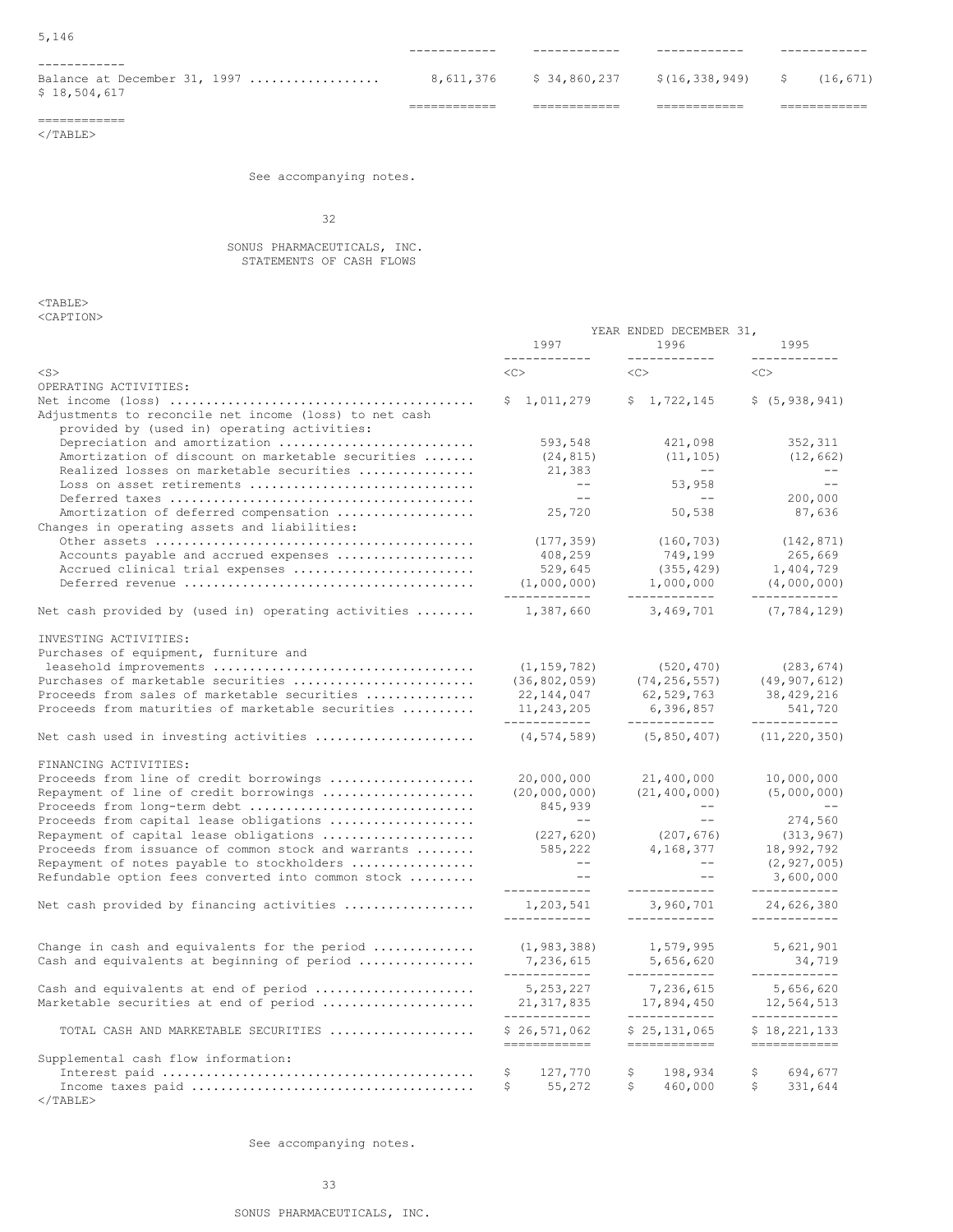#### 1. DESCRIPTION OF BUSINESS AND SUMMARY OF ACCOUNTING POLICIES

#### DESCRIPTION OF BUSINESS

SONUS Pharmaceuticals, Inc. (the "Company") is engaged in the research and development of ultrasound contrast agents and drug delivery systems based on its proprietary PhaseShift(TM) and fluorocarbon technology.

### CASH AND CASH EQUIVALENTS

Cash and cash equivalents consist of highly liquid investments with a maturity of three months or less at the date of purchase.

## MARKETABLE SECURITIES

The Company classifies the marketable securities investment portfolio as available-for-sale, and such securities are stated at fair value based on quoted market prices, with the unrealized gains and losses included as a component of accumulated deficit. Interest earned on securities available-for-sale is included in interest income. The cost of debt securities in this category is adjusted for amortization of premiums and accretion of discounts to maturity. Such amortization and accretion are included in interest income. Realized gains and losses and declines in value judged to be other than temporary on securities available-for-sale also are included in interest income. The cost of securities sold is based on the specific identification method.

## CONCENTRATIONS OF CREDIT RISK

The Company invests its excess cash in accordance with guidelines which limit the credit exposure to any one financial institution and to any one type of investment, other than securities issued by the U.S. government. The guidelines also specify that the financial instruments are issued by institutions with strong credit ratings. These securities are generally not collateralized and mature within one year.

## REVENUES FROM COLLABORATIVE AGREEMENTS

Payments under collaborative agreements are recorded as earned based upon the provisions of each agreement. Payments received which have not met the appropriate criteria are recorded as deferred revenue.

#### EQUIPMENT, FURNITURE AND LEASEHOLD IMPROVEMENTS

Equipment, furniture and leasehold improvements are stated at cost. Depreciation of equipment is provided using the straight-line basis over three to five years, the estimated useful life of the assets. Leasehold improvements are amortized over the lesser of the economic useful lives of the improvements or the term of the related lease.

34

#### STOCK COMPENSATION

In 1996, the Company adopted Statement of Financial Accounting Standards No. 123, "Accounting for Stock-Based Compensation" (SFAS 123). In accordance with SFAS 123, the Company has elected to continue to account for stock-based compensation using the intrinsic value method prescribed in Accounting Principles Board Opinion No. 25, "Accounting for Stock Issued to Employees" and related interpretations. Accordingly, compensation cost for stock options is measured as the excess, if any, of the market price of the Company's common stock at the date of grant over the stock option exercise price. Under the Company's plans, stock options are generally granted at fair market value.

## PER SHARE DATA

In 1997, the Company adopted Statement of Financial Accounting Standards No 128, "Earnings Per Share ("EPS")" (SFAS 128). In accordance with this statement, the Company has presented both basic and diluted EPS. Basic EPS is based on the weighted average number of common shares outstanding. Diluted EPS is based on the weighted average number of common shares and dilutive potential common shares. Dilutive potential common shares are calculated under the treasury stock method and consist of unexercised stock options and warrants. Amounts previously reported have been restated to conform to the provisions of SFAS 128.

#### USE OF ESTIMATES

The preparation of financial statements in conformity with generally accepted accounting principles requires management to make estimates and assumptions that affect the amounts reported in the financial statements and accompanying notes. Actual results could differ from those estimates.

#### 2. MARKETABLE SECURITIES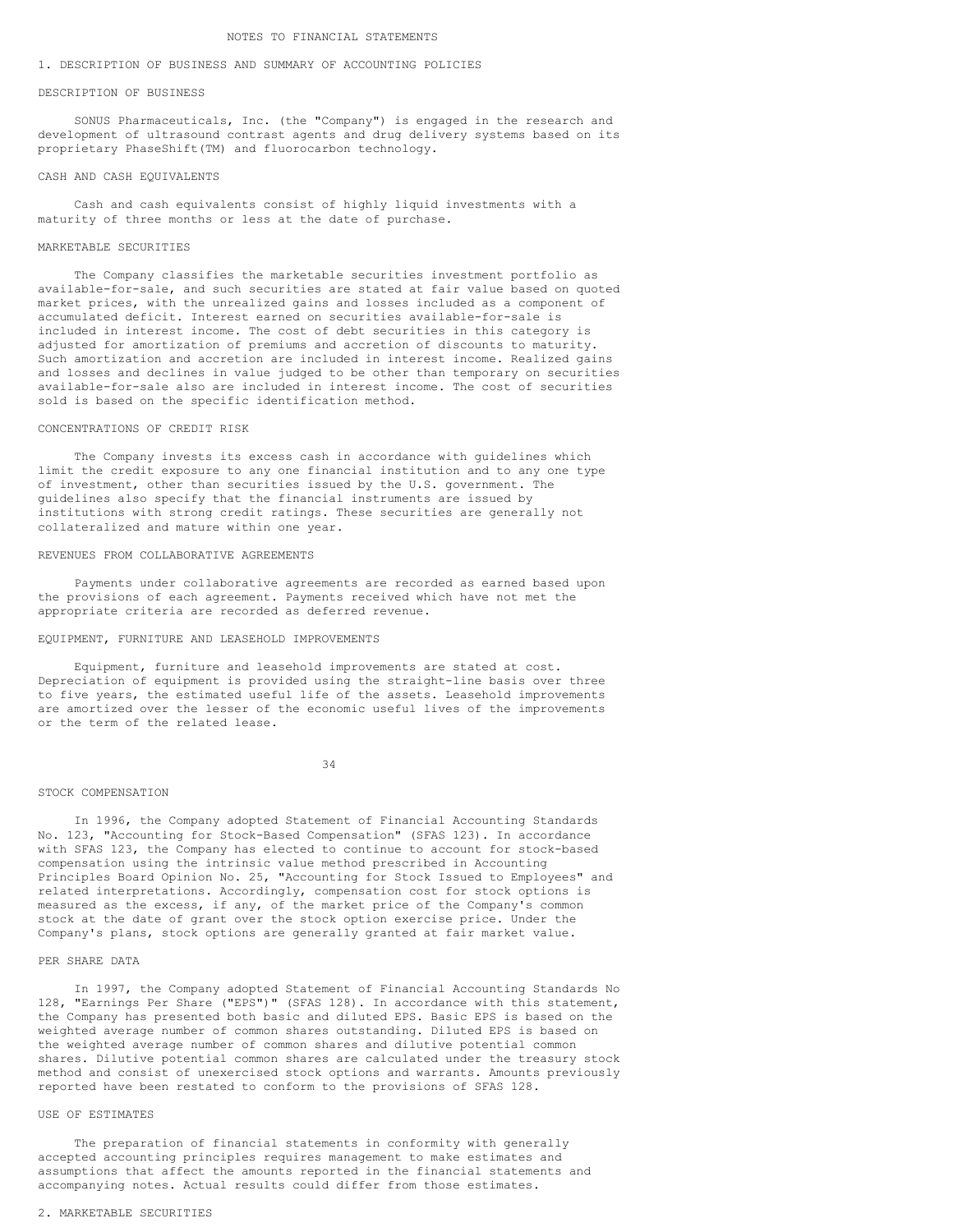#### $<$ TABLE> <CAPTION>

|                                                             | COST                        |    | UNREALIZED<br>GAINS |               | UNREALIZED<br>LOSSES | FAIR VALUE   |
|-------------------------------------------------------------|-----------------------------|----|---------------------|---------------|----------------------|--------------|
| $<$ S><br>1997:                                             | <<                          | << |                     | < <sub></sub> |                      | <<           |
| U.S. Government Obligations<br>Corporate Debt Securities    | 3,137,012<br>S.             | \$ | 287                 | \$            | (249)                | \$3,137,050  |
| $(principally commercial paper)  $                          | 18, 175, 677                |    | 5,308               |               | (200)                | 18,180,785   |
|                                                             | \$21.312.689<br>=========== | \$ | 5,595               | \$            | (449)                | \$21.317.835 |
| 1996:<br>U.S. Government Obligations                        | \$11,996,089                | S. | 7.406               | - \$          | (8, 470)             | \$11,995,025 |
| Corporate Debt Securities<br>(principally commercial paper) | 5,904,645                   |    | 1,363               |               | (6, 583)             | 5,899,425    |
|                                                             | \$17.900.734                | \$ | 8,769               | \$            | (15, 053)            | \$17,894,450 |
|                                                             |                             |    |                     |               |                      |              |

#### $<$ /TABLE>

The realized gains and losses on sales of available-for-sale securities were \$29,000 and \$50,000, respectively, in 1997. There were no realized gains or losses during 1996 or 1995. All marketable securities at December 31, 1997 and 1996 mature within one year.

35

## 3. EQUIPMENT, FURNITURE AND LEASEHOLD IMPROVEMENTS

Equipment, furniture and leasehold improvements consist of the following:

 $<$ TABLE>

<CAPTION>

|                                                          | 1997                               | 1996                   |
|----------------------------------------------------------|------------------------------------|------------------------|
| $<$ S><br>Laboratory equipment                           | $\langle C \rangle$<br>\$1,755,770 | <<<br>\$1,388,738      |
| Office furniture and equipment<br>Leasehold improvements | 970,465<br>746,771                 | 491,561<br>432,925     |
| Less accumulated depreciation and amortization           | 3,473,006<br>1,738,269             | 2,313,224<br>1,144,721 |
|                                                          | \$1,734,737                        | \$1,168,503            |

## $<$ /TABLE>

## 4. DEBT

The Company has a Loan Agreement with Silicon Valley Bank which provides for a \$5.0 million revolving line of credit facility. Borrowings bear interest at the prime rate plus 1.0% per annum (9.5% at December 31, 1997). At December 31, 1997 and December 31, 1996, there was \$5.0 million outstanding under the line of credit. The line of credit expires in August 1998 and is secured by the tangible assets of the Company. The Company is required to maintain a minimum balance of cash and marketable securities in order to borrow under the line of credit.

Prior to 1996, substantially all of the Company's equipment and furniture was financed through a capital lease agreement. In the aggregate, the Company has borrowed approximately \$1.4 million under the lease agreement. The obligations bear interest at rates ranging from 15.8% to 17.1%, with principal and interest payable monthly at approximately \$14,473 per month.

Future minimum payments under these leases are as follows:

## <TABLE>

| $<$ S $>$                               |           |
|-----------------------------------------|-----------|
|                                         | \$172.577 |
|                                         | 101,420   |
|                                         |           |
| Total minimum lease payments            | 273,997   |
| Less amounts representing interest      | 34,057    |
|                                         |           |
| Present value of minimum lease payments | 239,940   |
|                                         | 146,762   |
|                                         |           |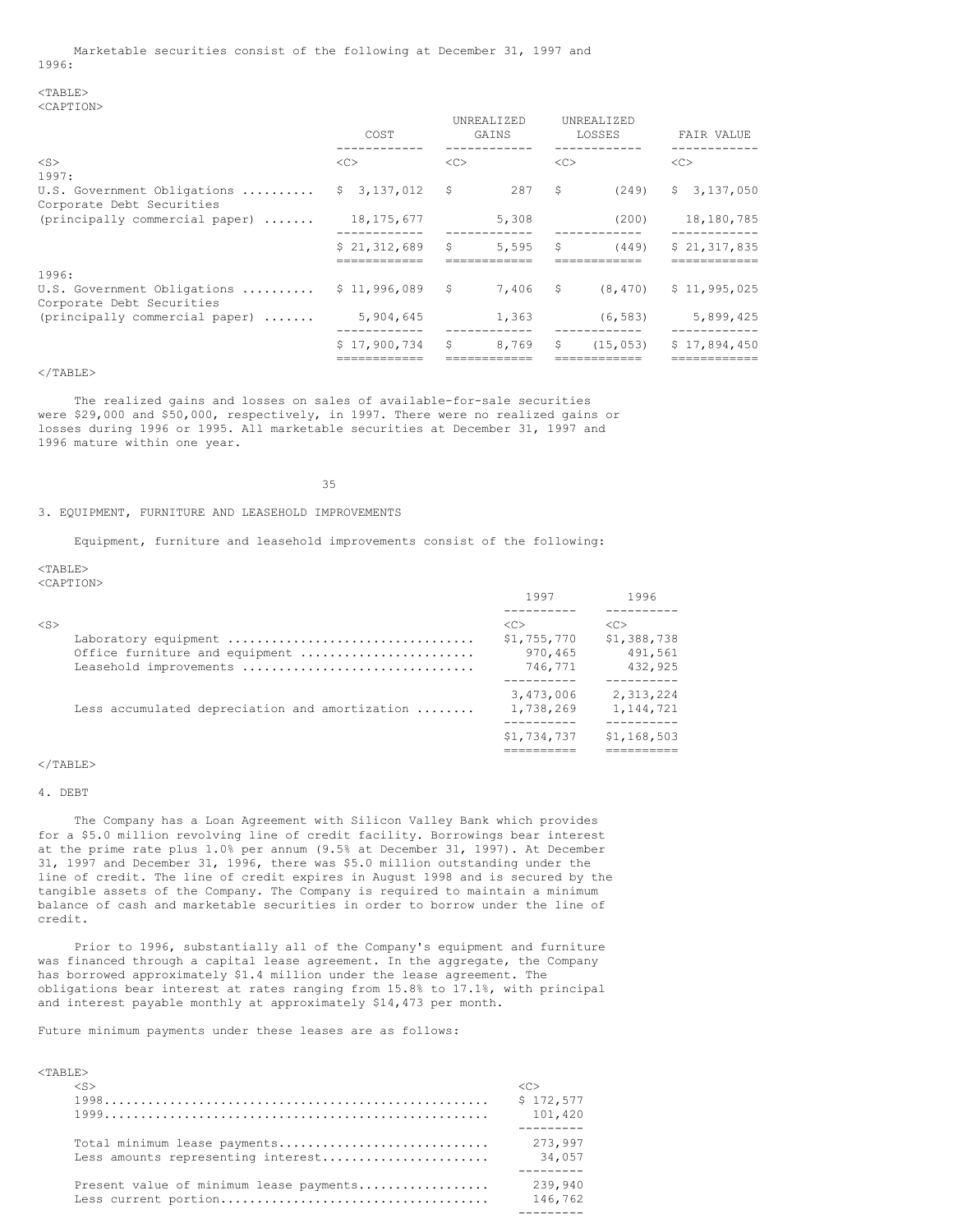=========

#### $\langle$ /TABLE>

In 1997, Abbott Laboratories ("Abbott") agreed to fund certain clinical trials of the Company in accordance with the Company's collaborative agreements with Abbott (see Note 5). Of the total funding, 50% is to be paid back to Abbott within five years of the receipt of funds, plus accrued interest. The obligation to Abbott, reported as long-term debt, bears interest at the prime rate plus 1% per annum (9.5% at December 31, 1997). At December 31, 1997, the balance including interest was \$845,939.

## 5. COLLABORATIVE AGREEMENTS

In May 1996, the Company formed a strategic alliance with Abbott for the marketing and sale of EchoGen in the U.S. The Company has primary responsibility for clinical development, regulatory affairs, and medical and technical marketing support of EchoGen, and Abbott has primary

36

responsibility for manufacturing and U.S. marketing and sales. The Company has retained certain co-promotion rights to EchoGen in the U.S. Under the agreement, Abbott has agreed to pay the Company \$31.0 million in license, clinical support and milestone payments, of which the Company had received \$23.0 million as of December 31, 1997. After the U.S. Food and Drug Administration ("FDA") has approved the marketing of EchoGen, for which there can be no assurance, the Company will receive 47% of EchoGen sales in the U.S. -- a portion of which the Company must use to fund its responsibilities under the agreement. Subject to early termination, the agreement spans the later of the life of the patents relating to EchoGen or the introduction of a generic equivalent by a third party. Abbott can acquire the rights to certain additional indications for EchoGen by making additional clinical support payments. In addition, Abbott paid \$4.0 million for five year warrants to acquire 500,000 shares of the Company's common stock at an exercise price of \$16.00 per share.

In October 1996, the Company expanded its strategic alliance with Abbott by signing a second agreement for EchoGen that extends Abbott's licensed territory to include: Europe, Latin America, Canada, Middle East, Africa and certain Asia/Pacific Rim countries. Under the agreement, Abbott has agreed to pay the Company \$34.6 million in payments conditioned upon the achievement of certain regulatory and commercialization milestones (of which \$12.6 million may be offset against future royalty payments). As of December 31, 1997, the Company had received \$8.5 million under the agreement. After applicable regulatory agencies have approved the marketing of EchoGen, for which there can be no assurance, the Company will receive payments that range from 36% to 42% of EchoGen sales in these territories. Subject to early termination, the agreement spans the later of the life of the patents relating to EchoGen in the countries of the territory, 10 years from the date of the agreement, or the introduction of a generic equivalent by a third party.

In March 1995, the Company entered into a license agreement with Daiichi Pharmaceutical Co., Ltd. ("Daiichi"). The agreement provides Daiichi an exclusive license to distribute the Company's first product to several Pacific Rim countries including Japan, Taiwan, China, and Korea (the "Territory"). In March 1995, the Company recognized a \$2.0 million advance as revenue and received an additional \$1.3 million of non-refundable license fees. Daiichi is required to pay specified amounts to the Company to maintain its product license rights, including regular quarterly payments of \$400,000, which were completed during the first quarter of 1997, and additional payments upon achievement of certain clinical development and regulatory milestones. Total payments from Daiichi if the Company achieves the agreed-upon milestones will be \$32.0 million. As of December 31, 1997, the Company had received \$12.8 million under the agreement. Subject to early termination, the term of the license shall expire upon the later of the expiration of the last to expire patents or 10 years after the first commercial sale of the Company's first product in the Territory. The license agreement also includes product supply and royalty provisions. For all areas in the Territory outside Japan and Taiwan, Daiichi is obligated to purchase the finished product from the Company at a fixed unit price. For Japan and Taiwan, Daiichi has the option of obtaining finished goods directly from the Company or obtaining raw materials from the Company and manufacturing the product.

6. INCOME TAXES

37

Income tax expense consists of the following:

1997 1996 1995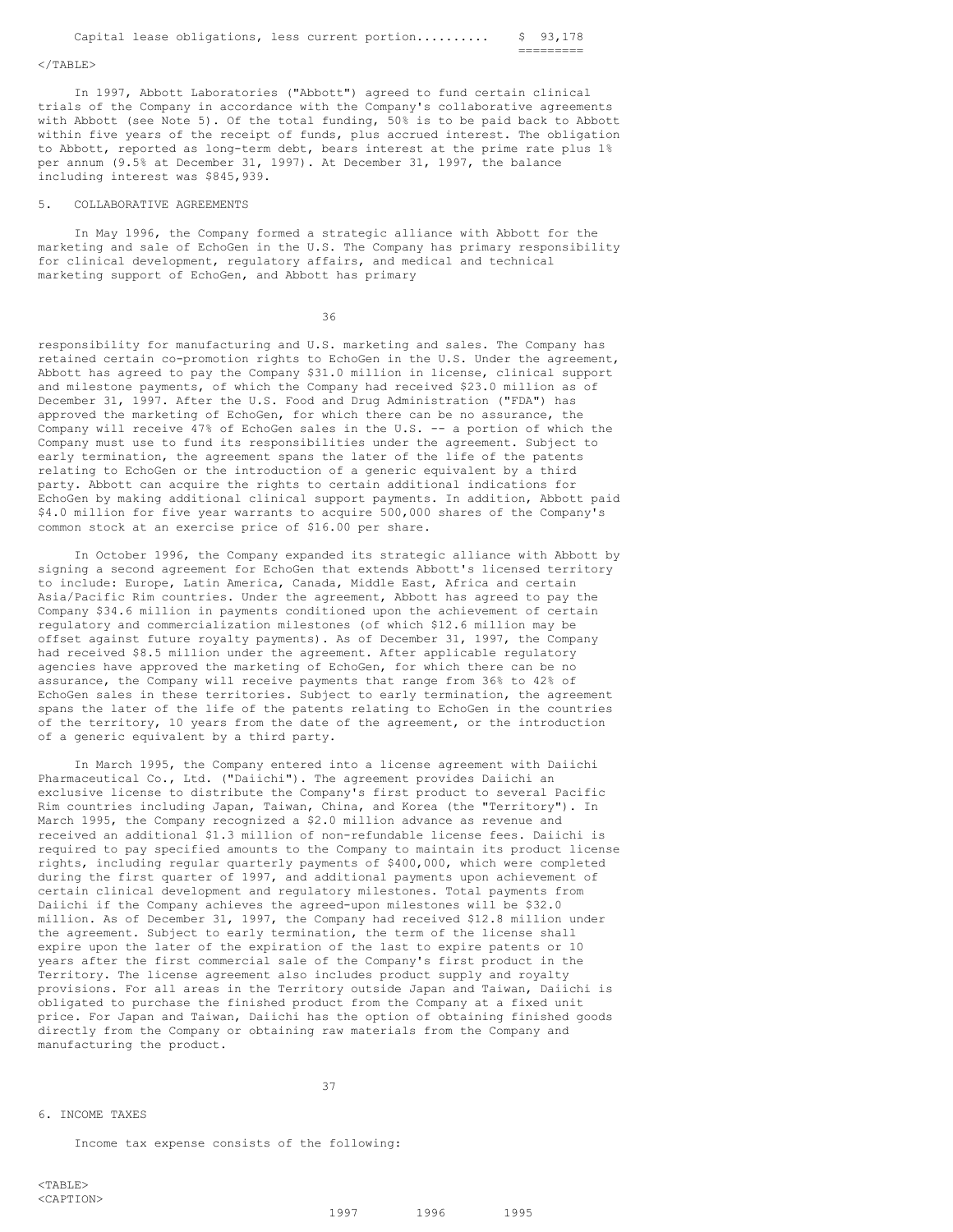| $<$ S>                                  | <<                           | < <sub></sub>                  | < <sub></sub>                    |
|-----------------------------------------|------------------------------|--------------------------------|----------------------------------|
| Current:<br>Federal<br>State<br>Foreign | \$50,000<br>40,000<br>90,000 | \$50,000<br>460,000<br>510,000 | S<br>1,644<br>330,000<br>331,644 |
| Deferred:<br>Foreign                    |                              |                                | 200,000                          |
| $Total$                                 | \$90.000                     | \$510,000                      | \$531,644                        |

</TABLE>

The Company's foreign income tax expense is for withholding taxes paid in Japan relating to the collaborative payments made by Daiichi (see Note 5).

Significant components of the Company's net deferred tax assets and liabilities as of December 31, 1997 and 1996 are as follows:

# <TABLE>

<CAPTION>

|           |                                                                         |    | 1997          |    | 1996          |
|-----------|-------------------------------------------------------------------------|----|---------------|----|---------------|
| $<$ S $>$ |                                                                         |    | < <sub></sub> | << |               |
|           | Deferred tax assets:                                                    |    |               |    |               |
|           | Federal net operating loss carryforwards                                | S. | 5,049,000     |    | \$5,355,000   |
|           |                                                                         |    | 197,000       |    | 165,000       |
|           | Research and development credits                                        |    | 983,000       |    | 691,000       |
|           | Foreign tax credits                                                     |    | 1,183,000     |    | 1,143,000     |
|           | Deferred compensation                                                   |    | 6,000         |    | 112,000       |
|           | Total deferred tax assets                                               |    | 7,418,000     |    | 7,466,000     |
|           | Deferred tax liabilities:<br>Tax in excess of book depreciation expense |    | (14,000)      |    | (107, 000)    |
|           | Gross deferred tax assets                                               |    | 7,404,000     |    | 7,359,000     |
|           | Valuation allowance for net deferred tax assets                         |    | (7, 404, 000) |    | (7, 359, 000) |
|           | Net deferred tax assets                                                 |    |               | Ŝ  |               |
|           |                                                                         |    |               |    |               |

#### $\langle$ /TABLE>

A reconciliation of the Federal Statutory tax rate of 34% to the Company's effective income tax rate follows:

## $<sub>TAPER></sub>$ </sub>

<CAPTION>

|                                                 | 1997                | 1996                |
|-------------------------------------------------|---------------------|---------------------|
|                                                 |                     |                     |
| <s></s>                                         | $\langle C \rangle$ | $\langle C \rangle$ |
|                                                 | 34.00%              | 34.00%              |
| Permanent differences                           | 1.91                | 0.19                |
| Utilization of net operating loss carryforwards | (35.91)             | (34.19)             |
| Federal tax expense (AMT)                       | 4.54                | 2.24                |
|                                                 | 3.63                | 20.61               |
|                                                 |                     |                     |
|                                                 | 8.17%               | 22.85%              |
|                                                 |                     |                     |

 $<$ /TABLE>

Due to the uncertainty of the Company's ability to continue to generate taxable income to realize its net deferred tax assets at December 31, 1997 and 1996, a valuation allowance has been recognized for financial reporting purposes. The Company's valuation allowance for deferred tax

38

assets increased \$45,000 and decreased \$22,000 for the years ended December 31, 1997 and 1996, respectively.

The Company has federal net operating loss carryforwards of approximately \$14,791,000 at December 31, 1997, for income tax reporting purposes and research and development tax credit carryforwards of approximately \$983,000 at December 31, 1997. The federal operating loss carryforwards begin to expire in 2006. The research and development credits begin to expire in 1998.

The initial public offering ("IPO") of common stock by the Company caused an ownership change pursuant to applicable regulations in effect under the Internal Revenue Code of 1986. Therefore, the Company's use of losses incurred through the date of ownership change will be limited during the carryforward period and may result in the expiration of net operating loss carryforwards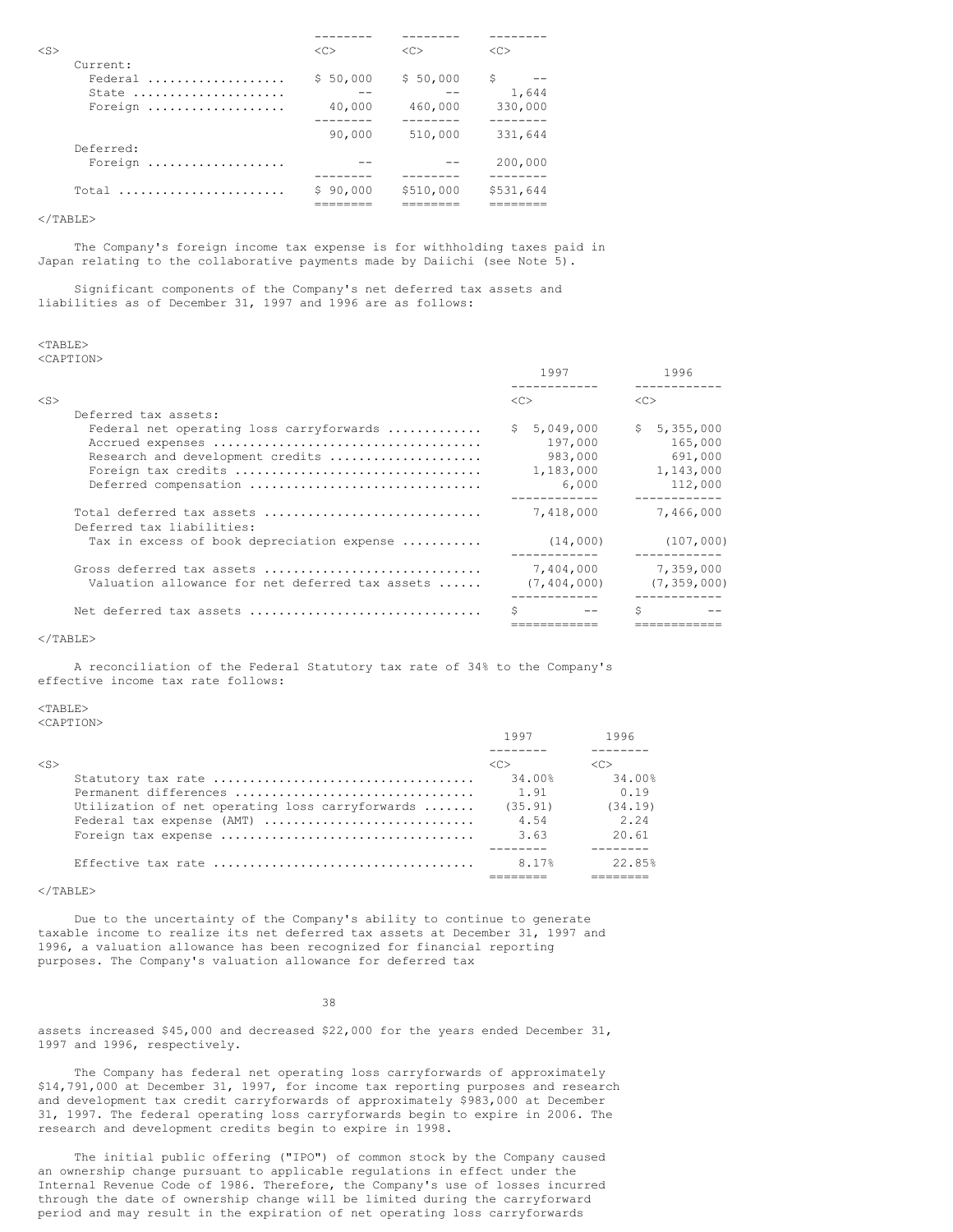#### 7. STOCKHOLDERS' EQUITY

## COMMON STOCK

In October 1995, the Company sold 3,063,750 shares of common stock in an IPO resulting in net proceeds of approximately \$19.0 million. Upon completion of the IPO, all of the convertible redeemable preferred stock outstanding converted into 2,325,219 shares of common stock, and the convertible subordinated debenture converted into 462,857 shares of common stock. In August 1995, \$3.6 million refundable option fees, plus accrued interest (\$245,875 at the time of conversion), were converted into 549,410 shares of common stock under a prior agreement.

At December 31, 1997, the Company had reserved shares of common stock for the following purposes:

#### <TABLE>

| Stock Option Plans           | 1,375,226 |
|------------------------------|-----------|
|                              | 784.547   |
|                              |           |
| Other Stock Options          | 76.335    |
| Employee Stock Purchase Plan | 21,244    |
|                              |           |
|                              | 2,257,352 |
|                              |           |

#### $\langle$ /TABLE>

#### STOCK OPTION PLANS

The Company has adopted two plans which provide for the granting of incentive and nonqualified stock options. 1,500,000 shares were reserved for issuance under the employee plan and 122,137 shares were reserved under the director plan. As of December 31, 1997, there were 266,762 shares available for future grant under the plans. Employee stock options vest over a period of time determined by the Board of Directors, generally four years, and director options are fully vested at the date of grant. All options expire 10 years from the date of grant.

39

A summary of activity related to the Company's stock option plans follow:

 $<$ TABLE> <CAPTION>

|                                          | SHARES<br>----------  | <b>EXERCISE</b><br>PRICE<br>--------------- | AVERAGE<br><b>EXERCISE</b><br><b>PRTCE</b><br>-------- |
|------------------------------------------|-----------------------|---------------------------------------------|--------------------------------------------------------|
| $<$ S $>$                                | < <sub></sub>         | <<                                          | $<<$ $>>$                                              |
| Balance, December 31, 1994               | 175,542               | $$.07 -- .66$                               | \$0.15                                                 |
|                                          | 149,656               | $.66 - - 8.19$                              | 4.06                                                   |
|                                          | (91, 578)             | $.07 - - .33$                               | 0.14                                                   |
|                                          | (33, 604)             | $.07 - - 8.19$                              | 7.52                                                   |
|                                          |                       |                                             |                                                        |
| Balance, December 31, 1995               | 200,016               | $.07 - - 8.19$                              | 1.94                                                   |
|                                          | 649,955               | $13.00 - 23.00$                             | 14.49                                                  |
|                                          | (68, 766)             | $.07 - -7.86$                               | 0.45                                                   |
|                                          | (34, 276)             | $.07 - 20.00$                               | 11.77                                                  |
| Balance, December 31, 1996               | 746,929               | $.07 - 23.00$                               | 12.66                                                  |
|                                          | 287,802               | $24.13 - 44.00$                             | 29.86                                                  |
|                                          | (51, 484)             | $.20 - 23.00$                               | 9.13                                                   |
|                                          | (14, 663)             | $.20 - 40.13$                               | 13.77                                                  |
| Balance, December 31, 1997               | 948,584               | $.07 - 44.00$                               | 17.43                                                  |
| Options exercisable at December 31, 1997 | 475.315<br>========== | $$07 - 44.00$                               | \$15.04                                                |

**WEIGHTED** 

 $<$ /TABLE>

The following table summarizes information about stock options outstanding at December 31, 1997:

 $<$ TABLE> <CAPTION>

|                 |             | WEIGHTED         | WEIGHTED        |                    | <b>WEIGHTED</b> |
|-----------------|-------------|------------------|-----------------|--------------------|-----------------|
| RANGE OF        |             | AVERAGE          | AVERAGE         |                    | AVERAGE         |
| <b>EXERCISE</b> | NUMBER      | REMAINING        | <b>EXERCISE</b> | OPTIONS            | <b>EXERCISE</b> |
| PRICES          | OUTSTANDING | CONTRACTUAL LIFE | PRTCE.          | <b>EXERCISARLE</b> | PRTCE.          |
|                 |             |                  |                 |                    |                 |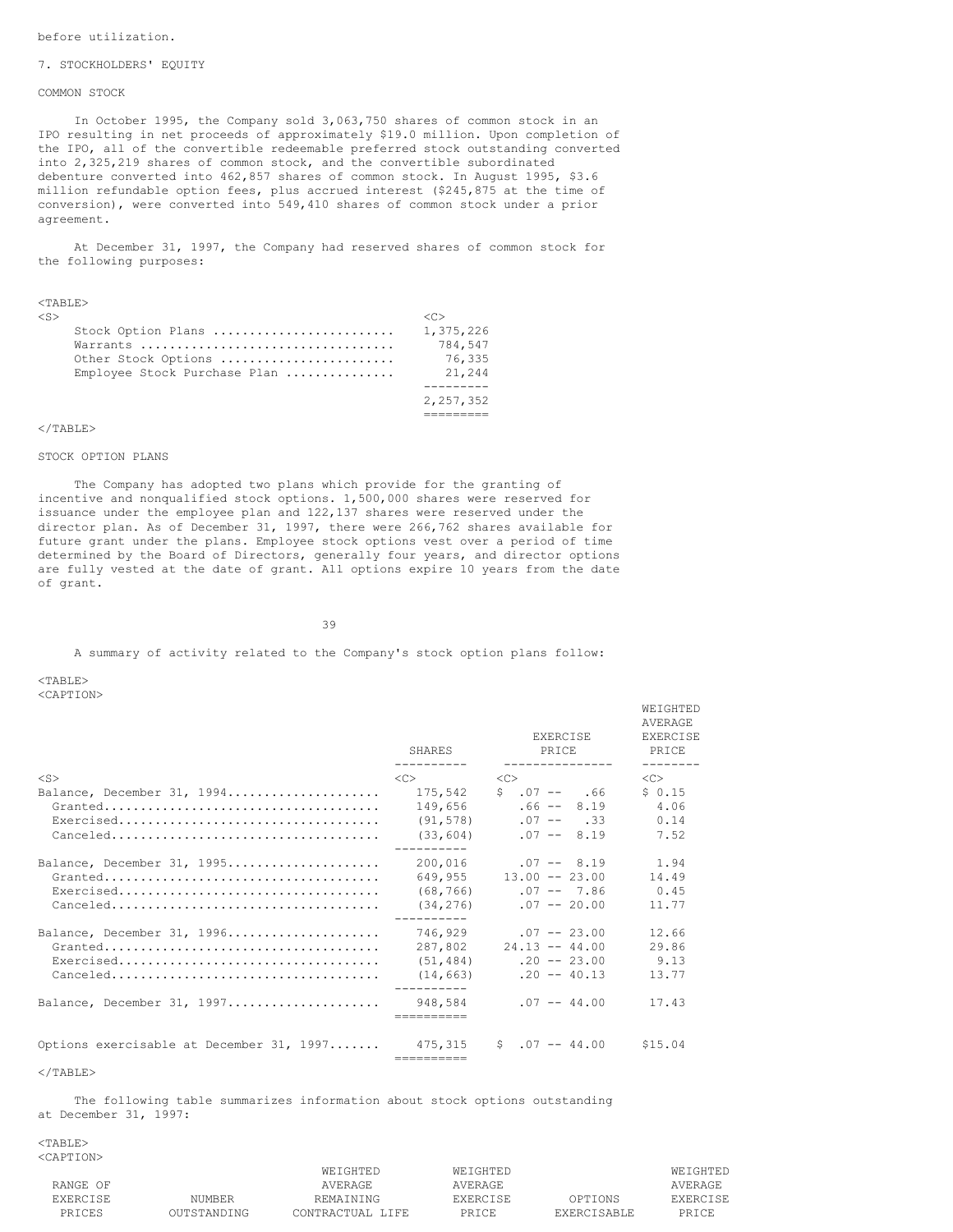|                   |         | ------------ |         |         |               |
|-------------------|---------|--------------|---------|---------|---------------|
| $<$ S>            | <c></c> | <c></c>      | <c></c> | <c></c> | < <sub></sub> |
| $$0.066 - $8.19$  | 79.456  | 5.23 years   | \$2.86  | 53,918  | \$2.98        |
| $$13.25 - $23.00$ | 602,826 | 8.20 years   | \$14.30 | 386,377 | \$14.55       |
| $$24.13 - $44.00$ | 286,302 | 9.39 years   | \$29.80 | 35,020  | \$39.04       |
| $\langle$ /TABLE> |         |              |         |         |               |

#### ACCOUNTING FOR STOCK-BASED COMPENSATION

In 1996, the Company adopted Statement of Financial Accounting Standards No. 123, "Accounting for Stock-Based Compensation" (SFAS 123). In accordance with SFAS 123, the Company has elected to continue following the intrinsic value method allowed under the statement for its stock option plans and present pro forma disclosures using the fair value method.

Had the Company elected to recognize compensation cost based on the fair value of the options as prescribed by SFAS 123, the pro forma amounts for net income (loss) and associated basic EPS amounts would have been \$(1.0) million or \$(.11) per share for the year ended December 31, 1997 and \$0.3 million or \$.03 per share and \$(6.0) million or \$(1.81) per share for the years ended December 31, 1996 and 1995, respectively. The fair value of each option is estimated using the Black-Scholes option pricing model. The assumptions used in this model include an estimated option life of four years, expected stock price volatility ranging from .576 to .645, a dividend yield of 0.0%, and a risk-free interest rate at the grant date ranging from 5.25% to 7.70%. The weighted average fair value of options granted during 1997, 1996 and 1995 was \$14.91, \$6.72 and \$4.43, respectively, per share.

40

For certain options granted between December 1994 and September 1995, the Company is recognizing as compensation expense the excess of the deemed fair value for financial reporting purposes of the common stock issuable over the exercise price. Deferred compensation is amortized over the vesting period of the option.

## STOCK PURCHASE PLAN

In 1995, the Company established an employee stock purchase plan. Under the plan, employees may contribute up to 15% of their compensation to purchase shares of the Company's common stock at 85% of the stock's fair market value at the lower of the beginning or end of each three-month offering period. Shares purchased under the plan were 10,273, and 6,111 in 1997 and 1996, respectively. At December 31, 1997, 21,244 shares were reserved for future purchase by employees under the plan.

#### OTHER OPTIONS AND WARRANTS

In connection with the Abbott Agreement signed in May 1996, Abbott purchased, for \$4.0 million, warrants to acquire 500,000 shares of common stock. The warrants are exercisable for five years at \$16.00 per share.

In connection with bridge financing prior to the IPO, the Company issued warrants to purchase an aggregate of 303,590 shares of common stock at exercise prices ranging from \$5.24 to \$7.05 per share. The warrants expire at various times from October 1998 through July 2000. 26,114 warrants were exercised in 1997 and 5,361 warrants were exercised in 1996.

In September 1994, the Board of Directors granted an option, expiring in 2004, to purchase 76,335 shares of common stock to the Company's President and Chief Executive Officer. The option is exercisable at \$0.66 per share. In connection with the grant, the Company recorded deferred compensation of \$50,000, representing the excess of the deemed fair value for financial reporting purposes of the common stock issuable over the exercise price, which amount is being amortized over the vesting period of the option.

In connection with the deferral of the payment of reimbursements related to the relocation of the Company's executive offices, in November 1994 the Company issued warrants to certain employees to purchase an aggregate of 17,949 shares of common stock at an exercise price of \$6.55 per share. 2,929 and 2,588 warrants were exercised in 1997 and 1996, respectively.

## SHAREHOLDER RIGHTS PLAN

In 1996, the Board of Directors of the Company adopted a Shareholder Rights Plan ("Plan"). Under the Plan, the Board declared a dividend of one Preferred Stock Purchase Right ("Right") for each outstanding common share of the Company. The Rights have an exercise price of \$140 per Right and provide the holders with the right to purchase, in the event a person or group acquires 15% or more of the Company's common stock, additional shares of the Company's common stock having a market value equal to two times the exercise price of the Right. The Rights expire in 2006.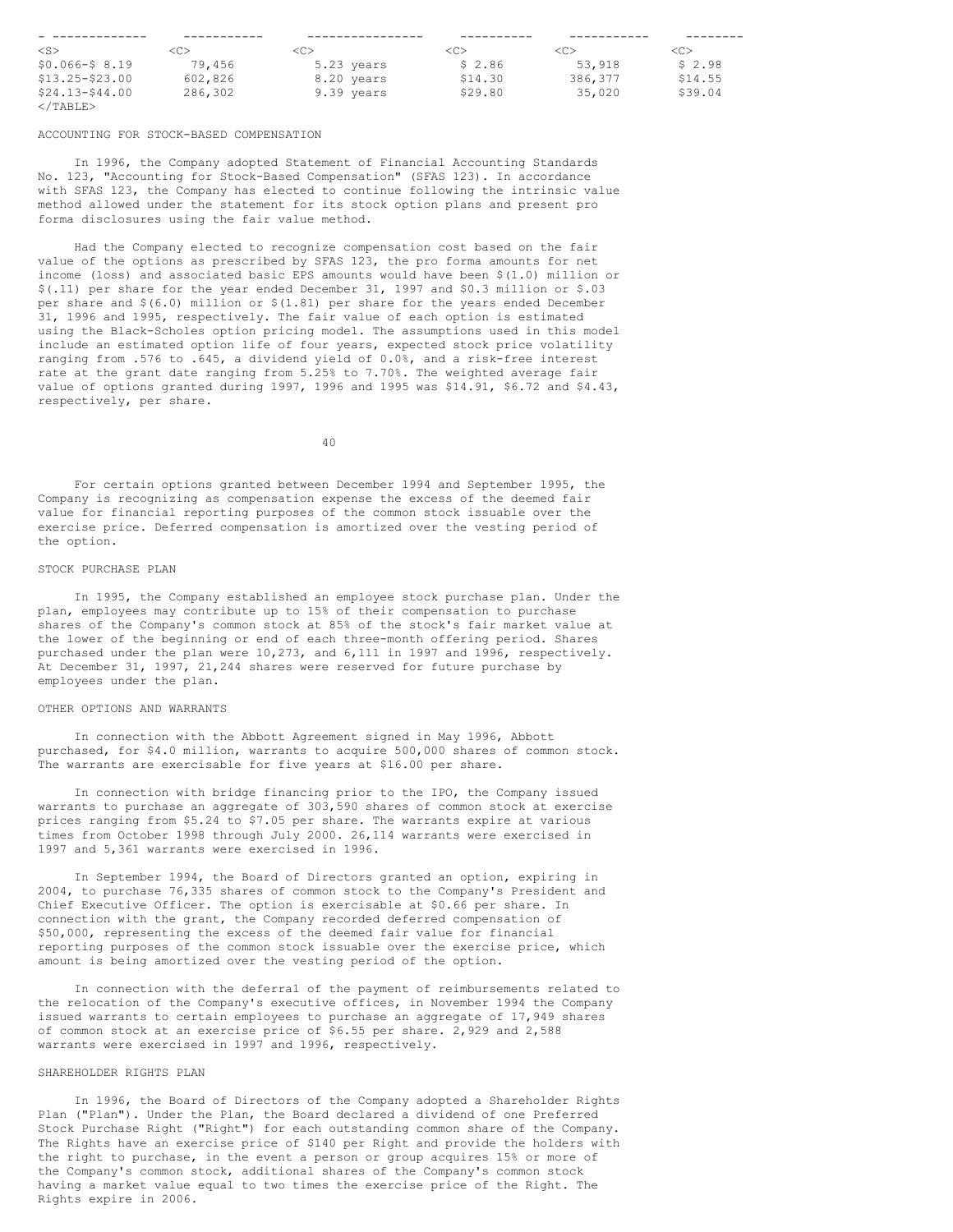#### 8. EARNINGS PER SHARE

A reconciliation between basic and diluted EPS follows:

<TABLE> <CAPTION>

|           |                                                                                                                   |                     | 1997                                 |               | 1996                              |
|-----------|-------------------------------------------------------------------------------------------------------------------|---------------------|--------------------------------------|---------------|-----------------------------------|
| $<$ S $>$ |                                                                                                                   | $\langle C \rangle$ |                                      | < <sub></sub> |                                   |
|           | BASIC EARNINGS PER SHARE:<br>Net income $\ldots \ldots \ldots \ldots \ldots \ldots \ldots \ldots \ldots \ldots$   |                     | \$1,011,279                          |               | \$1,722,145                       |
|           | Weighted average common shares                                                                                    |                     | 8,565,658                            |               | 8,481,084                         |
|           |                                                                                                                   | Ŝ.                  | $0.12 \quad S$                       |               | 0.20                              |
|           | DILUTED EARNINGS PER SHARE:<br>Net income $\ldots \ldots \ldots \ldots \ldots \ldots \ldots \ldots \ldots \ldots$ |                     | \$1,011,279                          |               | \$1,722,145                       |
|           | Weighted average common shares - basic<br>Dilutive potential common shares                                        |                     | 8,565,658<br>1,014,582<br>---------- |               | 8,481,089<br>582,660<br>--------- |
|           |                                                                                                                   |                     | 9,580,240                            |               | 9,063,749                         |
|           | Diluted EPS<br>$\langle$ /TABLE>                                                                                  | Ŝ                   | 0.11                                 | S.            | 0.19                              |

## 9. COMMITMENTS

The Company has leased office and laboratory space under two operating lease agreements which expire in April 1998 and April 1999. Under the main office lease which expires in April 1999, the Company has the option to extend the lease for an additional three years at 95% of the then fair market value of the premises. The Company anticipates extension of the second office lease through April 1999. Future minimum lease payments are as follows:

#### <TABLE>

| <s></s> | \$379,599<br>91.926 |
|---------|---------------------|
|         |                     |
|         | \$471,525           |
|         |                     |

#### $\langle$ /TABLE>

Rental expense for the years ended December 31, 1997, 1996 and 1995 was approximately \$458,000, \$340,000 and \$328,000, respectively.

In May 1993, the Company entered into a manufacturing and supply agreement with Abbott. In the event that EchoGen is approved by the FDA, the Company is obligated to purchase certain minimum quantities of materials from Abbott or make cash payments for the shortages from the predetermined purchase level over a five-year period.

#### 42

## 10. LEGAL PROCEEDINGS

On August 1, 1997, a lawsuit was filed in the U.S. District Court for the District of Columbia by Molecular Biosystems, Inc. ("MBI") and Mallinckrodt, Inc. against the Company, Nycomed Imaging A.S. ("Nycomed"), ImaRx Pharmaceutical Corporation, DuPont Merck and Bracco International BV. The suit alleged that certain of the Company's ultrasound contrast agent patents were invalid and that the Company had made certain false public representations about MBI and a proposed MBI product. On September 3, 1997, Nycomed filed a counter-claim against the Company in the above action, alleging that a Nycomed patent was entitled to priority over one of the SONUS patents and that the SONUS patent was invalid. The Company along with several other co-defendants moved to dismiss the lawsuit, and on January 5, 1998, the District Court of the District of Columbia dismissed the lawsuit filed by MBI and the cross-claim filed by Nycomed.

On January 7, 1998, the Company announced that it had filed a patent infringement action in the U.S. District Court in Seattle, Washington, against MBI and Mallinckrodt. Inc. The suit alleges that one of MBI's ultrasound contrast agents infringes one or more of the Company's patents. MBI has filed counterclaims alleging that the patents asserted by SONUS are invalid and not infringed, and that SONUS has made false public statements and engaged in other actions intended to damage MBI and one of its ultrasound contrast agents. No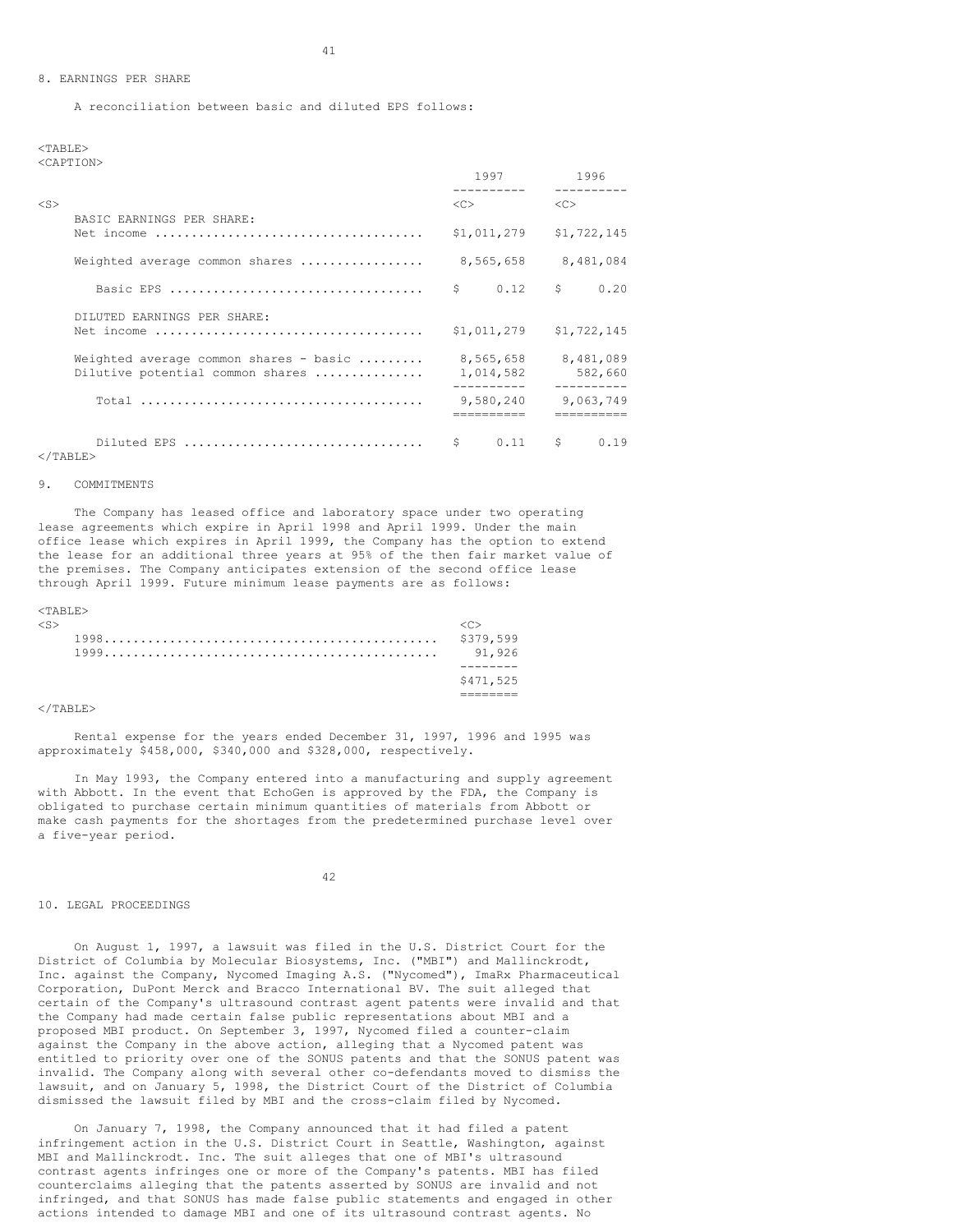trial date has been set for this lawsuit.

In addition, the patents in this lawsuit are the subject of re-examination by the U.S. Patent and Trademark Office. The outcome of the re-examination may have an impact on the above patent infringement action.

#### 11. RECENT ACCOUNTING PRONOUNCEMENTS

During 1997, the Financial Accounting Standards Board issued SFAS No. 130, "Reporting Comprehensive Income" and SFAS No 131, "Disclosures about Segments of an Enterprise and Related Information." SFAS No. 130 and 131 are effective for financial statements for fiscal years beginning after December 15, 1997. The adoption of SFAS No 130 or 131 are not expected to have a material impact on the Company's results of operations, financial position or cash flows.

43

#### PART III

#### ITEM 10. DIRECTORS AND EXECUTIVE OFFICERS OF THE REGISTRANT

The information required hereunder is incorporated by reference from the section of the Company's Proxy Statement to be filed in connection with its 1998 Annual Meeting of Stockholders entitled "Election of Directors."

ITEM 11. EXECUTIVE COMPENSATION

The information required hereunder is incorporated by reference from the section of the Company's Proxy Statement to be filed in connection with its 1998 Annual Meeting of Stockholders entitled "Compensation of Executive Officers."

ITEM 12. SECURITY OWNERSHIP OF CERTAIN BENEFICIAL OWNERS AND MANAGEMENT

The information required hereunder is incorporated by reference from the section of the Company's Proxy Statement to be filed in connection with its 1998 Annual Meeting of Stockholders entitled "Security Ownership of Management and Certain Beneficial Owners."

## ITEM 13. CERTAIN RELATIONSHIPS AND RELATED TRANSACTIONS

The information required hereunder is incorporated by reference from the sections of the Company's Proxy Statement to be filed in connection with its 1998 Annual Meeting of Stockholders entitled "Compensation of Executive Officers" and "Compensation Committee Interlocks and Insider Participation."

44

#### PART IV

ITEM 14. EXHIBITS, FINANCIAL STATEMENTS SCHEDULES AND REPORTS ON FORM 8-K

(a) (1) Financial Statements

The financial statements filed as a part of this Report are listed on the "Index to Financial Statements" on Page 28.

- (2) All schedules are omitted because they are not required or the required information is included in the financial statements or notes thereto.
- (3) Exhibits

 $<$ TABLE>

## INDEX TO EXHIBITS

| <caption><br/>EXHIBIT NO.</caption> | DESCRIPTION                                                                                                                                                   | <b>LOCATION</b> |
|-------------------------------------|---------------------------------------------------------------------------------------------------------------------------------------------------------------|-----------------|
| $<$ S $>$<br>3.2                    | < <sub><br/>Amended and Restated Certificate of Incorporation of the Company.</sub>                                                                           | <<<br>$\star$   |
| 3.4                                 | Amended and Restated Bylaws of the Company.                                                                                                                   | $\star$         |
| 4.1                                 | Specimen Certificate of Common Stock.                                                                                                                         | $\star$         |
| 4.2                                 | Rights Agreement, dated as of August 23, 1996, between the<br>Company and U.S. Stock Transfer Corporation.                                                    | ***             |
| 10.1                                | SONUS Pharmaceuticals, Inc. Incentive Stock Option, Nonqualified<br>Stock Option and Restricted Stock Purchase Plan -- 1991 (the<br>"1991 Plan"), as amended. | $\star$         |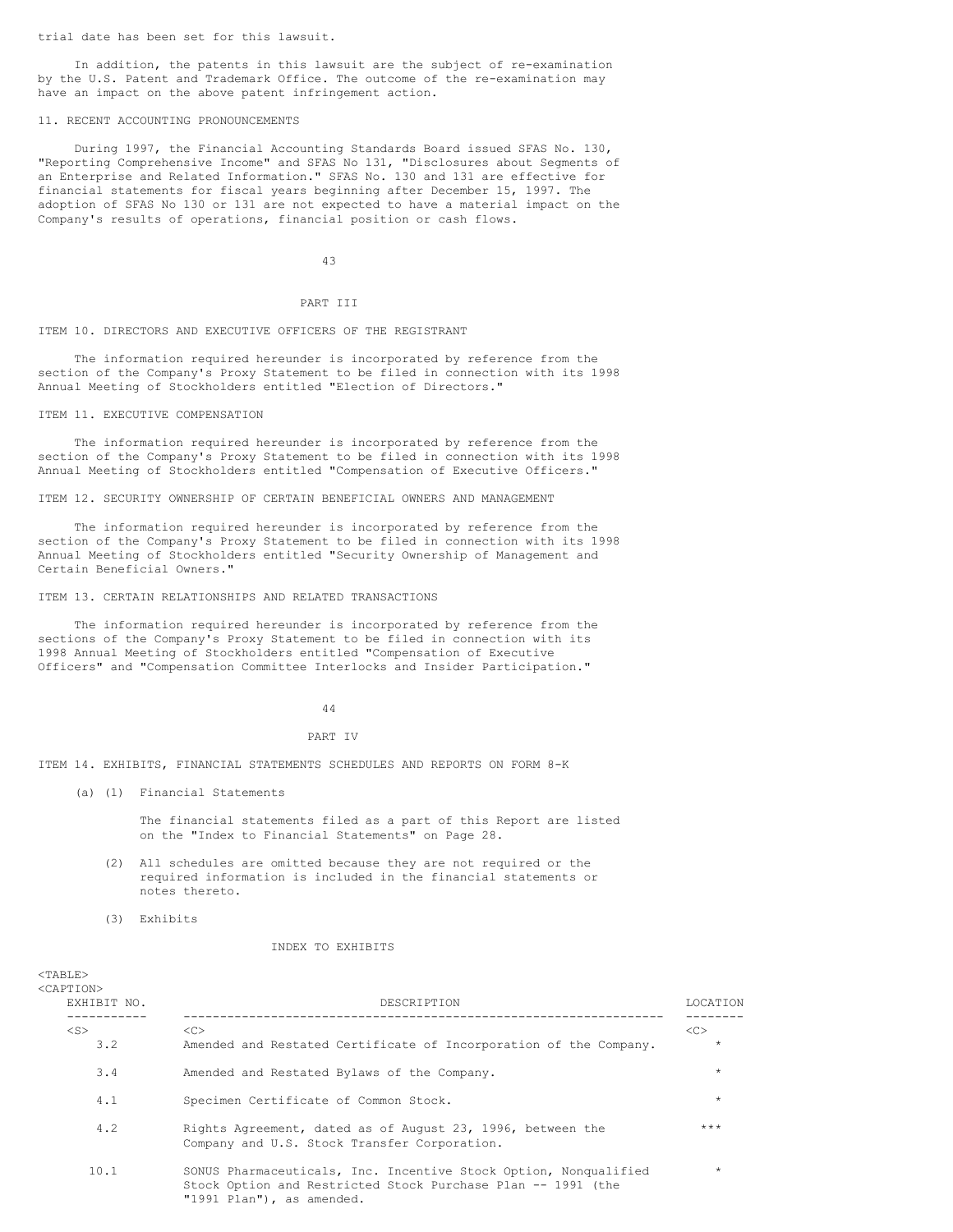| 10.2   | Form of Incentive Stock Option Agreement pertaining to the 1991 Plan.                                                                                                                                         | $\star$ |
|--------|---------------------------------------------------------------------------------------------------------------------------------------------------------------------------------------------------------------|---------|
| 10.3   | Form of Nonqualified Stock Option Agreement pertaining to<br>the 1991 Plan.                                                                                                                                   | $\star$ |
| 10.4   | Form of Restricted Stock Purchase Agreement pertaining to the<br>1991 Plan.                                                                                                                                   | $\star$ |
| 10.5   | SONUS Pharmaceuticals, Inc. 1995 Stock Option Plan for Directors<br>(the "Director Plan").                                                                                                                    | $\star$ |
| 10.6   | Form of Stock Option Agreement pertaining to the Director Plan.                                                                                                                                               | $\star$ |
| 10.12  | License Agreement dated as of March 31, 1995 by and between<br>the Company and Daiichi Company (portions omitted pursuant<br>to Rule 406 of the Securities Act of 1933, as amended (the<br>$"1933$ Act")).    | $\star$ |
| 10.14  | Contrast Agent Development and Supply Agreement dated May 6,<br>1993 by and between the Company and Abbott Laboratories,<br>Inc. (portions omitted pursuant to Rule 406 of the 1933<br>Act).                  | $\star$ |
| 10.14A | Amendment to Contrast Agent Development and Supply Agreement<br>dated August 22, 1995 by and between the Company and<br>Abbott Laboratories, Inc. (portions omitted pursuant to Rule<br>406 of the 1933 Act). | $\star$ |

# $\rm <$  /TABLE>

45

| $<$ TABLE><br><caption><br/>EXHIBIT NO.</caption> | DESCRIPTION                                                                                                                                                                                                                                   | LOCATION        |
|---------------------------------------------------|-----------------------------------------------------------------------------------------------------------------------------------------------------------------------------------------------------------------------------------------------|-----------------|
| -----------<br>$<$ S $>$<br>10.15                 | $<\infty$<br>Lease Agreement dated February 26, 1992 by and between the<br>Company and Cambridge Park Partners, L.P.                                                                                                                          |                 |
| 10.16                                             | First Amendment to Lease dated December 15, 1994 by and between<br>the Company and Cambridge Park Partners, L.P.                                                                                                                              | $\star$         |
| 10.17                                             | Sublease dated December 15, 1994 by and between the Company and<br>McGaw, Inc.                                                                                                                                                                | $\star$         |
| 10.18                                             | Lease Agreement dated January 17, 1994 between the Company and WRC<br>Properties, Inc.                                                                                                                                                        | $\star$         |
| 10.19                                             | Form of Indemnification Agreement for Officers and Directors of<br>the Company.                                                                                                                                                               | $\star$         |
| 10.20                                             | Manufacturing Agreement dated August 2, 1995 by and between<br>the Company and Pharmaceutical Education and Development<br>Foundation of the Medical University of South Carolina<br>(portions omitted pursuant to Rule 406 of the 1933 Act). | $\star$         |
| 10.21                                             | Loan and Security Agreement dated August 11, 1995 by and between<br>the Company and Silicon Valley Bank.                                                                                                                                      | $\star$         |
| 10.21A                                            | Loan Modification Agreement dated September 10, 1997 to Loan<br>and Security Agreement by and between the Company and<br>Silicon Valley Bank.                                                                                                 |                 |
| 10.22                                             | SONUS Pharmaceuticals, Inc. Employee Stock Purchase Plan.                                                                                                                                                                                     | $***$           |
| 10.24                                             | Employment Agreement, effective as of January 16, 1996,<br>by and between the Company and Steven C. Quay, M.D., Ph.D.                                                                                                                         | #               |
| 10.25                                             | Agreement between Abbott Laboratories, Inc. and the Company,<br>dated May 14, 1996 (portions omitted pursuant to Rule 24b-2).                                                                                                                 | ##              |
| 10.26                                             | Third Amended and Restated Registration Rights Agreement<br>dated as of May 15, 1996.                                                                                                                                                         | # ##            |
| 10.28                                             | International License Agreement, dated October 1, 1996, by<br>and between Abbott Laboratories, Inc. and the Company<br>(portions omitted pursuant to Rule 24b-2).                                                                             | # # # #         |
| 23.1                                              | Consent of Ernst & Young LLP, Independent Auditors                                                                                                                                                                                            | $\! + \!\!\!\!$ |
| 24.1                                              | Power of Attorney (included on the Signature Page of this<br>Annual Report on Form 10-K).                                                                                                                                                     |                 |

27.1 Financial Data Schedule. +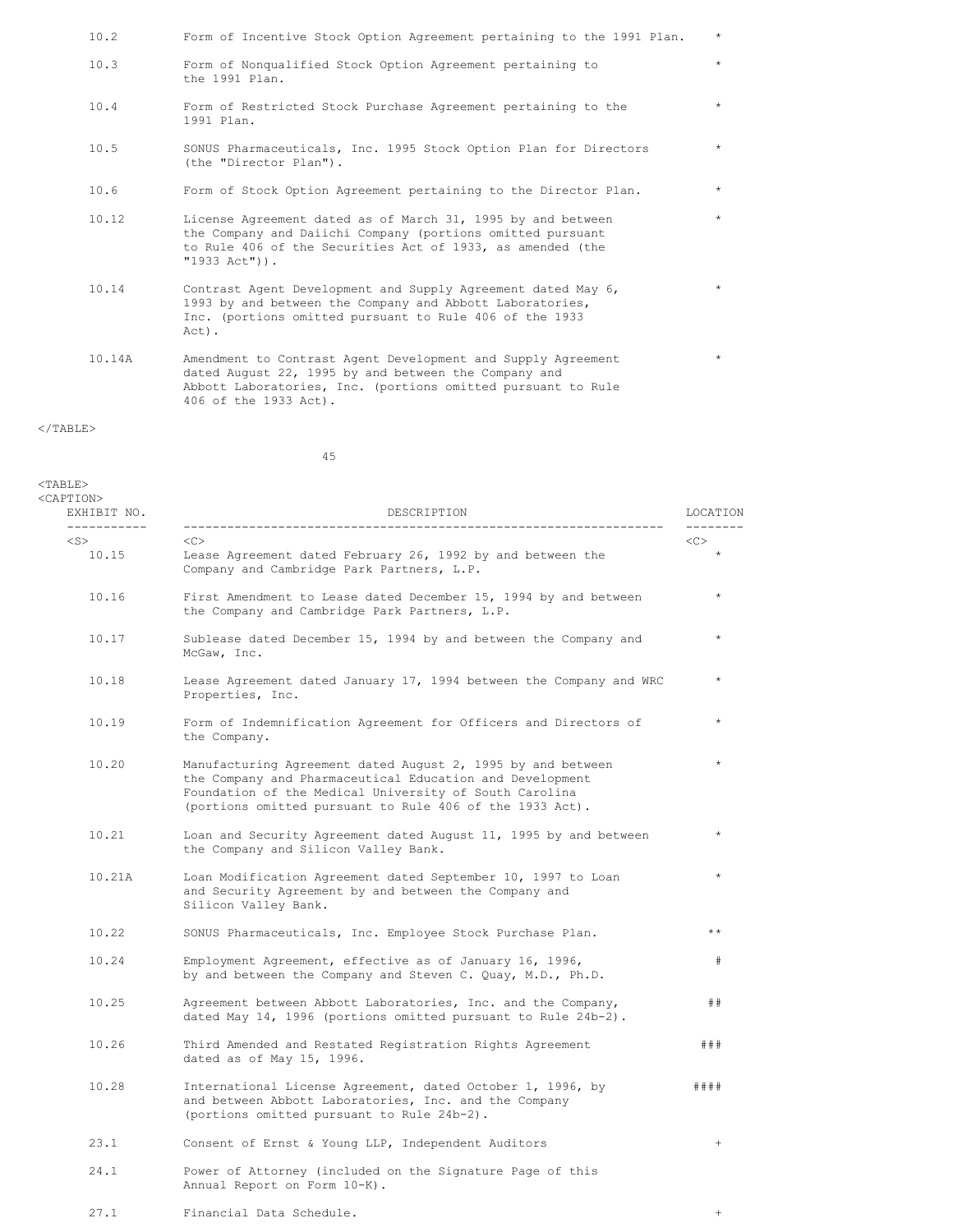| 27.1A             | Restated Financial Data Schedule - First Ouarter 1997                 |  |
|-------------------|-----------------------------------------------------------------------|--|
| 27.1B             | Restated Financial Data Schedule - Second Quarter 1997                |  |
| 27.2A             | Restated Financial Data Schedule - 1996 Annual Report<br>on Form 10-K |  |
| $\langle$ /TABLE> |                                                                       |  |

46

| -----------              | DESCRIPTION<br>_____________________                                                                                                                           | LOCATION     |  |
|--------------------------|----------------------------------------------------------------------------------------------------------------------------------------------------------------|--------------|--|
| $<$ S $>$                | $<<$ $<$ $>$<br>Executive Compensation Plans and Arrangements                                                                                                  | <<           |  |
| 10.1                     | 1991 Plan.                                                                                                                                                     | $\star$      |  |
| 10.2                     | Form of Incentive Stock Option Agreement pertaining to<br>the 1991 Plan.                                                                                       | $\star$      |  |
| 10.3                     | Form of Nonqualified Stock Option Agreement pertaining<br>to the 1991 Plan.                                                                                    | $\star$      |  |
| 10.4                     | Form of Restricted Stock Purchase Agreement pertaining to<br>the 1991 Plan.                                                                                    | $\star$      |  |
| 10.5                     | Director Plan.                                                                                                                                                 | $\star$      |  |
| 10.6                     | Form of Stock Option Agreement pertaining to the Director<br>Plan.                                                                                             | $\star$      |  |
| 10.22                    | SONUS Pharmaceuticals, Inc. Employee Stock Purchase Plan.                                                                                                      | $\star\star$ |  |
| 10.24                    | Employment Agreement, effective as of January 16, 1996,<br>by and between the Company and Steven C. Quay, M.D.,<br>Ph.D.                                       | #            |  |
| $\langle$ /TABLE>        |                                                                                                                                                                |              |  |
| ----------               |                                                                                                                                                                |              |  |
| $\star$                  | Incorporated by reference to the referenced exhibit number to the<br>Company's Registration Statement on Form S-1, Reg. No. 33-96112.                          |              |  |
| $\star\star$             | Incorporated by reference to Exhibit 4.7 to the Company's Registration<br>Statement on Form S-8, Registration No. 33-80623.                                    |              |  |
| $***$                    | Incorporated by reference to the Company's Registration Statement on Form<br>8-A, dated August 23, 1996.                                                       |              |  |
| #                        | Incorporated by reference to the referenced exhibit number to the<br>Company's Quarterly Report on Form 10-Q for the quarterly period ended<br>March 31, 1996. |              |  |
| ##                       | Incorporated by reference to the referenced exhibit number to the<br>Company's Current Report on Form 8-K dated May 14, 1996.                                  |              |  |
| # # #                    | Incorporated by reference to the referenced exhibit number to the<br>Company's Quarterly Report on Form 10-Q for the quarterly period ended<br>June 30, 1996.  |              |  |
| ####                     | Incorporated by reference to the referenced exhibit number to the<br>Company's Current Report on Form 8-K dated October 1, 1996.                               |              |  |
| Filed herewith<br>$^{+}$ |                                                                                                                                                                |              |  |
|                          | (b) The Company filed no reports on Form 8-K during the quarter ended<br>December 31 1997.                                                                     |              |  |
|                          | EchoGen(R) is a registered trademark and SonoGen(TM), High-Q Factor(TM) and<br>PhaseShift(TM) are trademarks of SONUS Pharmaceuticals, Inc.                    |              |  |
|                          | 47                                                                                                                                                             |              |  |

# SIGNATURES

Pursuant to the requirements of Section 13 or 15(d) of the Securities Exchange Act of 1934, the Registrant has duly caused this report to be signed on its behalf by the undersigned thereunto duly authorized, in the City of Bothell, State of Washington, on March 31, 1998.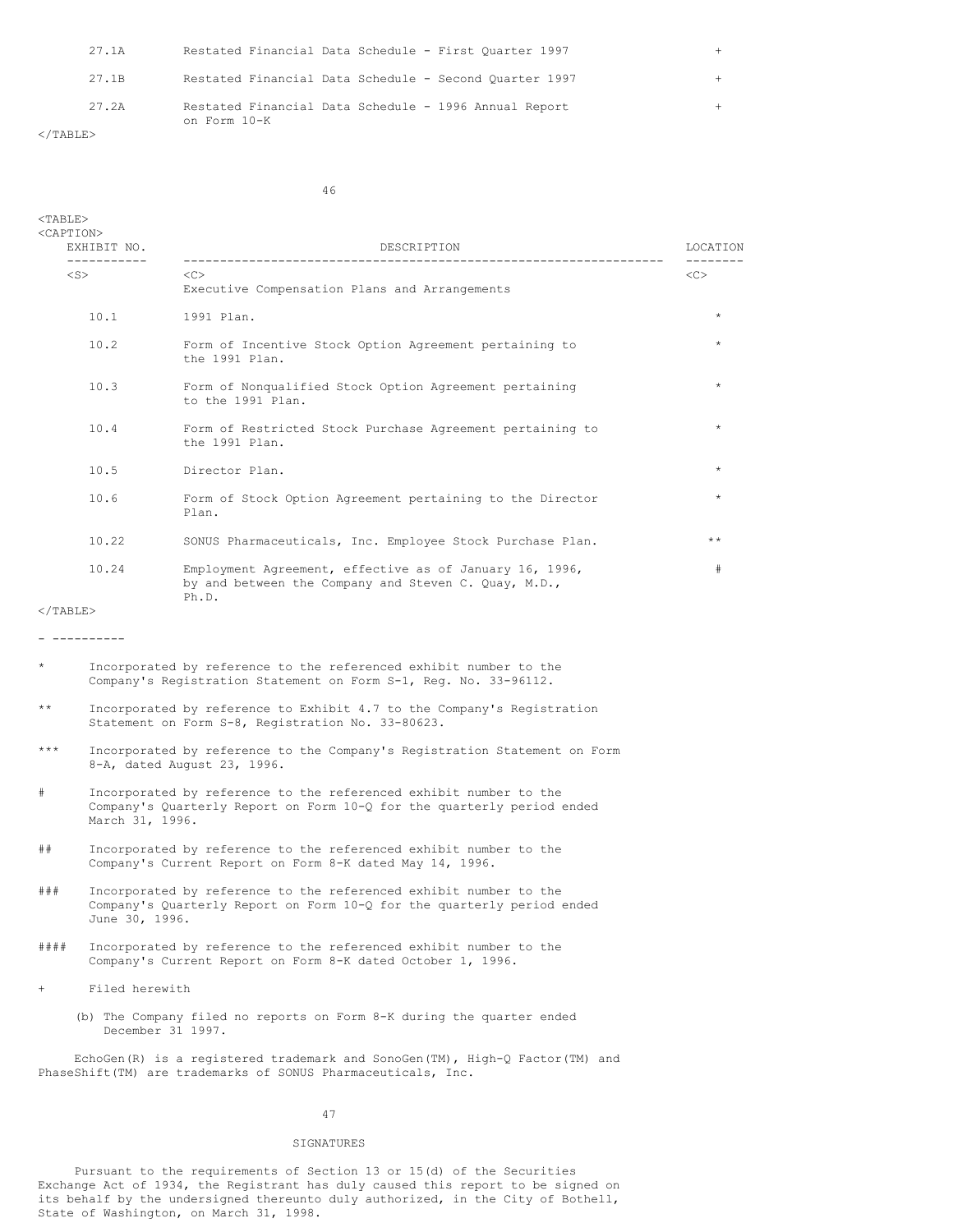## SONUS PHARMACEUTICALS, INC.

Dated: March 31, 1998 By: /s/ Steven C. Quay, M.D., Ph.D. ------------------------------- Steven C. Quay, M.D., Ph.D. President, Chief Executive Officer and Director

We, the undersigned directors and officers of SONUS Pharmaceuticals, Inc., do hereby constitute and appoint Steven C. Quay, M.D., Ph.D. and Gregory Sessler our true and lawful attorneys and agents, with full powers of substitution to do any and all acts and things in our name and behalf in our capacities as directors and officers and to execute any and all instruments for us and in our names in the capacities indicated below, which said attorneys and agents may deem necessary or advisable to enable said corporation to comply with the Securities Exchange Act of 1934, as amended, and any rules, regulations and requirements of the Securities and Exchange Commission, in connection with this Annual Report on Form 10-K, including specifically but without limitation, power and authority to sign for us or any of us in our names in the capacities indicated below, any and all amendments hereto; and we do hereby ratify and confirm all that said attorneys and agents, shall do or cause to be done by virtue hereof.

Pursuant to the requirements of the Securities Exchange Act of 1934, this report has been signed below by the following persons on behalf of the registrant and in the capacities and on the dates indicated.

| $<$ TABLE><br>$<$ S $>$<br>/s/ Steven C. Quay, M.D., Ph.D. | $\langle C \rangle$<br>President, Chief Executive | <<<br>March 31, 1998 |
|------------------------------------------------------------|---------------------------------------------------|----------------------|
|                                                            | Officer and Director                              |                      |
| Steven C. Quay, M.D., Ph.D.                                | (Principal Executive Officer)                     |                      |
| /s/ Gregory Sessler                                        | Chief Financial Officer                           | March 31, 1998       |
| Gregory Sessler                                            | (Principal Financial and<br>Accounting Officer)   |                      |
| /s/ Donald B. Milder                                       | Director                                          | March 31, 1998       |
| Donald B. Milder                                           |                                                   |                      |
| /s/ Harry A. Shoff                                         | Director                                          | March 31, 1998       |
| Harry A. Shoff                                             |                                                   |                      |
| /s/ Dwight Winstead                                        | Director                                          | March 31, 1998       |
| Dwight Winstead                                            |                                                   |                      |
| /s/ George W. Dunbar, Jr.                                  | Director                                          | March 31, 1998       |
| George W. Dunbar, Jr.<br>$<$ /TABLE>                       |                                                   |                      |

48

DEAD TABLE GARK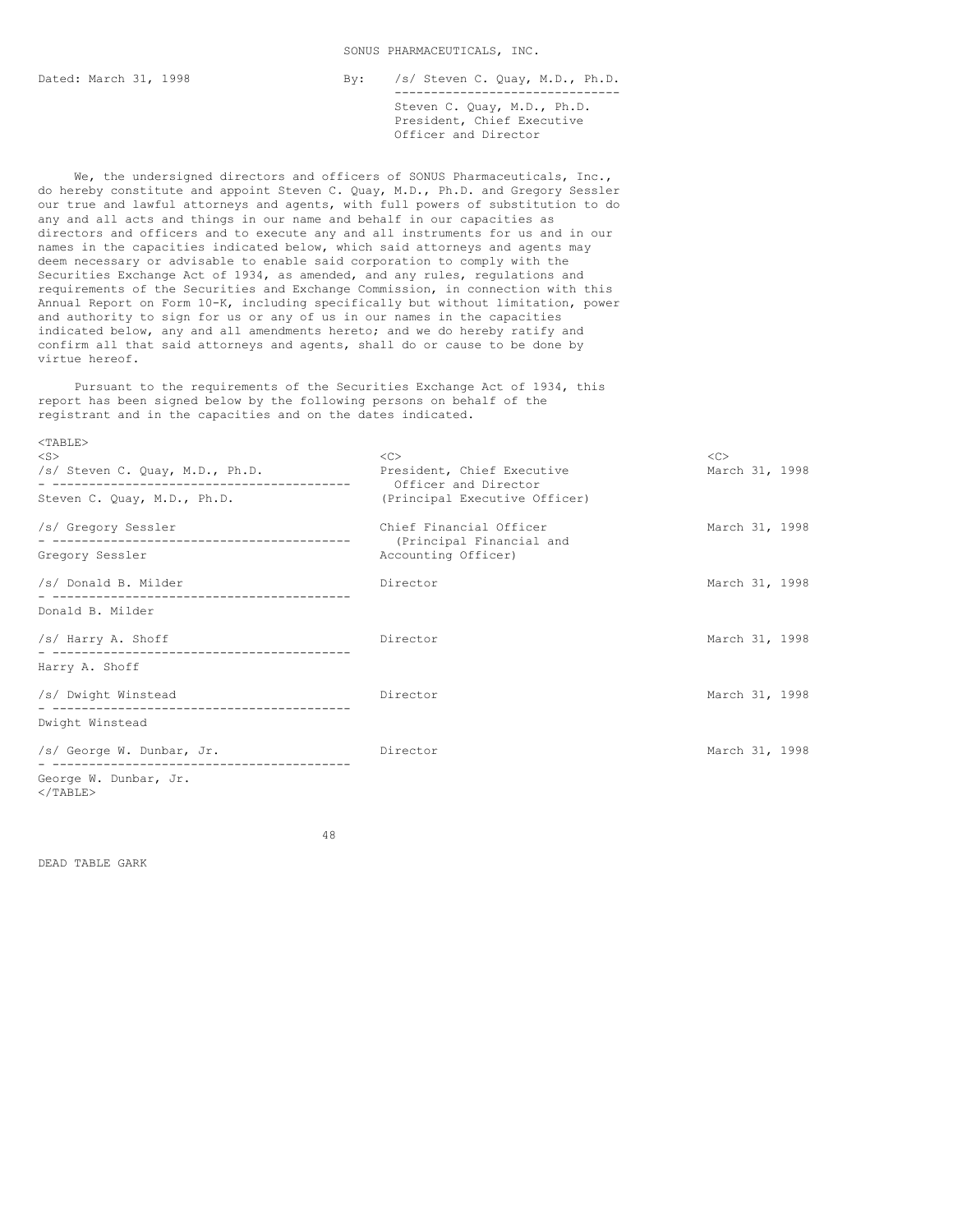CONSENT OF ERNST & YOUNG LLP, INDEPENDENT AUDITORS

We consent to the incorporation by reference in the Registration Statement (Form S-8 No. 33-80623) pertaining to the Incentive Stock Option, Nonqualified Stock Option, and Restricted Stock Purchase Plan - 1991; 1995 Stock Option Plan for Directors; and Employee Stock Purchase Plan of our report dated January 23, 1998, with respect to the financial statements of SONUS Pharmaceuticals, Inc. included in the Annual Report (Form 10-K) for the year ended December 31, 1997.

March 26, 1998

Seattle, Washington  $/s/$  ERNST & YOUNG LLP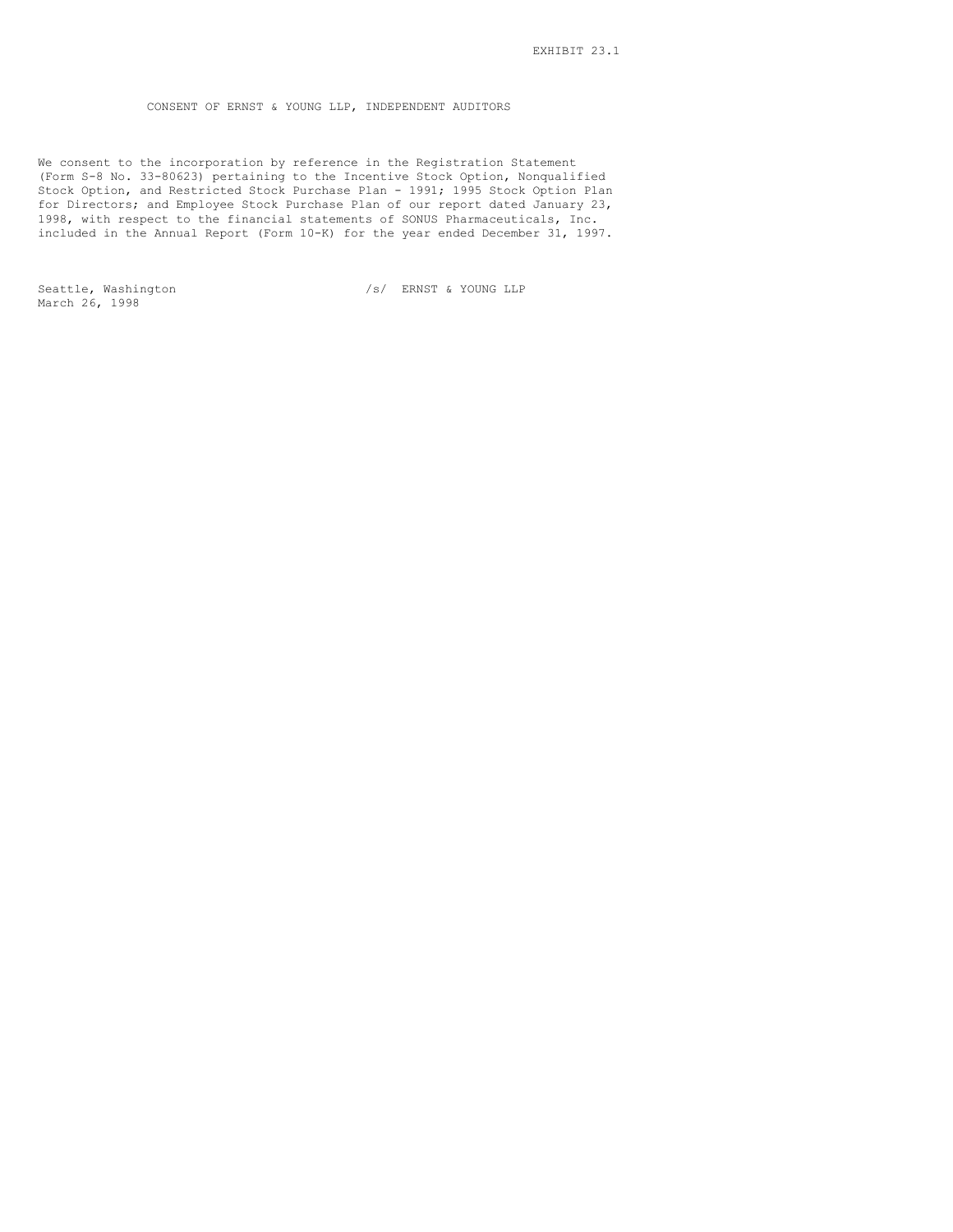<ARTICLE> 5

| $<$ S $>$                                                 | <<   |                |
|-----------------------------------------------------------|------|----------------|
| <period-type></period-type>                               | YEAR |                |
| <fiscal-year-end></fiscal-year-end>                       |      | DEC-31-1997    |
| <period-start></period-start>                             |      | JAN-01-1997    |
| <period-end></period-end>                                 |      | DEC-31-1997    |
| $<$ CASH $>$                                              |      | 5, 253, 227    |
| <securities></securities>                                 |      | 21, 317, 835   |
| <receivables></receivables>                               |      | $^{()}$        |
| <allowances></allowances>                                 |      | 0              |
| <inventory></inventory>                                   |      | Ω              |
| <current-assets></current-assets>                         |      | 27, 170, 365   |
| <pp&e></pp&e>                                             |      | 3,473,006      |
| <depreciation></depreciation>                             |      | (1, 738, 269)  |
| <total-assets></total-assets>                             |      | 28, 945, 769   |
| <current-liabilities></current-liabilities>               |      | 9,502,035      |
| <bonds></bonds>                                           |      | 0              |
| <preferred-mandatory></preferred-mandatory>               |      | 0              |
| <preferred></preferred>                                   |      | Λ              |
| <common></common>                                         |      | 34,860,237     |
| $<$ OTHER-SE $>$                                          |      | (16, 355, 620) |
| <total-liability-and-equity></total-liability-and-equity> |      | 28,945,769     |
| <sales></sales>                                           |      | 0              |
| <total-revenues></total-revenues>                         |      | 18,900,000     |
| $<$ CGS $>$                                               |      | 0              |
| <total-costs></total-costs>                               |      | 18,763,402     |
| <other-expenses></other-expenses>                         |      | 0              |
| <loss-provision></loss-provision>                         |      | Ω              |
| <interest-expense></interest-expense>                     |      | (128, 468)     |
| <income-pretax></income-pretax>                           |      | 1,101,279      |
| <income-tax></income-tax>                                 |      | 90,000         |
| <income-continuing></income-continuing>                   |      | 1,011,279      |
| <discontinued></discontinued>                             |      | 0              |
| <extraordinary></extraordinary>                           |      | 0              |
| <changes></changes>                                       |      | Ω              |
| <net-income></net-income>                                 |      | 1,011,279      |
| <eps-primary></eps-primary>                               |      | 0.12           |
| <eps-diluted></eps-diluted>                               |      | 0.11           |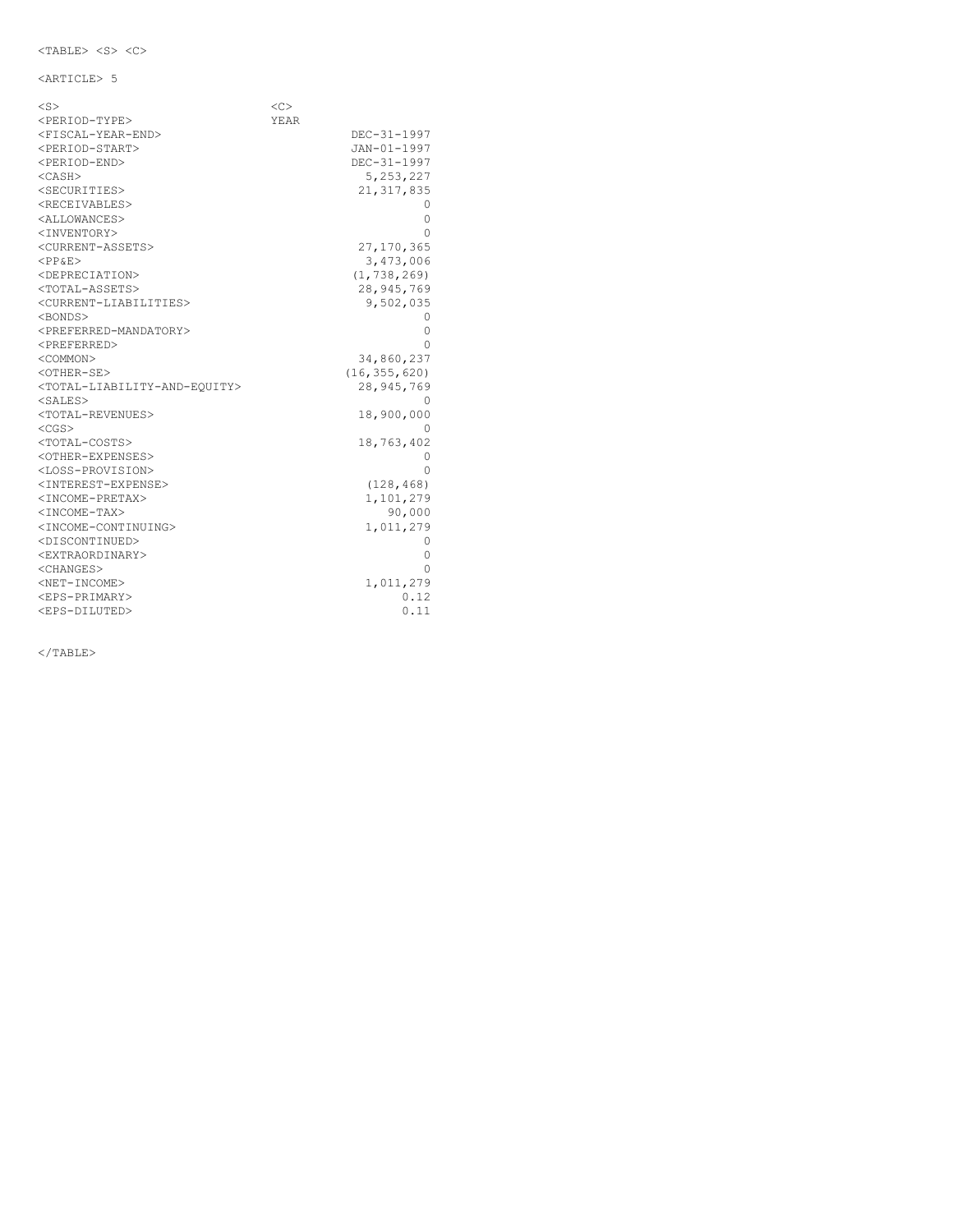<ARTICLE> 5

| $<$ S>                                                    | < <sub></sub> |                |
|-----------------------------------------------------------|---------------|----------------|
| <period-type></period-type>                               | $3 - MOS$     |                |
| <fiscal-year-end></fiscal-year-end>                       |               | DEC-31-1997    |
| <period-start></period-start>                             |               | JAN-01-1997    |
| <period-end></period-end>                                 |               | MAR-31-1997    |
| $<$ CASH $>$                                              |               | 5,652,651      |
| <securities></securities>                                 |               | 19,982,889     |
| <receivables></receivables>                               |               |                |
| <allowances></allowances>                                 |               | 0              |
| <inventory></inventory>                                   |               | Ω              |
| <current-assets></current-assets>                         |               | 25, 951, 952   |
| $<$ PP&E>                                                 |               | 2,467,062      |
| <depreciation></depreciation>                             |               | 1,267,204      |
| <total-assets></total-assets>                             |               | 27, 216, 688   |
| <current-liabilities></current-liabilities>               |               | 8,742,058      |
| <bonds></bonds>                                           |               | $^{()}$        |
| <preferred-mandatory></preferred-mandatory>               |               | 0              |
| <preferred></preferred>                                   |               | Ω              |
| <common></common>                                         |               | 34, 313, 354   |
| $<$ OTHER-SE $>$                                          |               | (16, 044, 551) |
| <total-liability-and-equity></total-liability-and-equity> |               | 27, 216, 688   |
| <sales></sales>                                           |               | 0              |
| <total-revenues></total-revenues>                         |               | 5,100,000      |
| $<$ CGS $>$                                               |               | $^{(1)}$       |
| <total-costs></total-costs>                               |               | 3,771,596      |
| <other-expenses></other-expenses>                         |               | 0              |
| <loss-provision></loss-provision>                         |               | Ω              |
| <interest-expense></interest-expense>                     |               | 32,188         |
| <income-pretax></income-pretax>                           |               | 1,546,187      |
| <income-tax></income-tax>                                 |               | 190,000        |
| <income-continuing></income-continuing>                   |               | 1,356,187      |
| <discontinued></discontinued>                             |               | 0              |
| <extraordinary></extraordinary>                           |               | 0              |
| <changes></changes>                                       |               | 0              |
| <net-income></net-income>                                 |               | 1,356,187      |
| <eps-primary></eps-primary>                               |               | 0.16           |
| <eps-diluted></eps-diluted>                               |               | 0.14           |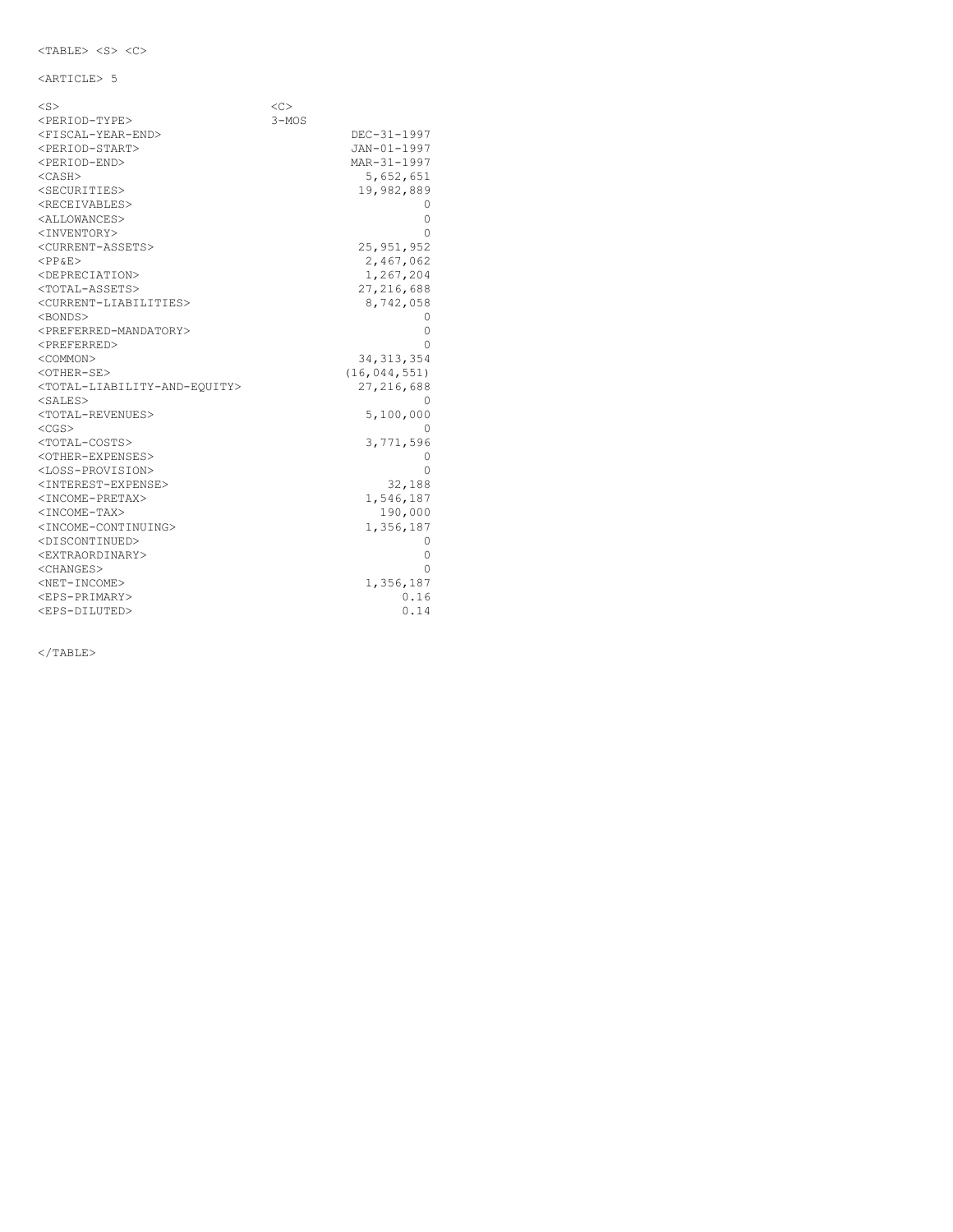<ARTICLE> 5

| $<$ S $>$                                                 | <<        |                |
|-----------------------------------------------------------|-----------|----------------|
| <period-type></period-type>                               | $3 - MOS$ |                |
| <fiscal-year-end></fiscal-year-end>                       |           | DEC-31-1997    |
| <period-start></period-start>                             |           | APR-01-1997    |
| <period-end></period-end>                                 |           | JUN-30-1997    |
| $<$ CASH $>$                                              |           | 6,447,837      |
| <securities></securities>                                 |           | 20,302,030     |
| <receivables></receivables>                               |           |                |
| <allowances></allowances>                                 |           | 0              |
| <inventory></inventory>                                   |           | Λ              |
| <current-assets></current-assets>                         |           | 27,103,293     |
| $<$ PP&E>                                                 |           | 2,798,784      |
| <depreciation></depreciation>                             |           | 1, 411, 495    |
| <total-assets></total-assets>                             |           | 28,546,637     |
| <current-liabilities></current-liabilities>               |           | 9,534,125      |
| <bonds></bonds>                                           |           | O              |
| <preferred-mandatory></preferred-mandatory>               |           | 0              |
| <preferred></preferred>                                   |           | Λ              |
| <common></common>                                         |           | 34,480,413     |
| <other-se></other-se>                                     |           | (15, 622, 922) |
| <total-liability-and-equity></total-liability-and-equity> |           | 28,546,637     |
| <sales></sales>                                           |           | $^{()}$        |
| <total-revenues></total-revenues>                         |           | 4,700,000      |
| $<$ CGS $>$                                               |           | $^{()}$        |
| <total-costs></total-costs>                               |           | 4,536,077      |
| <other-expenses></other-expenses>                         |           | 0              |
| <loss-provision></loss-provision>                         |           | Ω              |
| <interest-expense></interest-expense>                     |           | 29,360         |
| <income-pretax></income-pretax>                           |           | 405,593        |
| <income-tax></income-tax>                                 |           | 0              |
| <income-continuing></income-continuing>                   |           | 405,593        |
| <discontinued></discontinued>                             |           | 0              |
| <extraordinary></extraordinary>                           |           | 0              |
| <changes></changes>                                       |           | Ω              |
| <net-income></net-income>                                 |           | 405,593        |
| <eps-primary></eps-primary>                               |           | .05            |
| <eps-diluted></eps-diluted>                               |           | .04            |